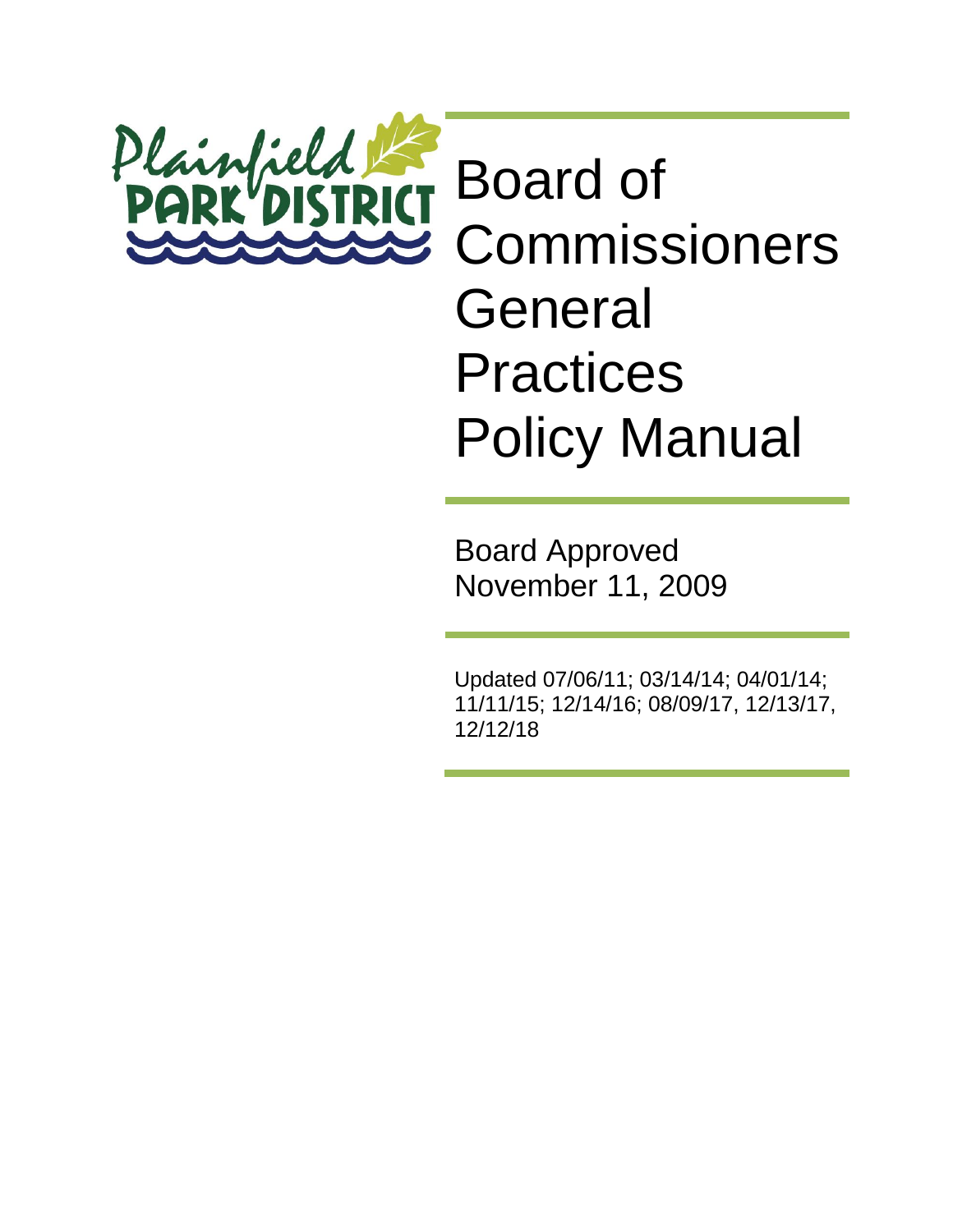# PLAINFIELD TOWNSHIP PARK DISTRICT **BOARD OF COMMISSIONERS GENERAL PRACTICES POLICY MANUAL TABLE OF CONTENTS**

# **TABLE OF CONTENTS**

| 1.01<br>1.02<br>1.03<br>1.04<br>1.05 |                                                   |  |
|--------------------------------------|---------------------------------------------------|--|
|                                      |                                                   |  |
|                                      |                                                   |  |
| 3.01                                 | GENERAL INFORMATION ON ILLINOIS PARK DISTRICTS 10 |  |
| 3.02                                 |                                                   |  |
| 3.03                                 |                                                   |  |
| 3.04                                 |                                                   |  |
| 3.05                                 |                                                   |  |
| 3.06                                 |                                                   |  |
| 3.07                                 |                                                   |  |
| 3.08                                 | FORMULATION OF POLICIES, RULES AND REGULATIONS17  |  |
| 3.09                                 |                                                   |  |
| 3.10                                 | EXECUTIVE DIRECTOR IS PRIMARY BOARD RESOURCE19    |  |
| 3.11                                 |                                                   |  |
| 3.12                                 |                                                   |  |
| 3.13                                 |                                                   |  |
| 3.14                                 |                                                   |  |
| 3.15                                 |                                                   |  |
| 3.16                                 |                                                   |  |
| 3.17                                 |                                                   |  |
| 3.18                                 |                                                   |  |
| 3.19                                 |                                                   |  |
| 3.20                                 |                                                   |  |
| 3.21                                 |                                                   |  |
| 3.22                                 |                                                   |  |
| 3.23                                 |                                                   |  |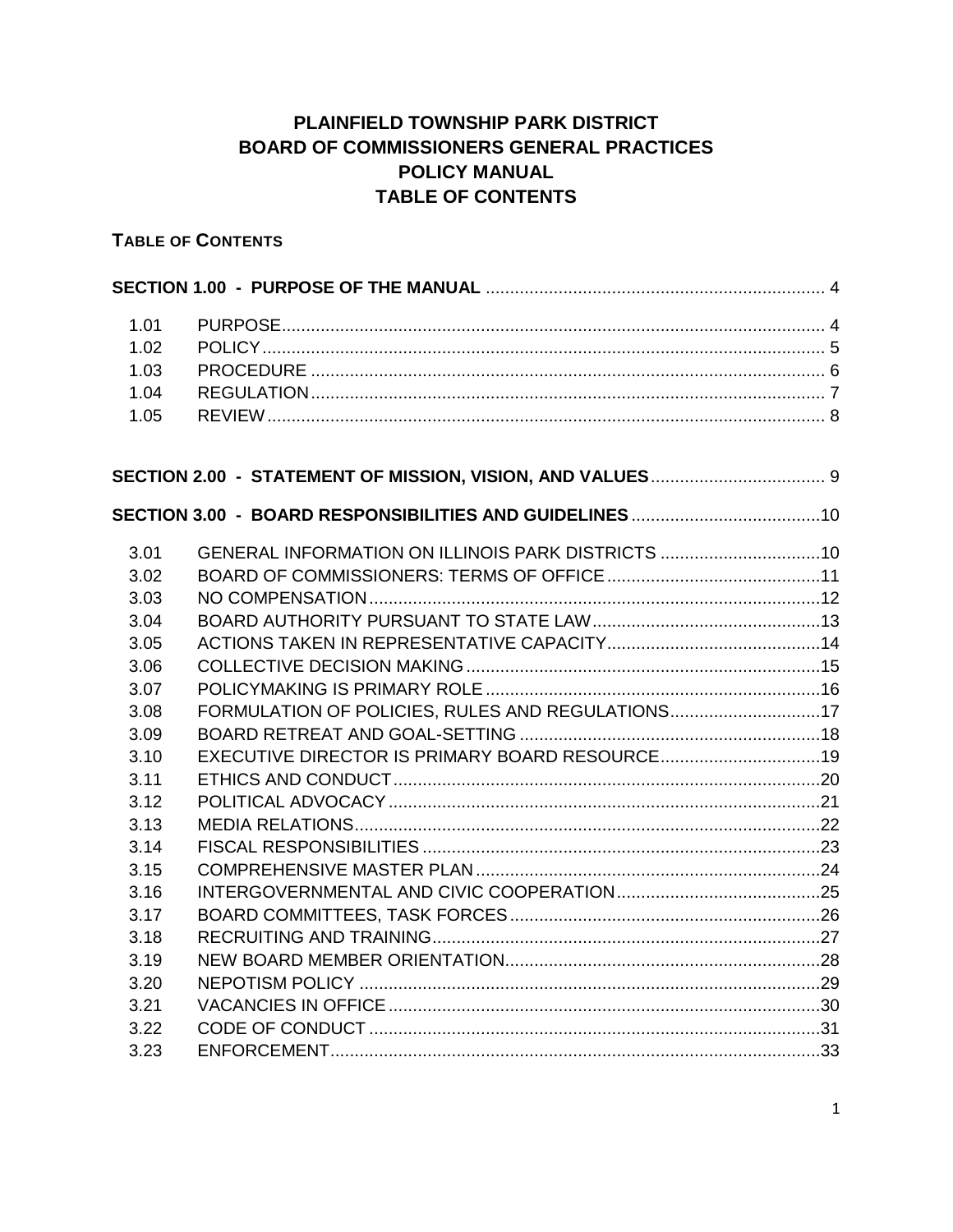| 4.01 |                                               |    |
|------|-----------------------------------------------|----|
| 4.02 |                                               |    |
| 4.03 |                                               |    |
| 4.04 |                                               |    |
| 4.05 |                                               |    |
| 4.06 |                                               |    |
|      |                                               |    |
| 5.01 |                                               |    |
| 5.02 |                                               |    |
| 5.03 |                                               |    |
| 5.04 |                                               |    |
| 5.05 |                                               |    |
| 5.06 |                                               |    |
| 5.07 | EXECUTIVE DIRECTOR'S ATTENDANCE AT MEETINGS46 |    |
| 5.08 |                                               |    |
| 5.09 |                                               |    |
| 5.10 |                                               |    |
| 5.11 |                                               |    |
| 5.12 |                                               |    |
| 5.13 |                                               |    |
| 5.14 |                                               |    |
| 5.15 |                                               |    |
| 5.16 |                                               |    |
| 5.17 |                                               |    |
|      | <b>SECTION 6.00 -- BOARD COMMITTEES</b>       | 58 |
| 6.01 |                                               |    |
| 6.02 |                                               |    |
| 6.03 |                                               |    |
| 6.04 |                                               |    |
| 6.05 |                                               |    |
| 6.06 |                                               |    |
| 6.07 |                                               |    |
| 6.08 |                                               |    |
|      |                                               |    |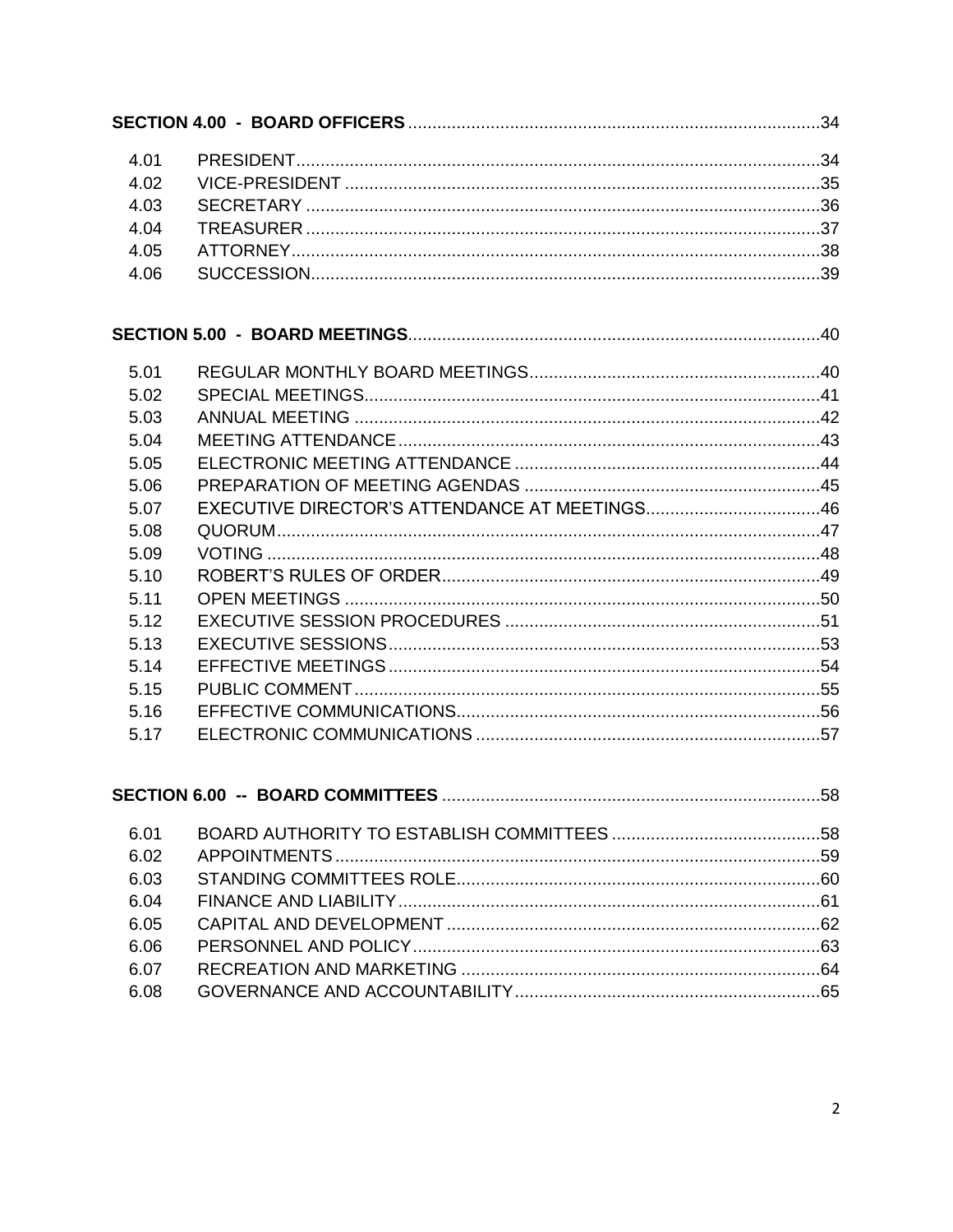| BOARD RESPONSIBILITY TO ESTABLISH PERSONNEL POLICIES 66<br>7.01 |  |
|-----------------------------------------------------------------|--|
| 7.02                                                            |  |
| 7.03                                                            |  |
| 7.04                                                            |  |
| 7.05                                                            |  |
|                                                                 |  |
| 8.01                                                            |  |
| 8.02                                                            |  |
| 8.03                                                            |  |
| 8.04                                                            |  |
| 8.05                                                            |  |
| 8.06                                                            |  |
| 8.07                                                            |  |
| 8.08                                                            |  |
| 8.09                                                            |  |
| 8.10                                                            |  |
| 8.11                                                            |  |
|                                                                 |  |
| 9.01                                                            |  |
| 9.02                                                            |  |
| 9.03                                                            |  |
|                                                                 |  |
| 10.01                                                           |  |
| 10.02                                                           |  |
| 10.03                                                           |  |
| 10.04                                                           |  |
| 10.05                                                           |  |
| 10.06                                                           |  |
| 10.07                                                           |  |
| 10.08                                                           |  |
|                                                                 |  |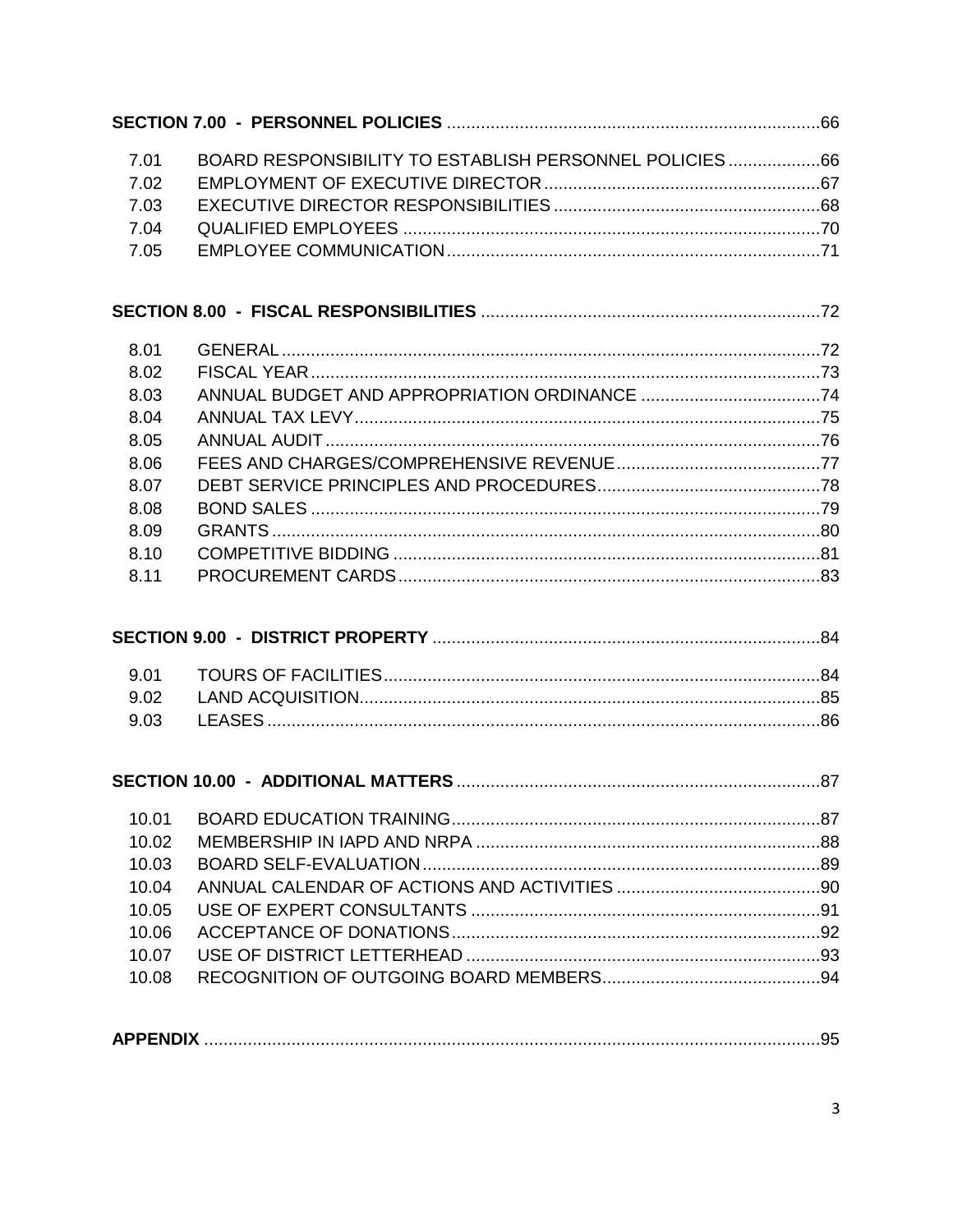# <span id="page-4-0"></span>**SECTION 1.00 - PURPOSE OF THE MANUAL**

#### <span id="page-4-1"></span>1.01 PURPOSE

This General Practices Policy Manual ("Manual"), adopted by the Board of Commissioners of the Plainfield Township Park District (the "District"), sets forth many basic policies and tenets to direct the Board of Commissioners (the "Board") as it governs the District. This Manual is not intended to be comprehensive in nature; the Board maintains policies, rules, regulations, and guidelines in addition to those set forth in this Manual. Nor is this Manual intended to be rigid and binding on all matters addressed in it. Rather, the provisions of this Manual are a manifestation of the Board's desire to establish basic standards for appropriate decision-making, protocol, and conduct in the service of the residents of the District. Through the use of this Manual, the Board hopes to ensure good, honest, and accountable representation of its constituents.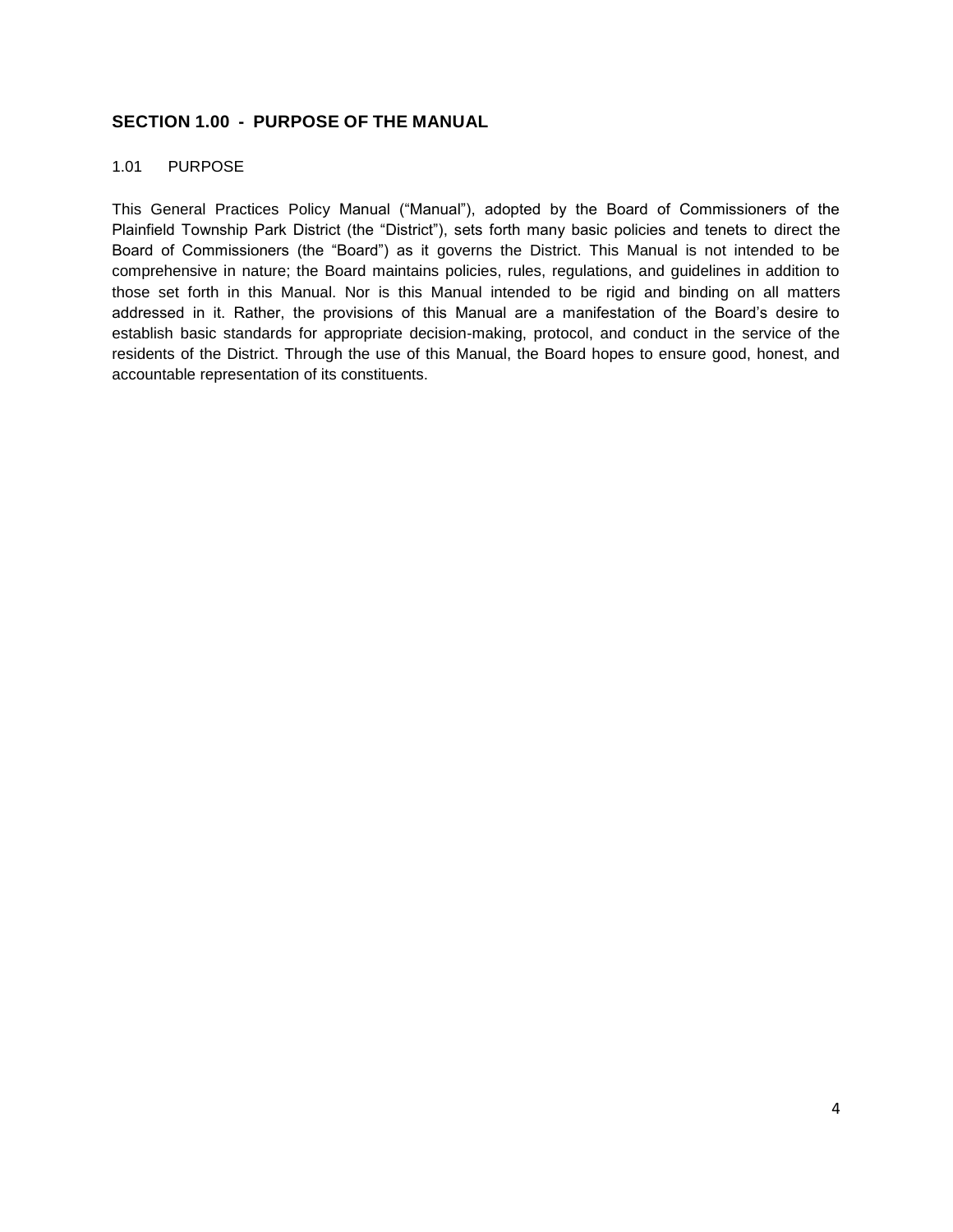### <span id="page-5-0"></span>1.02 POLICY

A policy is any plan or course of action reflecting the aims to be achieved by the District officially approved by the Board.

Policies provide guidelines for the operation of the District and gives direction to the Executive Director and staff in the discharge of their duties.

A policy must be formulated and approved by the Board.

Policy statements can take the form of guidelines for the discretionary action of those to whom it delegates authority.

These guidelines for discretionary action shall constitute the policies governing the operation of the District. The formal adoption of policies shall be recorded in the minutes of the meetings of the Board. Only those written statements so adopted and so recorded shall be regarded as official Board policy.

All adopted and recorded policies will be placed in the appropriate Manual.

All other than non-routine changes require approval by the Board.

Where necessary in the context of these policies, words in the masculine gender shall include the feminine and neuter genders and words in the singular number shall include the plural number. The descriptive headings of the various sections or parts of these policies are for convenience only. They shall not affect the meaning or construction or be used to interpret these policies or any of its provisions.

The definition of Policy is also located in the Administrative Policy Manual, Introduction.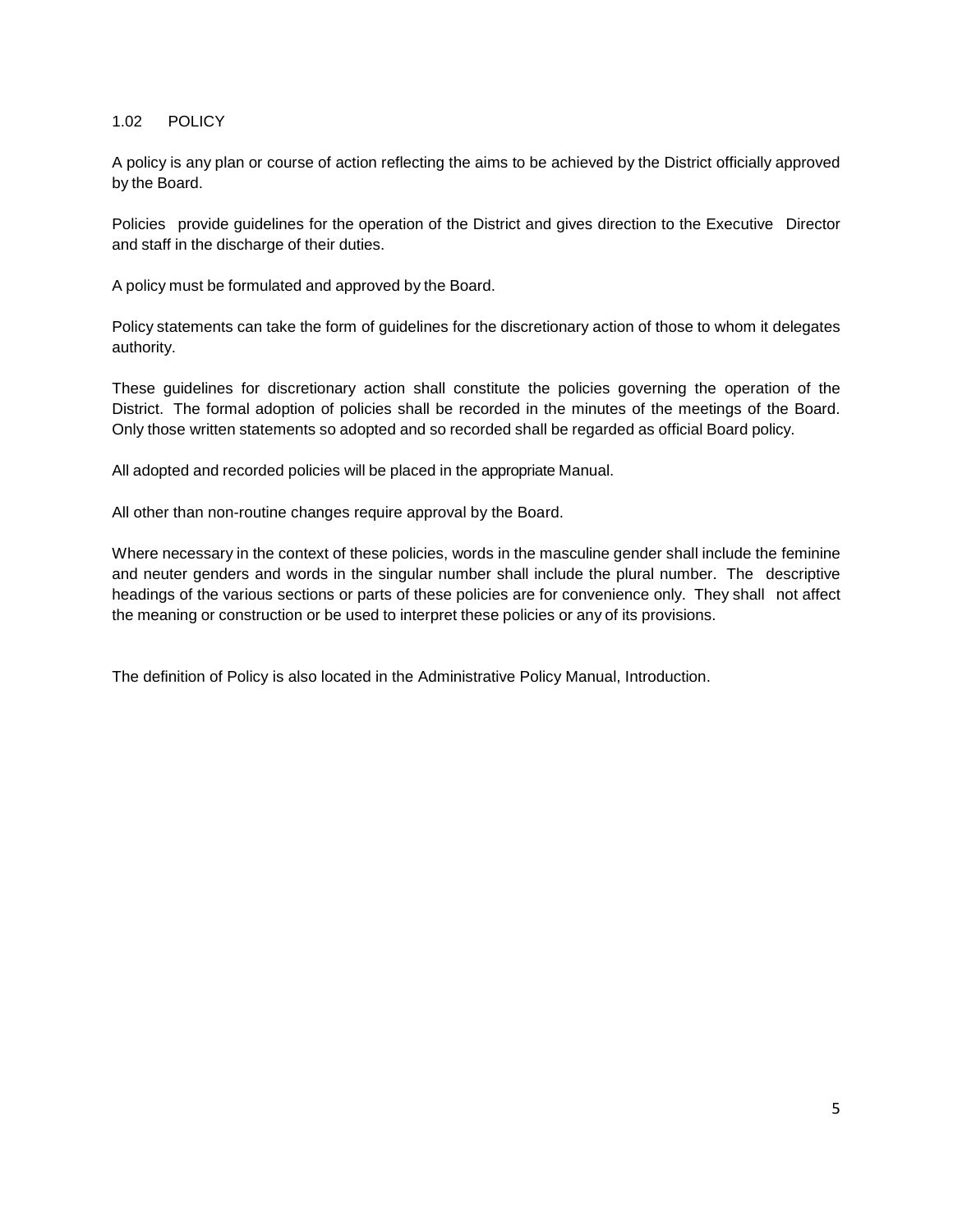### <span id="page-6-0"></span>1.03 PROCEDURE

A procedure is any plan or course of action formulated, developed and implemented by the District to facilitate day-to-day operations within the respective policy guidelines. Procedures guide staff in providing safe, efficient and enjoyable recreational experiences for the public by detailing the specific course of action to be taken within the general framework of the policy. They may be District-wide or specific to a department or facility.

The Executive Director shall have the responsibility of specifying the action required and designing the detailed arrangements under which the District operates, consistent with the Board policies, the Executive Director's job description, and applicable law and agreements. These detailed arrangements and specific action shall constitute the procedures that govern the day-to-day operations of the District.

Procedures do not require Board approval.

The Executive Director is responsible for creating and updating, or causing to be created, an agency Administrative Procedures Manual, which will serve as staff's implementation tool required to operate the District according to Board approved policies.

The definition of Procedure is also located in the Administrative Policy Manual, Introduction.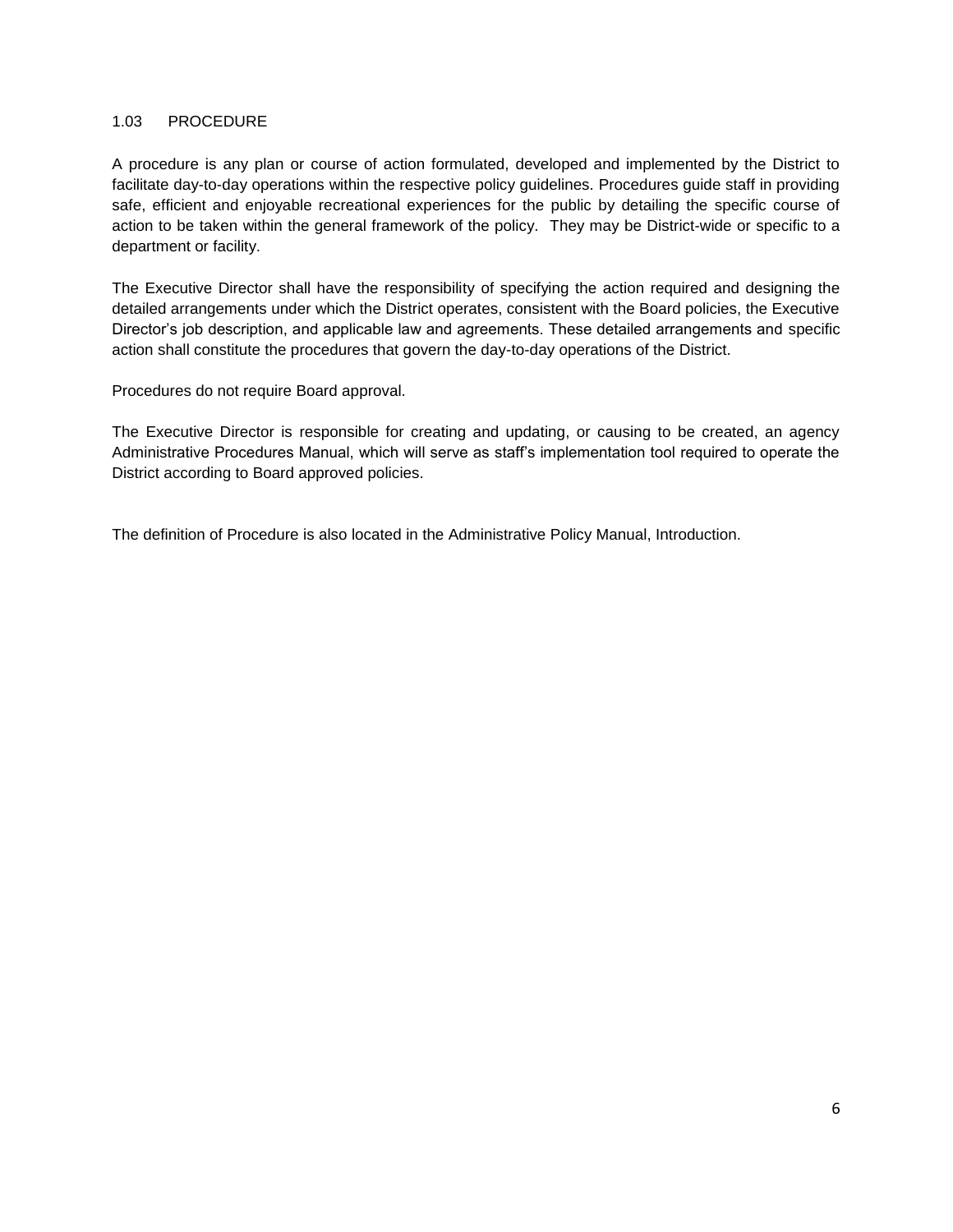# <span id="page-7-0"></span>1.04 REGULATION

A rule designed to control the conduct of those to whom it applies. Regulations can apply to patrons visitors, and staff.

The definition of Regulation is also located in the Administrative Policy Manual, Introduction.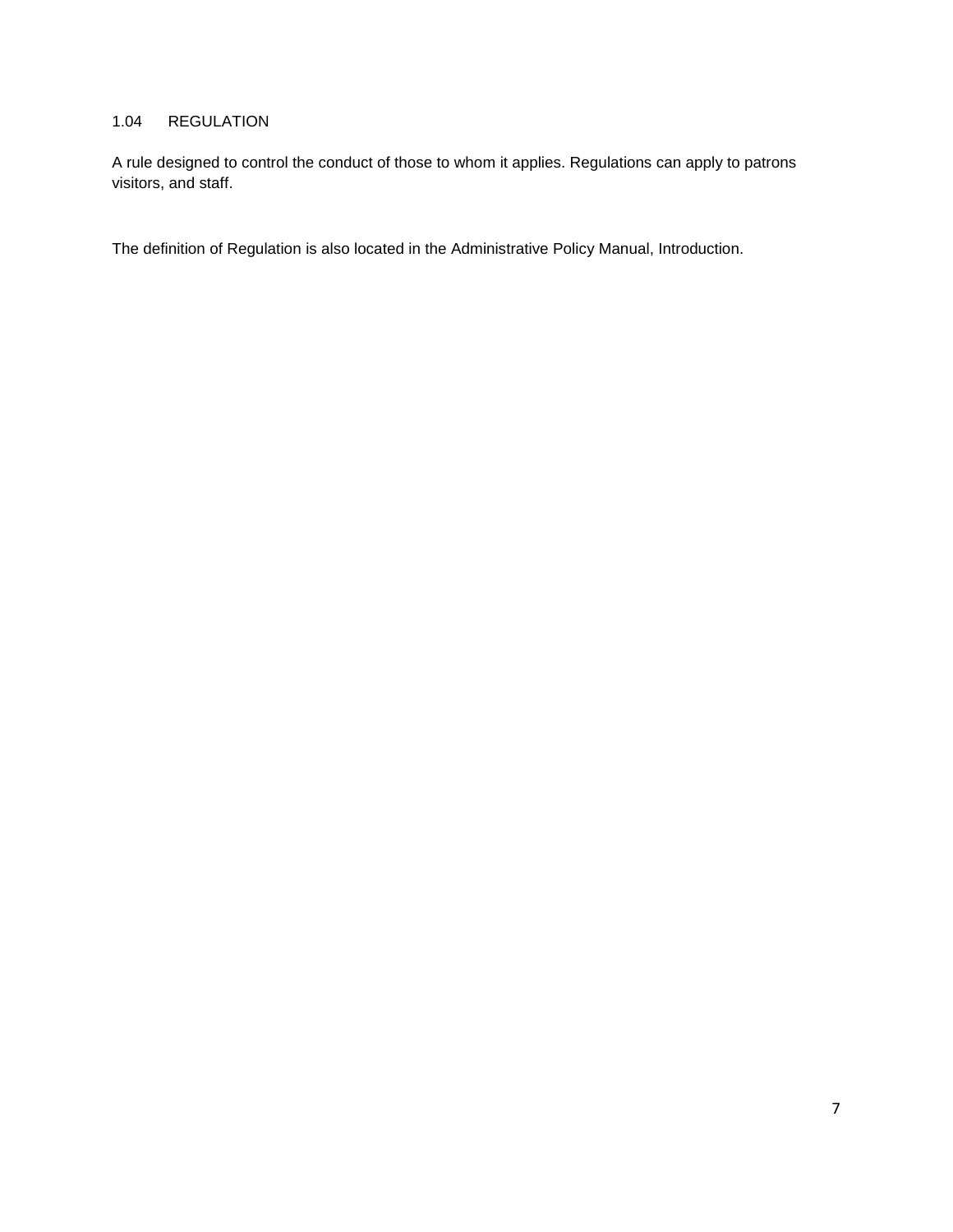#### <span id="page-8-0"></span>1.05 REVIEW

The Board will conduct a review of the Manual at the meeting after the reorganizational meeting to ensure consistency with applicable law and the practices of the Board. This Manual may be revised in writing by a majority vote of the Board.

Any policy that is developed or amended shall automatically be added or amended to the contents of this Manual upon approval of the Board.

#### DISCLAIMER

*Should conflict arise between what is stated in this Manual and federal, state, county of local statutes, the provisions of those statutes take precedence. Should any conflict arise between any provision of this Manual and any federal, state, county or local statute, constitution, regulation, code, rule or ordinance, the provision of the federal, state, county or local enactment shall govern and control.*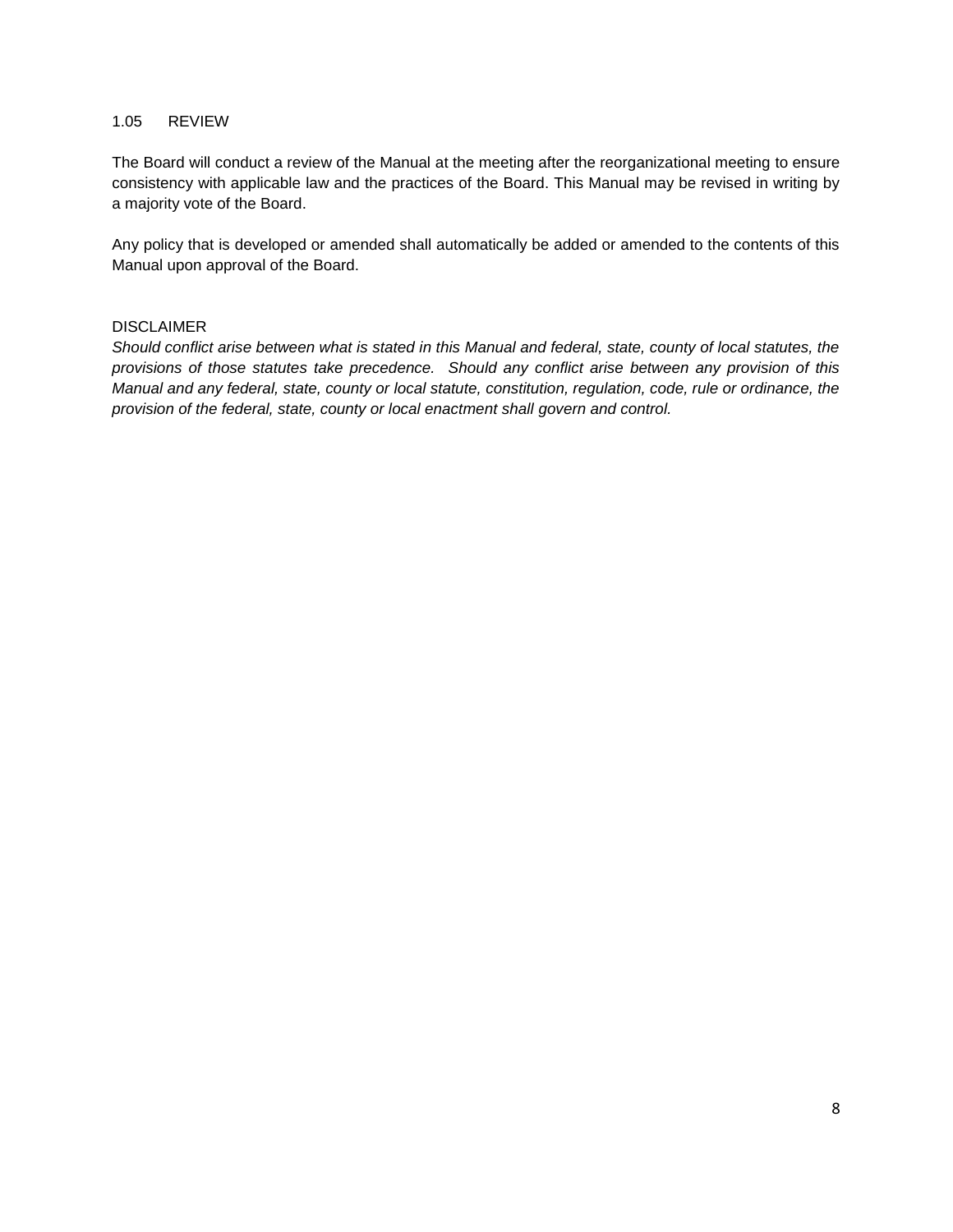# <span id="page-9-0"></span>**SECTION 2.00 - STATEMENT OF MISSION, VISION, AND VALUES**

# **OUR MISSION**

The Plainfield Park District seeks to enhance lives through quality recreation opportunities.

# **OUR VISION**

We aspire to be innovative in administration, recreation and preservation.

# **OUR VALUES**

Our Values center on:

- **Community**
	- $\circ$  A commitment to working together in partnerships for betterment of the community
	- o Development of an understanding of the recreational needs of the community
	- o Effective communication across useful avenues to reach the community

### • **Fiscal Responsibility**

- o Wise spending practices
- o Strategic budgeting process
- o An understanding of local economy
- **Stewardship of Natural Resources**
	- o The preservation of open space
	- o The development of parks in a respectful manner
	- o A commitment to green and sustainable approaches

#### • **Health & Wellness**

- o Promotion of a lifestyle of fitness for different segments of the community
- o Provide programs that fulfill the needs and desires of a healthy community
- o Ensure recreational opportunities for healthy living with wellness partnerships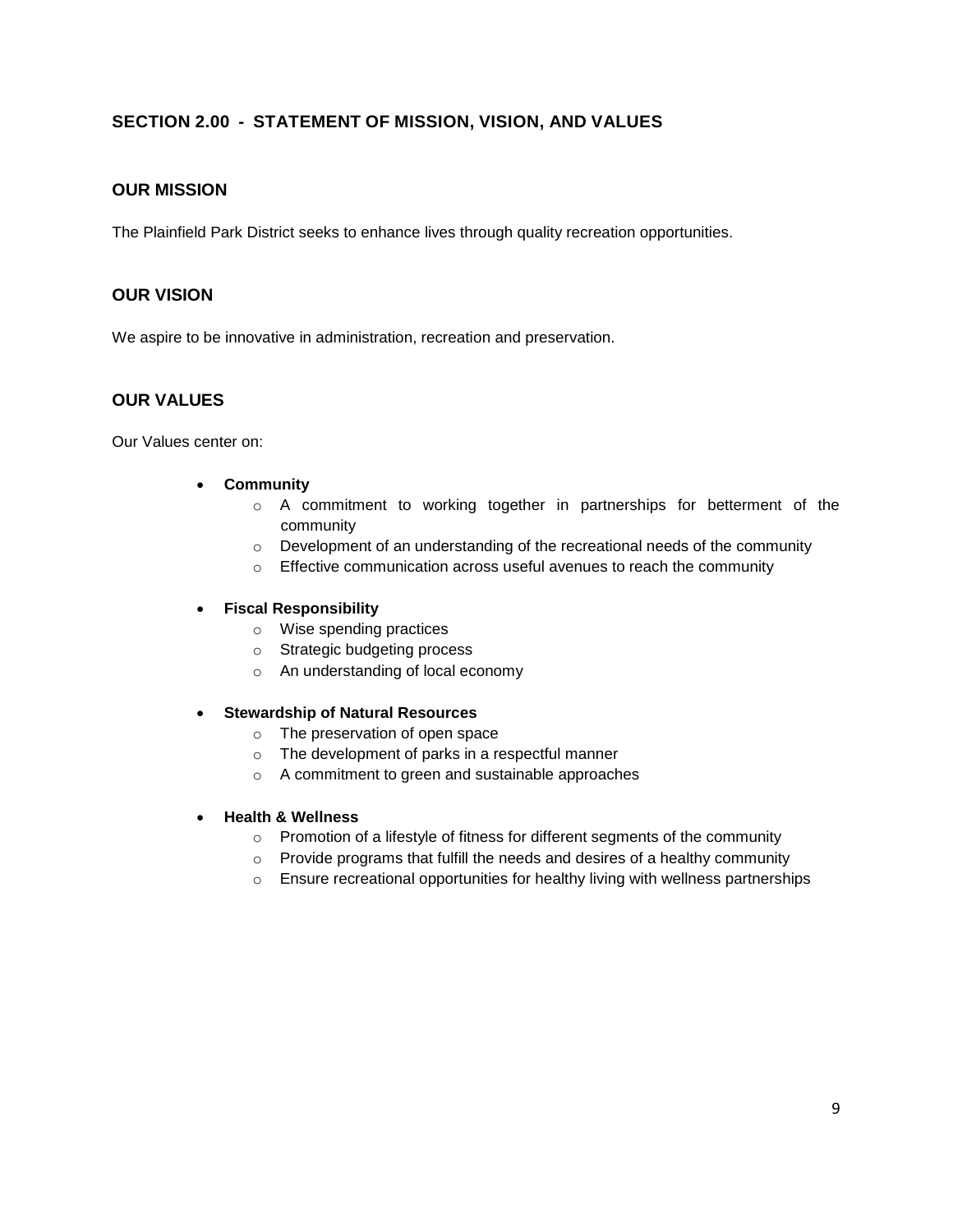# <span id="page-10-0"></span>**SECTION 3.00 - BOARD RESPONSIBILITIES AND GUIDELINES**

# <span id="page-10-1"></span>3.01 GENERAL INFORMATION ON ILLINOIS PARK DISTRICTS

Park Districts are special governmental entities which are designed to tax and use public dollars to assist individuals and families' health, recreation and enjoyment of open space.

Park Districts are governed by a board of five members, unless by referendum of Board resolution the number is increased to seven (70 ILCS 1205/2-10; 70 ILCS 1205/2-10a). The members serve for six-year terms, unless by board resolution or referendum the term is reduced to four years (70 ILCS 1205/2-12; 70 ILCS 1205/2-12a). Board members shall take office after being elected and qualified. (70 ILCS 1205/2- 12). In order to be qualified for office, the member must take an oath of office. The member is entitled to serve until his or her successor is elected and qualified.

The Park District Code gives a district the right to (1) adopt a corporate seal, (2) change its name, (3) pass ordinances and regulations needed for proper management and conduct of business; (4) secure grants and loans from the United States, (5) make contracts exceeding one year, but not exceeding three years for hiring certain employees or retaining professional consultants or data processing services, (6) enter into installment contracts not to exceed 20 years, and (7) join the Illinois Association of Park Districts "IAPD" and park, playground and recreation commissions. (70 ILCS 1205/8-1; 70 ILCS 1205/8- 17; 70 ILCS 1205/11.1-9) Other powers are spread out throughout the Park Code.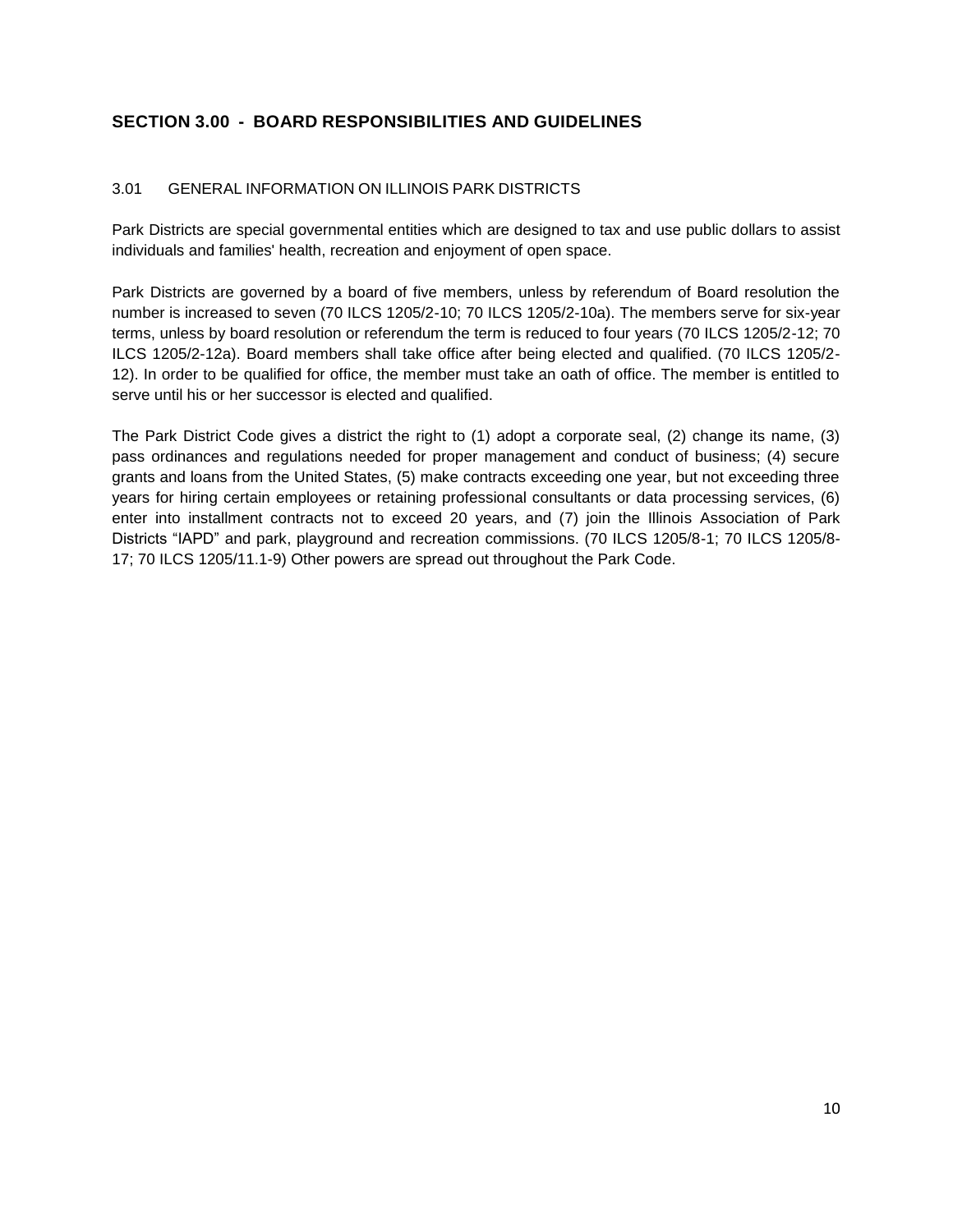# <span id="page-11-0"></span>3.02 BOARD OF COMMISSIONERS: TERMS OF OFFICE

The District is governed Board comprised of seven elected members, each of whom serves a six-year term. The Board believes that a seven-member Board is appropriate for the size of the District and that a term of service to the District of six years is in the best interests of the District.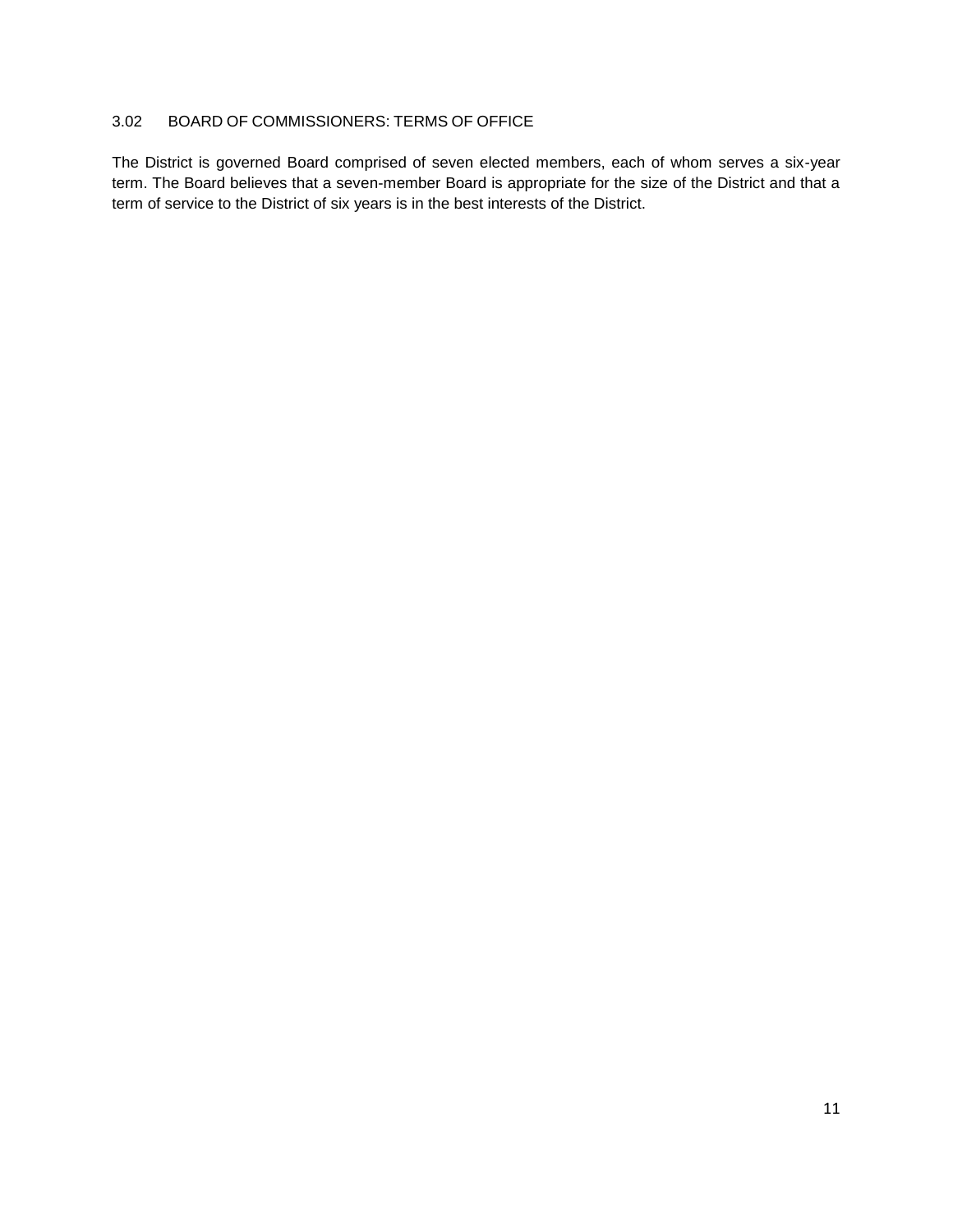# <span id="page-12-0"></span>3.03 NO COMPENSATION

The members of the Board shall serve without salary or other compensation except reimbursement of expenses as provided in this Manual.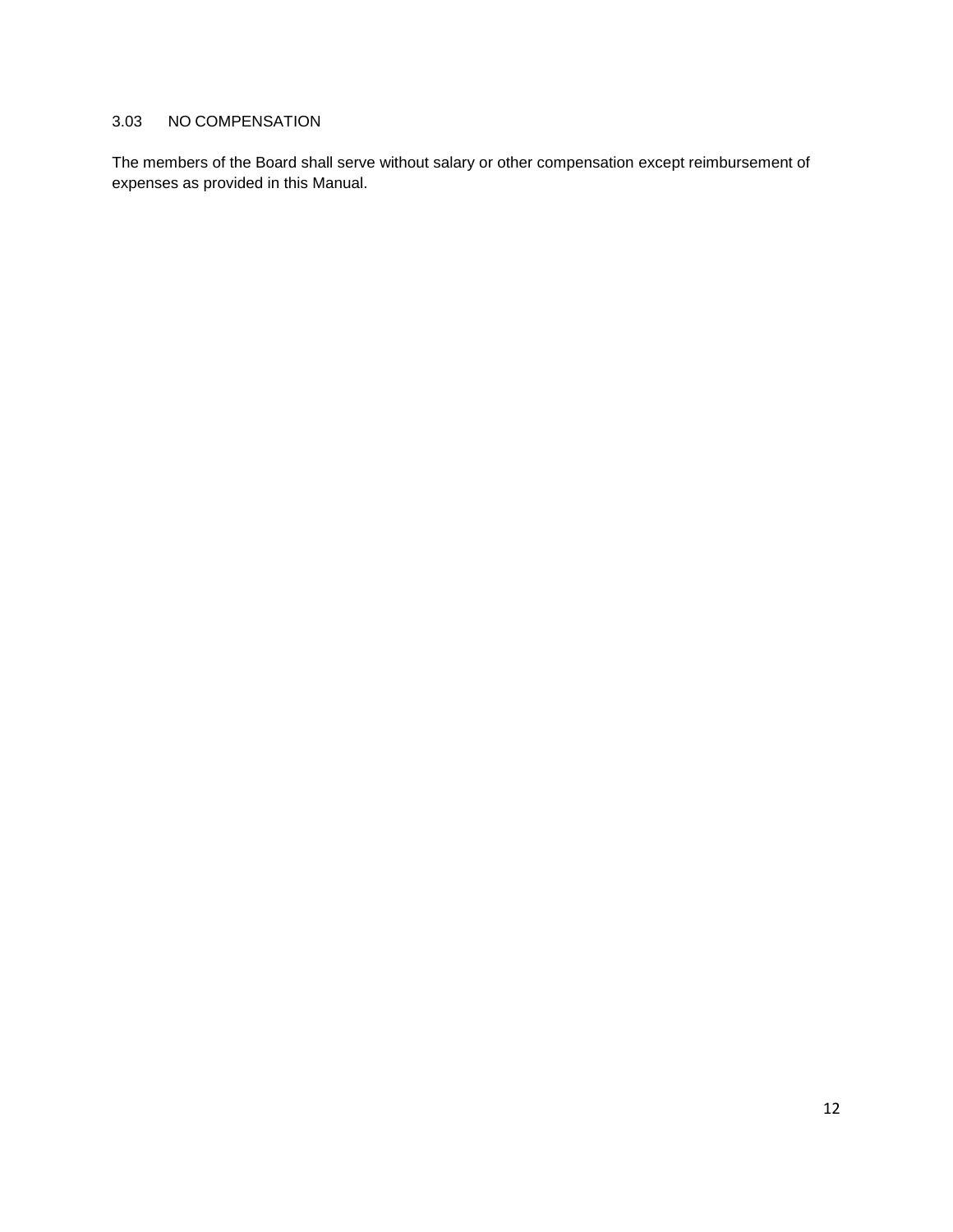# <span id="page-13-0"></span>3.04 BOARD AUTHORITY PURSUANT TO STATE LAW

The Board functions under the authority of the Illinois Park District Code, 65, ILCS 1205/1-1 et seq. and within the framework of applicable State of Illinois and federal laws.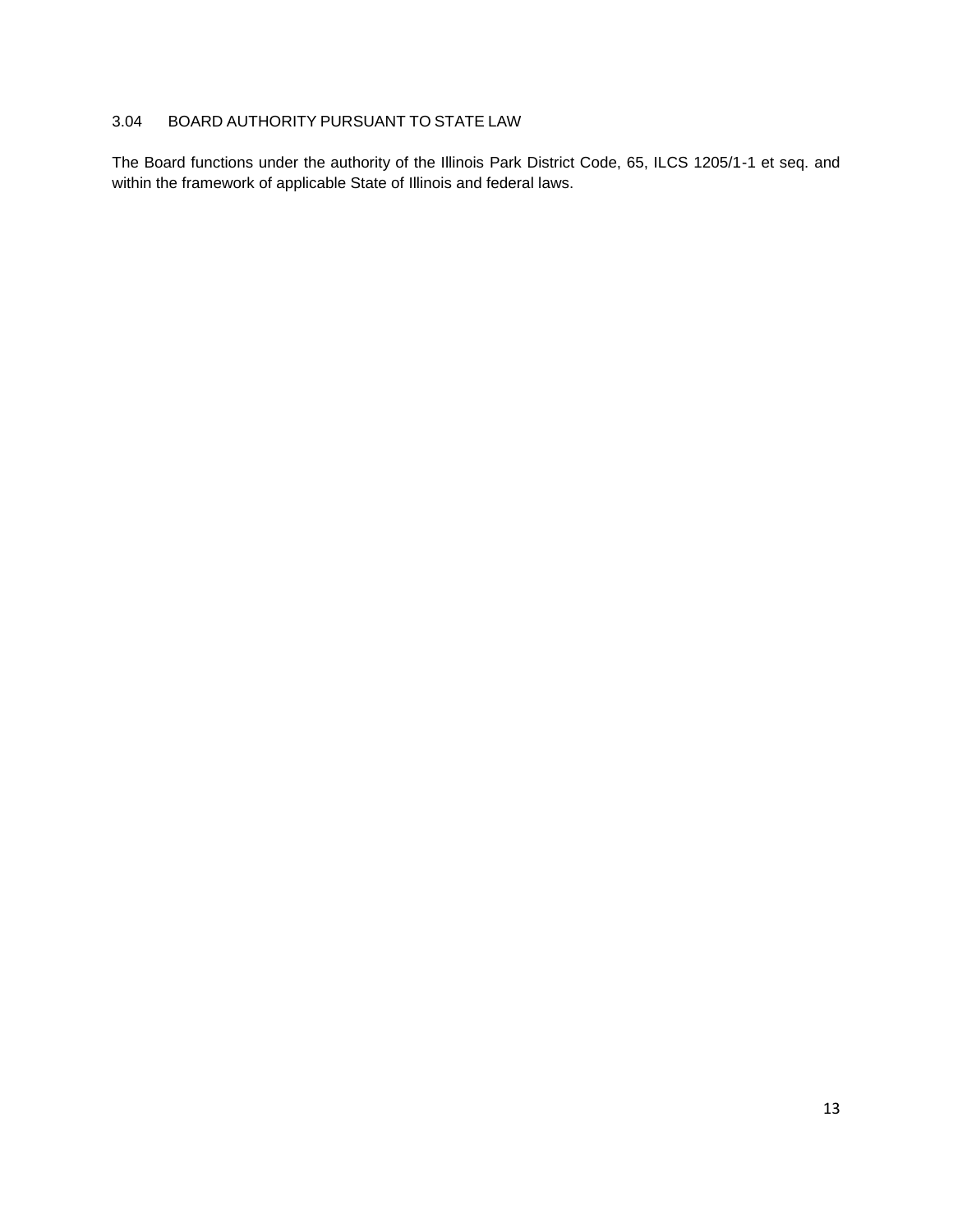# <span id="page-14-0"></span>3.05 ACTIONS TAKEN IN REPRESENTATIVE CAPACITY

Board members, collectively and individually, act as representatives of the residents of the District in maintaining and promoting the District's parks, other facilities, and programs. Through careful evaluation of needs, resources, and other factors, Board members shall make decisions which they determine will best serve the community as a whole.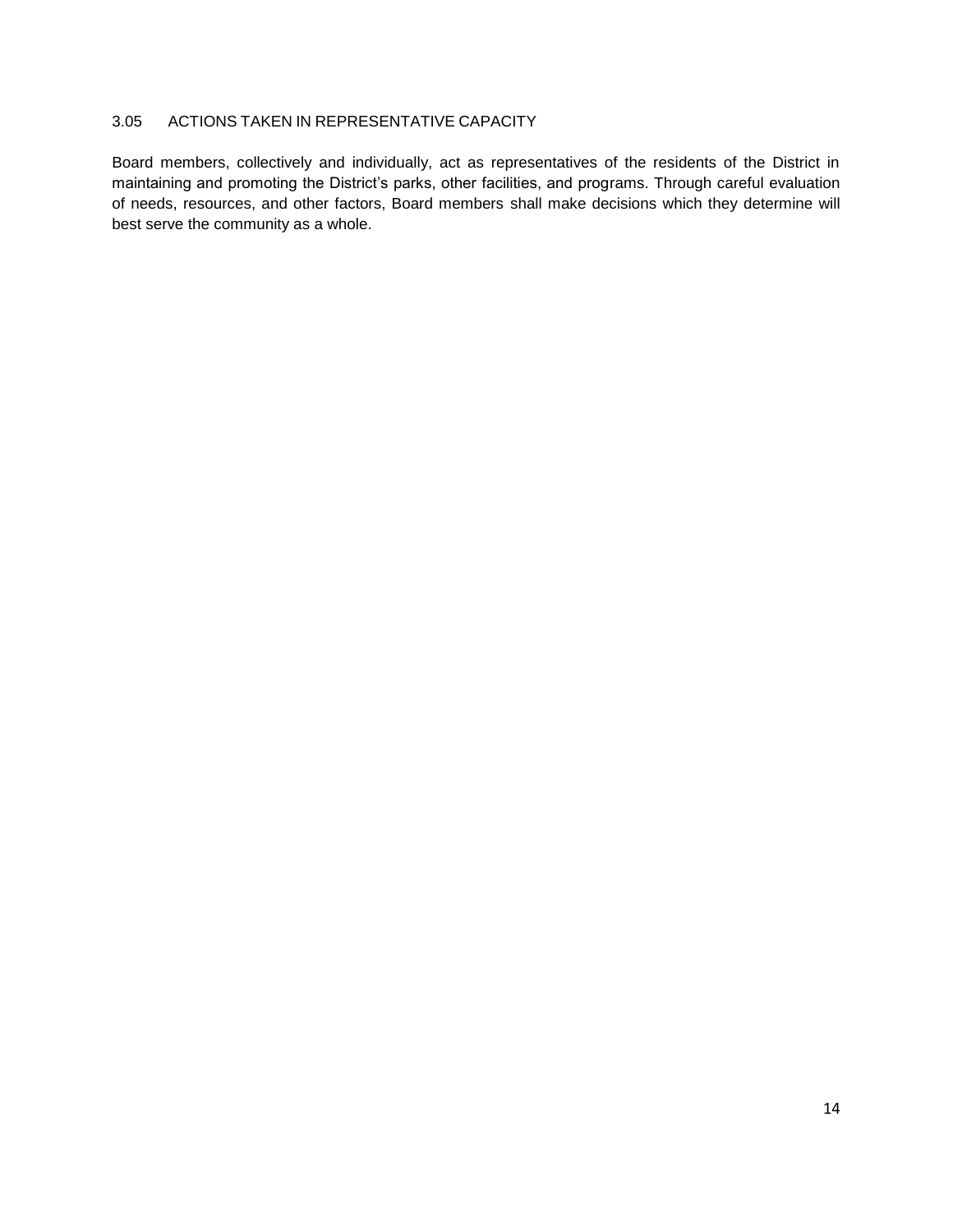### <span id="page-15-0"></span>3.06 COLLECTIVE DECISION MAKING

In the discharge of their duties, Board members act collectively as a Board and not as individuals. Board members always should abide by the majority vote of the Board and support the determination of that majority. Also, an individual Board member should not speak for the Board unless authorized to do so by the Board. It would be improper and ill-advised for an individual Board member to make a public pronouncement or engage in conjecture about a Board matter that has not yet been decided, an action of the Board or any matter that has been discussed in an executive session of the Board.

For procedures for all Media Relations, see Section 3.13 of the Board of Commissioners General Practices Policy Manual.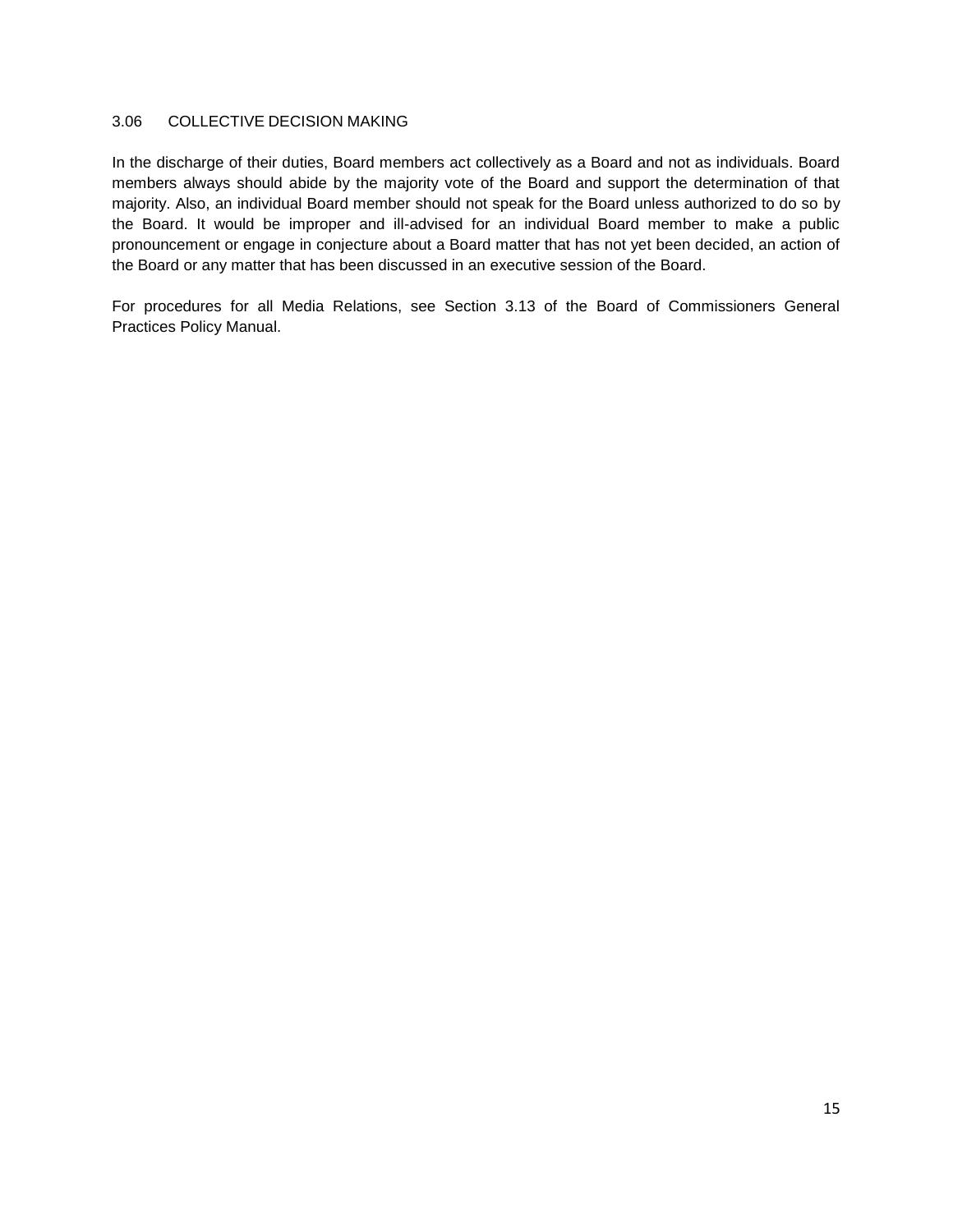# <span id="page-16-0"></span>3.07 POLICYMAKING IS PRIMARY ROLE

The Board concerns itself primarily with questions of policy rather than with administrative matters or day to day operations. The District's Executive Director is charged with the administrative responsibility to implement the Board's policies and perform day to day operations.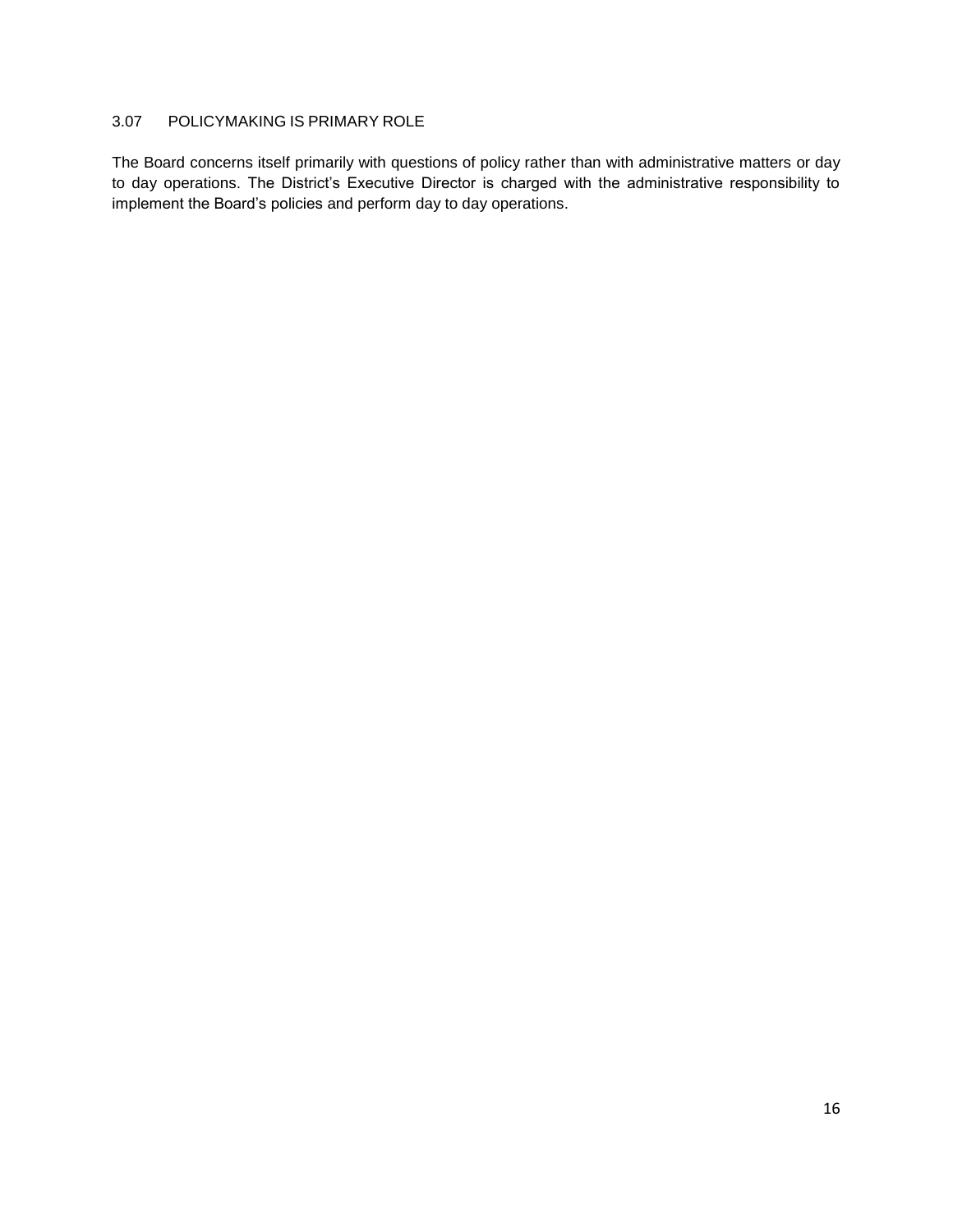### <span id="page-17-0"></span>3.08 FORMULATION OF POLICIES, RULES AND REGULATIONS

The Board shall enact and maintain appropriate policies related to the operations of the District and the District's facilities. Consideration to adopt a new policy or to amend an existing policy may be initiated by any Board member or by the Executive Director at any time. A written draft of the new policy or proposed change in the old policy must be submitted to the Board President prior to inclusion on the Board meeting agenda. Any changes or additions to policies must be approved by the Board at a regular meeting.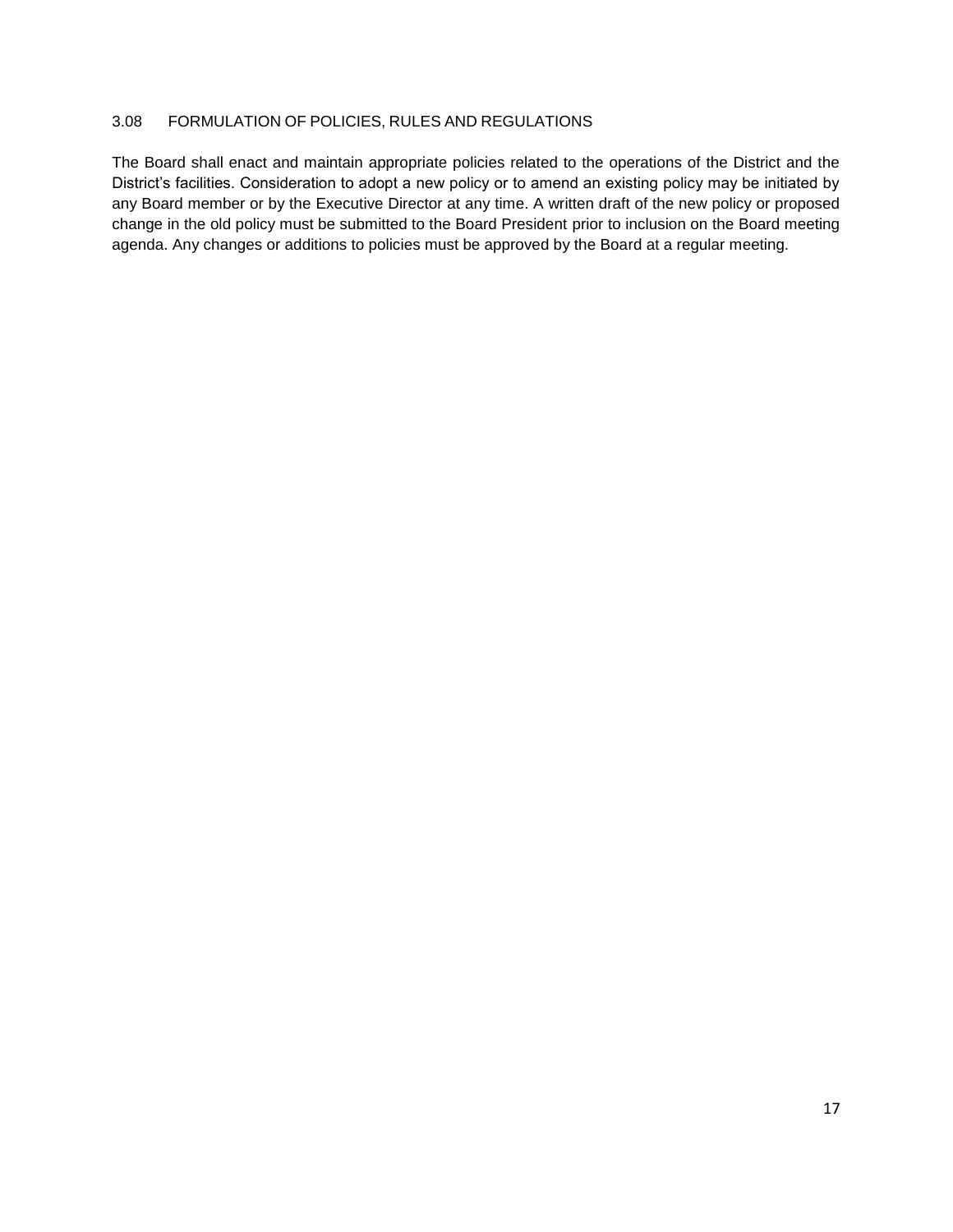# <span id="page-18-0"></span>3.09 BOARD RETREAT AND GOAL-SETTING

The Board recognizes that it is important to evaluate itself and establish goals for the Board from time to time. The Board shall conduct an annual retreat at which the Board shall undertake a self-evaluation and formulate goals for itself. All Board members are required to attend.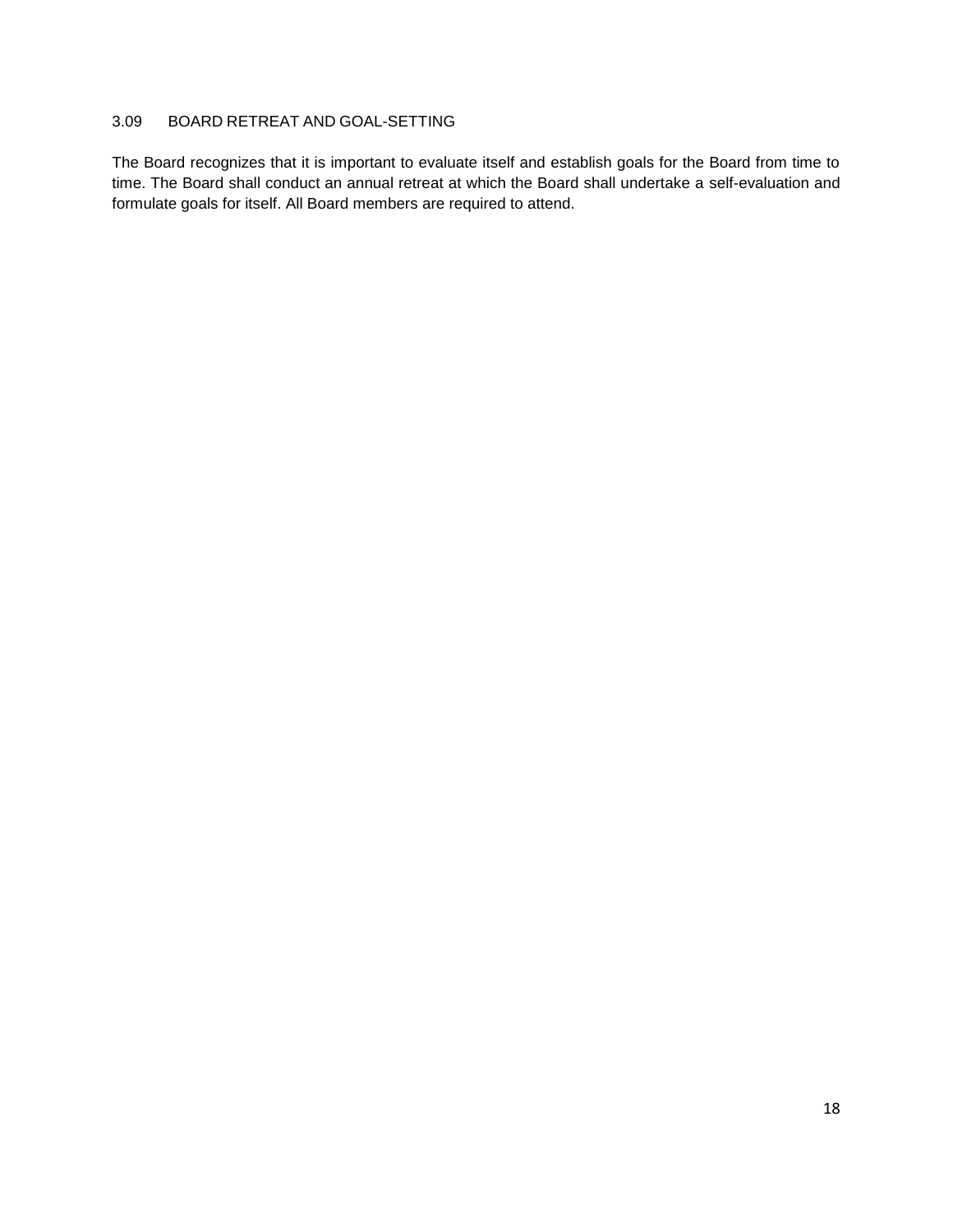### <span id="page-19-0"></span>3.10 EXECUTIVE DIRECTOR IS PRIMARY BOARD RESOURCE

Board members should respect the Board's commitment to implement its policies through the Executive Director and to rely on the Executive Director to handle the administrative functions of the District. Board members should request desired information from the Executive Director rather than from employees of the District. Board members also should refer inquiries, information, complaints, and other communications made to them by residents about District matters to the Executive Director. Board members also should support the actions of the Executive Director when those actions have been directed, ratified, or otherwise supported by the Board.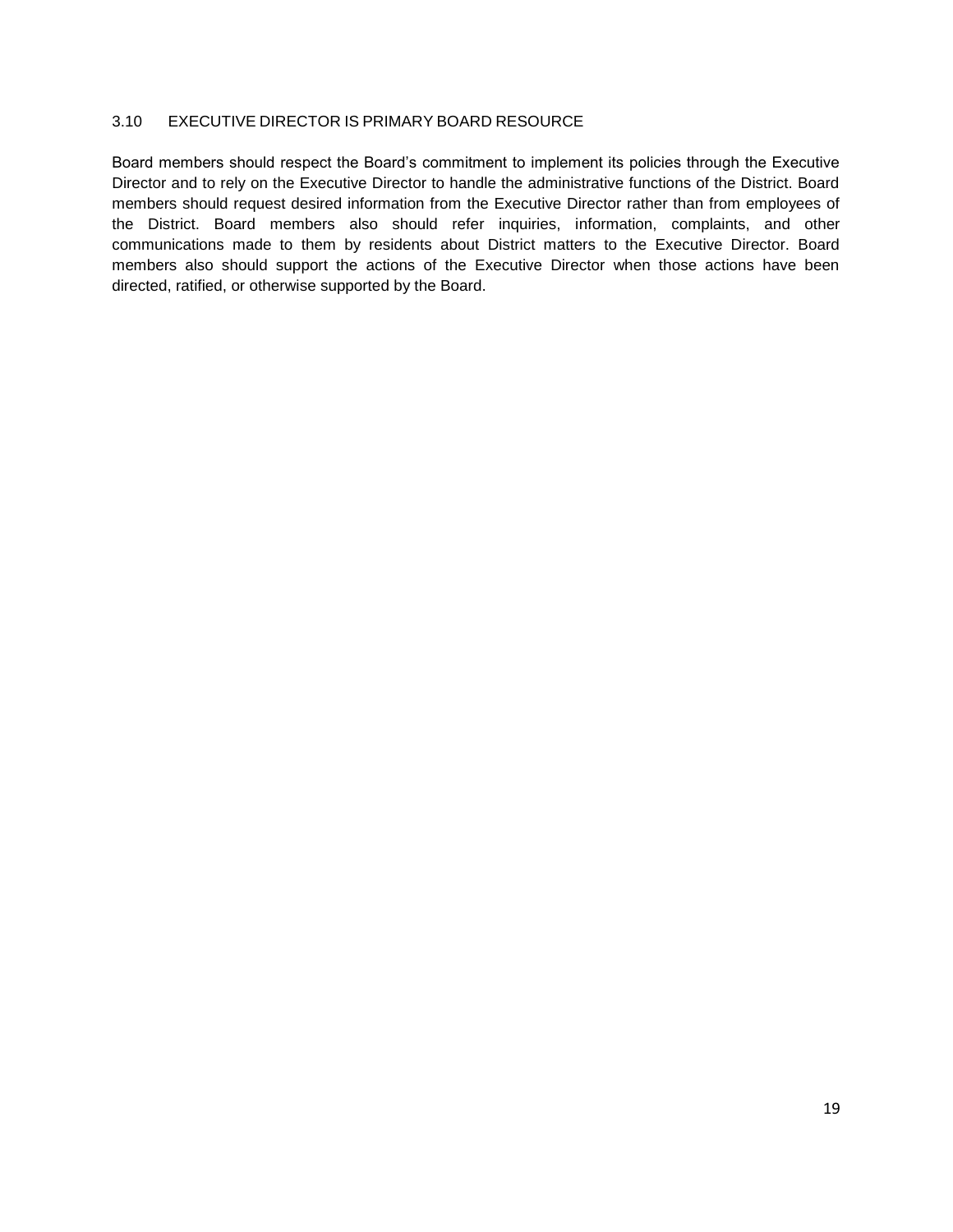### <span id="page-20-0"></span>3.11 ETHICS AND CONDUCT

Because each action taken by a Board member in the course of their duties should be motivated by the District's best interests, a Board member should be free of undue outside influences and of self-interest. A Board member should advise the Executive Director of all memberships and financial interests that a Board member has in companies or organizations that are doing business with the District. Board members will educate themselves about, and comply with, all other federal, state and local laws, regulations, and ordinances applicable to the conduct of the Park District's elected officials. Additionally, Board members must:

- On a yearly basis, file a Statement of Economic Interests with the County Clerk of Will County and the County Clerk of Kendall County.
- Complete the online Freedom of Information Act and Open Meetings Act training required by the Attorney General on its website.
- Represent all the residents of the District and avoid partisanship based on special interests.
- Respect the confidentiality appropriate to issues of a sensitive nature.
- When the Board must decide upon an issue about which a Board Member may have an unavoidable conflict of interest, that Board Member must disclose the interest, and recuse themselves from all discussion, deliberation and vote taking about the issue, as required by applicable state and federal law.
- Comply with State Officials and Employees Act (5 ILCS 430/1-1, *et seq.).*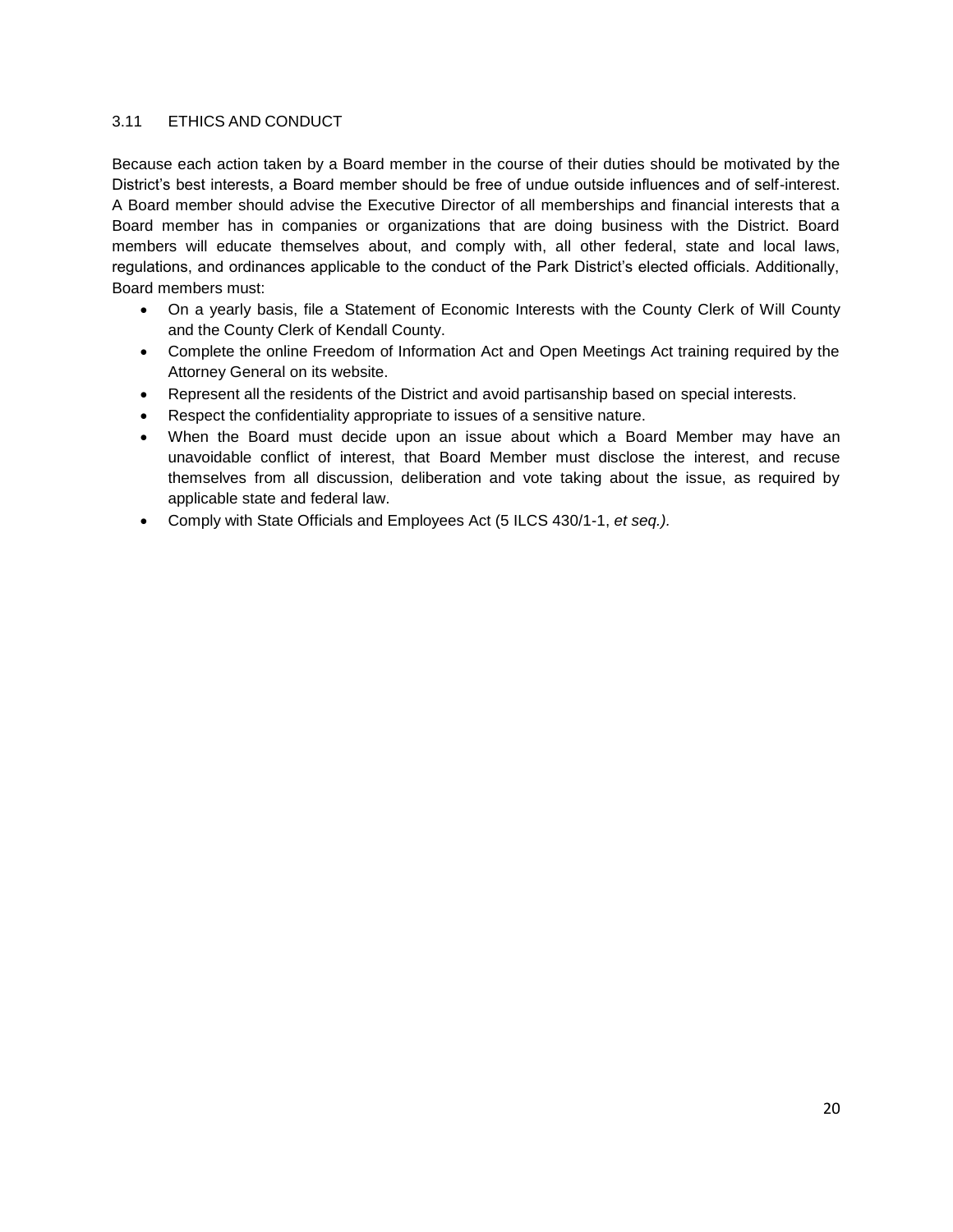### <span id="page-21-0"></span>3.12 POLITICAL ADVOCACY

Many of the activities of the District are funded with money from County, State and federal agencies. In addition, many of the activities of the District are affected by the laws of the County, State, and federal agencies. For that reason, it is useful that the Board stay informed about pending legislation that is of interest to the District. When appropriate, the Board shall encourage its members to contact County, State, and federal elected representatives to advocate the best interests of the District.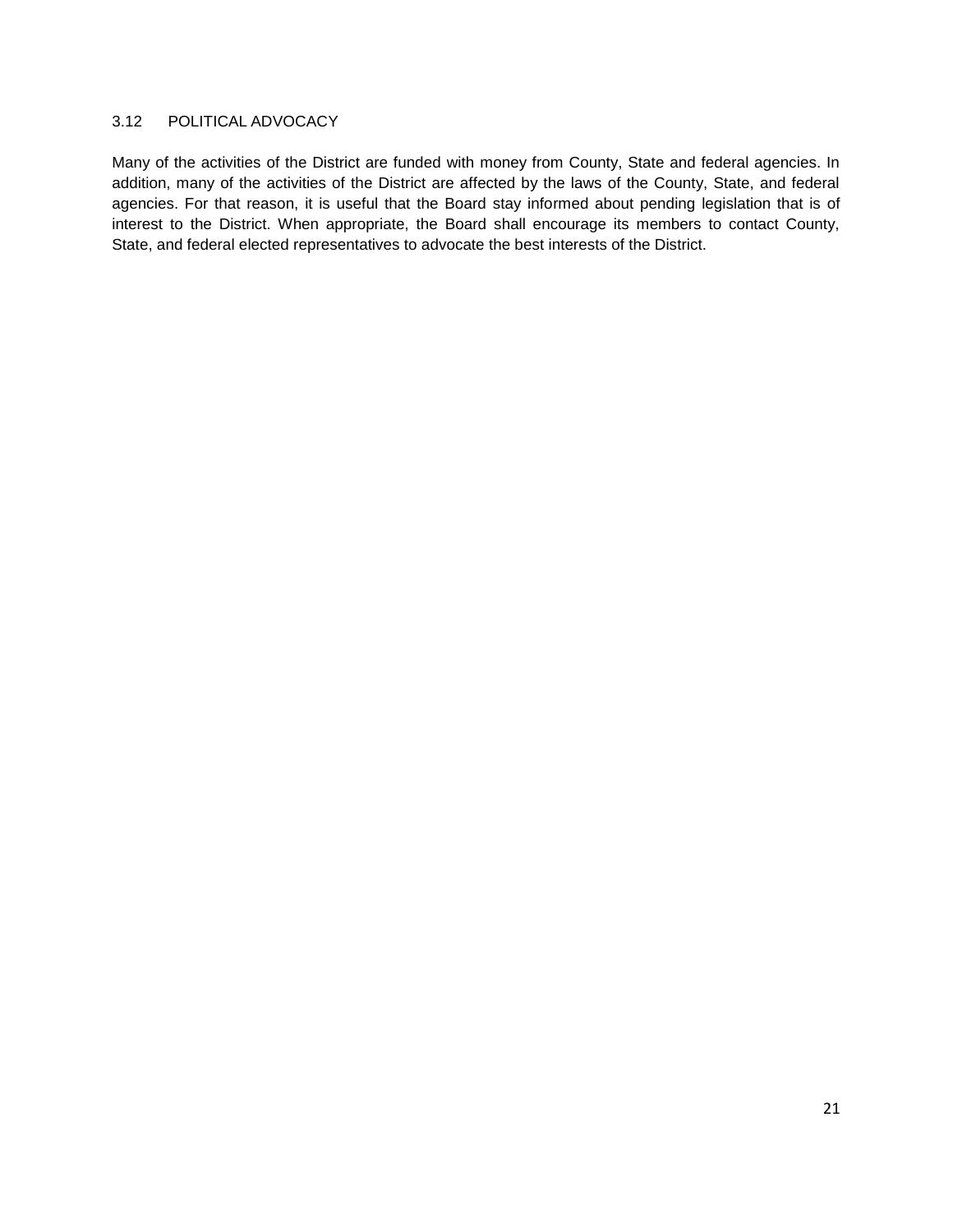### <span id="page-22-0"></span>3.13 MEDIA RELATIONS

The designated spokespersons for the District are the Board President and the Executive Director. Requests by the media for comments should be referred to those representatives. Under some circumstances it may be appropriate for a Board member other than the President to speak to a media representative about a matter with which that Board member has particular experience or expertise, at the consensus of the Board. It is never appropriate, however, for a Board member to speak to a media representative without first knowing all of the facts and circumstances about the matter of inquiry. If a Board member speaks for themselves, then that Board member first should be fully informed about the matter at hand and should clearly state that their comments are being made as a private resident and not as a representative of the District. Even then, a Board member should remember that comments made as a private resident are likely to be attributed to the District. This includes letters to the editor, blogs, and other electronic social networking sites.

See "ROLE OF BOARD MEMBERS AND ELECTED OFFICIALS" located in the Risk Management and Wellness Policy and Procedure Manual, Addendum D "Crisis Management and Emergency Response Plan" for additional information regarding Media Relations.

Section 2.06 – Role of Board Members and Elected Officials is addressed in the Risk Management Policy and Procedures Manual Role of Board Members and Elected Officials. Section 2.06 is listed below. A complete copy of Section 2.00 Crisis Management is included as an Appendix to the Board of Commissioners General Practices Policy Manual.

### 2.06 ROLE OF BOARD MEMBERS AND ELECTED OFFICIALS

Board members and elected officials will understandably be concerned during a crisis. Often, they will feel the need and obligation to speak to the media and third parties. It is crucial that all Board members and elected officials recognize their respective roles in the event of a crisis. It is recommended that Board members and elected officials refrain from making any statements to the news media or any third party without prior approval of the Board President or Executive Directo**r.** Despite their good intent, board members and officials may inadvertently compromise the District's ability to minimize potential exposure. Board members and officials must understand and appreciate that any statements made to the news media and other third parties should only come through a designated spokesperson. A designated representative of the Board (or elected official) should be part of the Crisis Team. Should the Board President or Executive Director approve any Board member or official speaking with the media or other third party, that board member/official should be prepared in advance, no different than the agency spokesperson.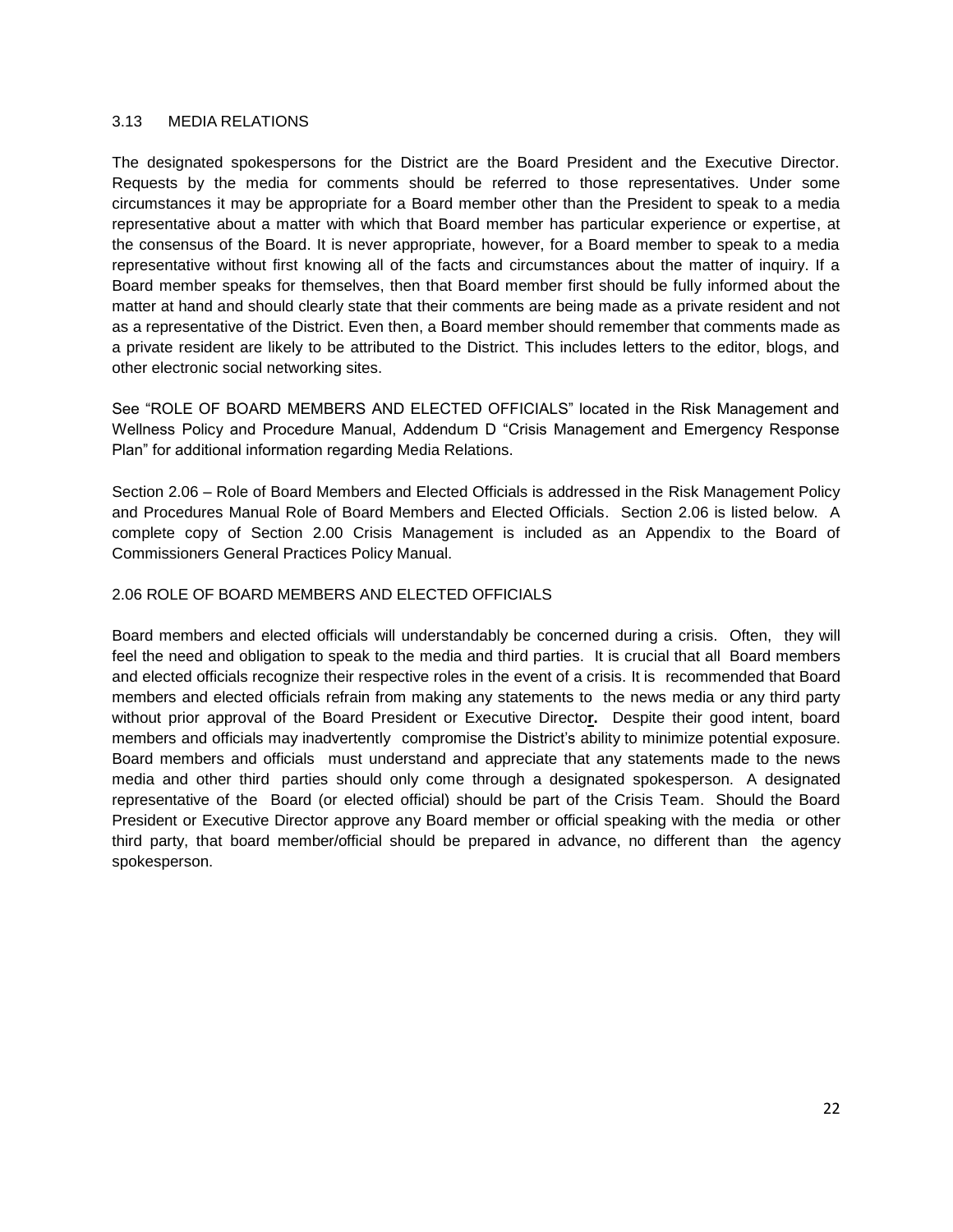# <span id="page-23-0"></span>3.14 FISCAL RESPONSIBILITIES

The Board shall establish a budget, appropriate funds, and levy taxes annually for the various operations of the District, in accordance with State law. See Section 8 of this Manual related to fiscal responsibilities.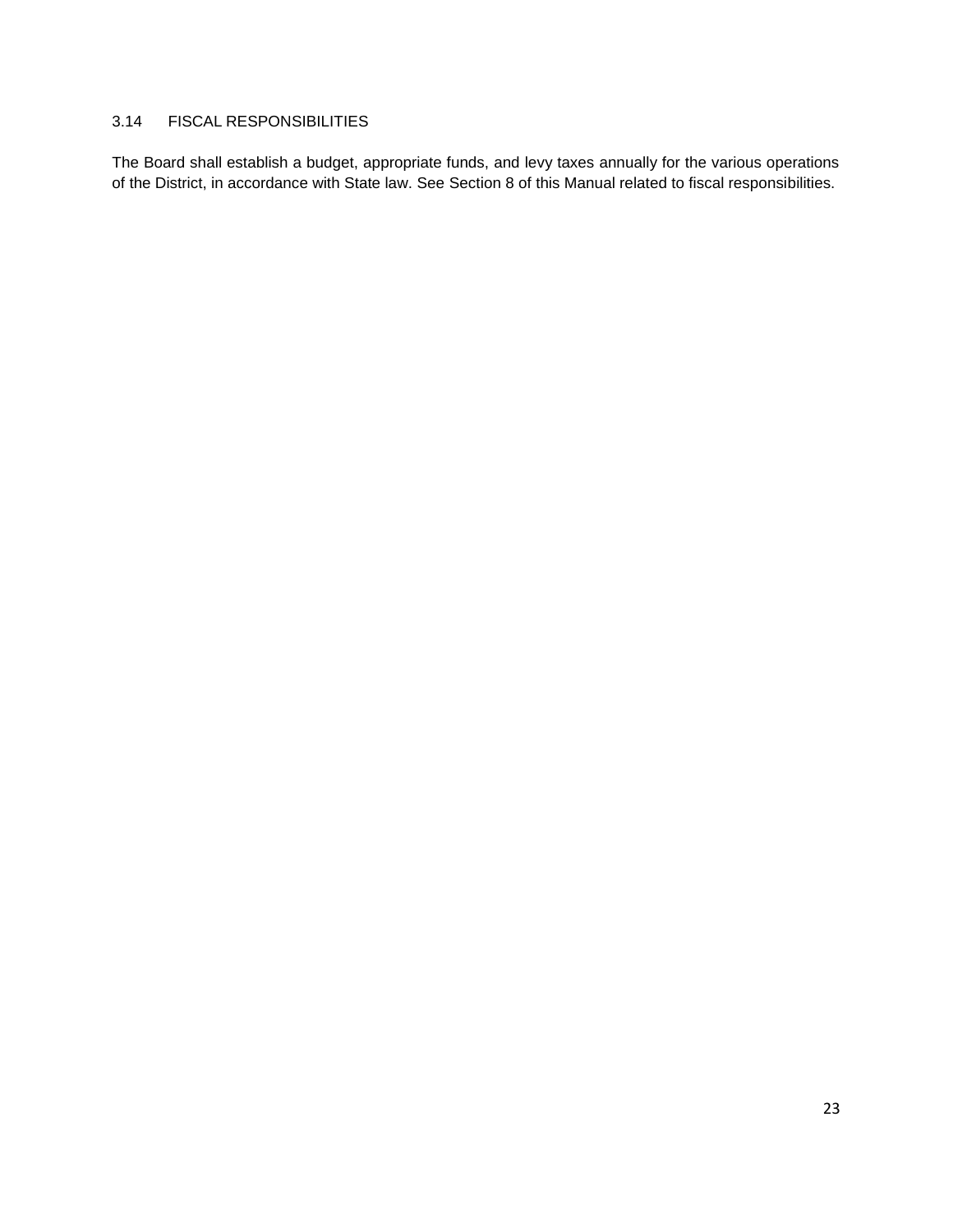### <span id="page-24-0"></span>3.15 COMPREHENSIVE MASTER PLAN

The Board shall provide for the planning, improvement, financing, construction, and maintenance of the parks and other facilities, equipment, and property of the District. Among other things, the Board shall undertake the following:

> a) Master Plans. The Board shall maintain a master plan that includes provisions for each of the District's parks and other key facilities. The Board shall endeavor to keep the master plan current and shall undertake a thorough review of the master plan at least as often as every five years.

> b) Capital Projects Plan. The Board shall maintain a 5-Year Capital Projects Plan that forecasts the District's capital projects needs. The Plan should include provisions related to proposed capital improvements; park and facility maintenance and repairs; equipment replacement, maintenance, and repairs; vehicle needs; estimated costs; potential funding sources; and similar matters. The Plan should be reviewed not less often than biennially.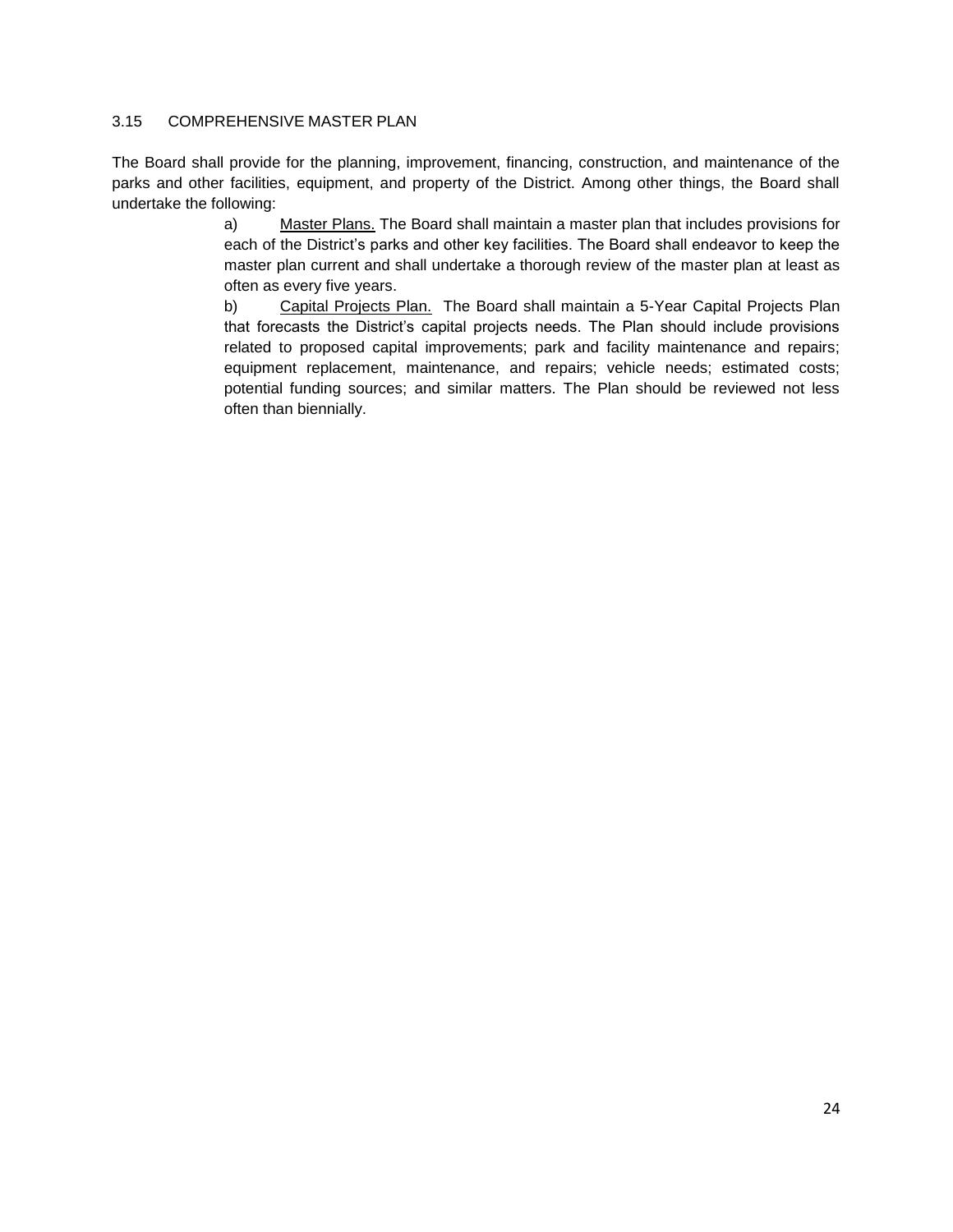### <span id="page-25-0"></span>3.16 INTERGOVERNMENTAL AND CIVIC COOPERATION

The Board encourages cooperation with other agencies in the community, including governmental, public, private, and voluntary organizations that enhance the services provided to District and act consistently with the best interests and well-being of the District. The Board has created many beneficial relationships with organizations that undertake activities consistent of the District. The Board supports the following policies:

> a) Promotion of Cooperation. The Board encourages Board members and the Executive Director to promote intergovernmental and civic cooperation through appropriate relationships between District officials and staff and the officials and staff of other agencies.

> b) Relationship with Particular Groups; Liaisons. The Board desires to maintain its valuable relationships with various civic groups and Boards. Board members may be appointed to serve as liaisons between the District and some of these organizations by the President.

> c) School District 202. The Board encourages cooperation between the District and Plainfield Community Consolidated School District 202 in the development and use of facilities and equipment, when such cooperation results in efficient and effective programming that is beneficial to the District, the school district, and residents. Such cooperation may be memorialized in letters of agreement between the District and school district.

> d) Special Recreation. The Board is committed to helping provide for the recreation needs of special populations within the District. In furtherance of that commitment, the District shall remain an active member of a Special Recreation Department or Association.

> e) Council of Governments. The Executive Director, or his designee, and at least one Board member should attend meetings of other local governments when items affecting the District are discussed.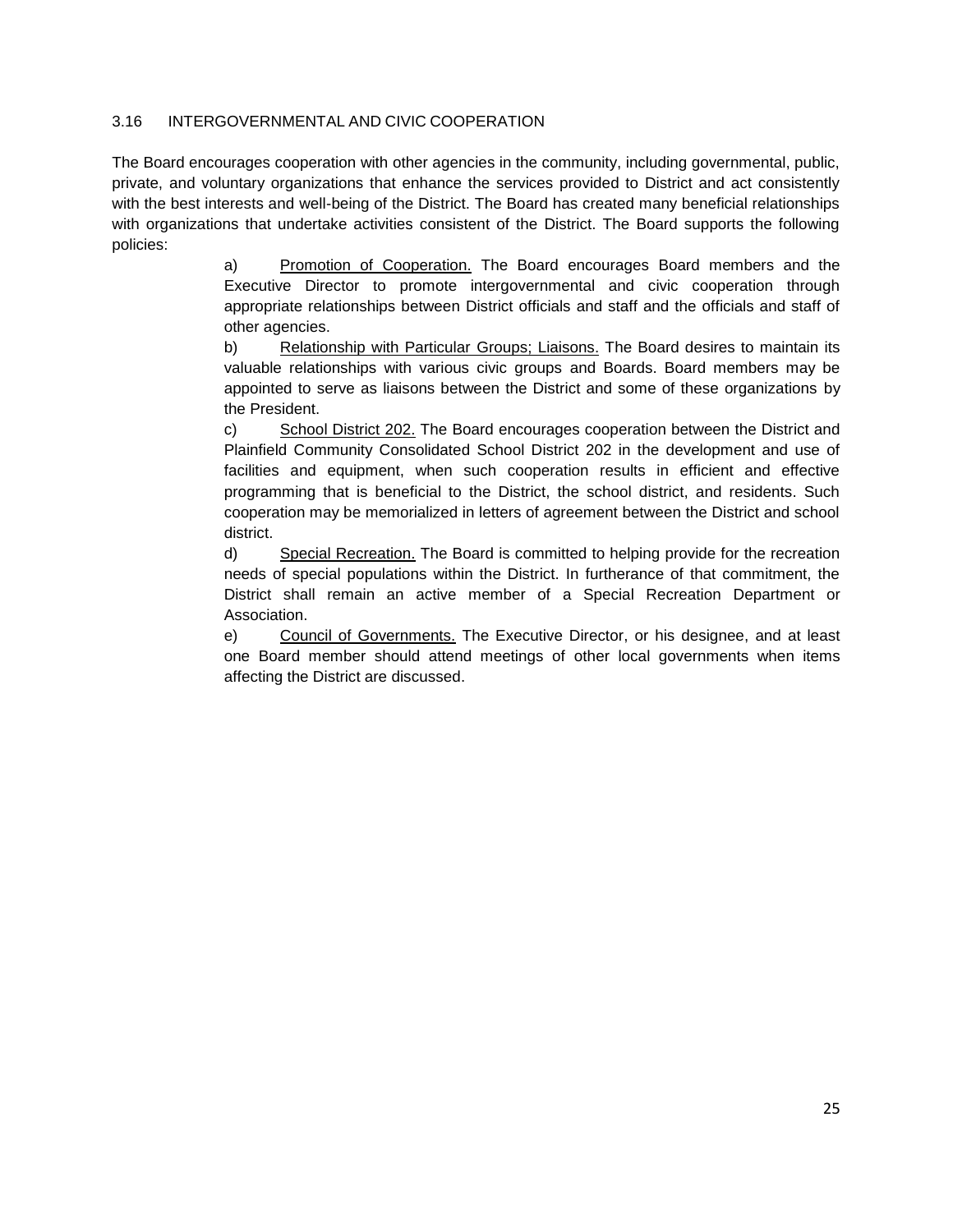# <span id="page-26-0"></span>3.17 BOARD COMMITTEES, TASK FORCES

Currently there are five standing committees of the Board. See Section 6 of this Manual regarding the standing committees and other committees and task forces of the Board.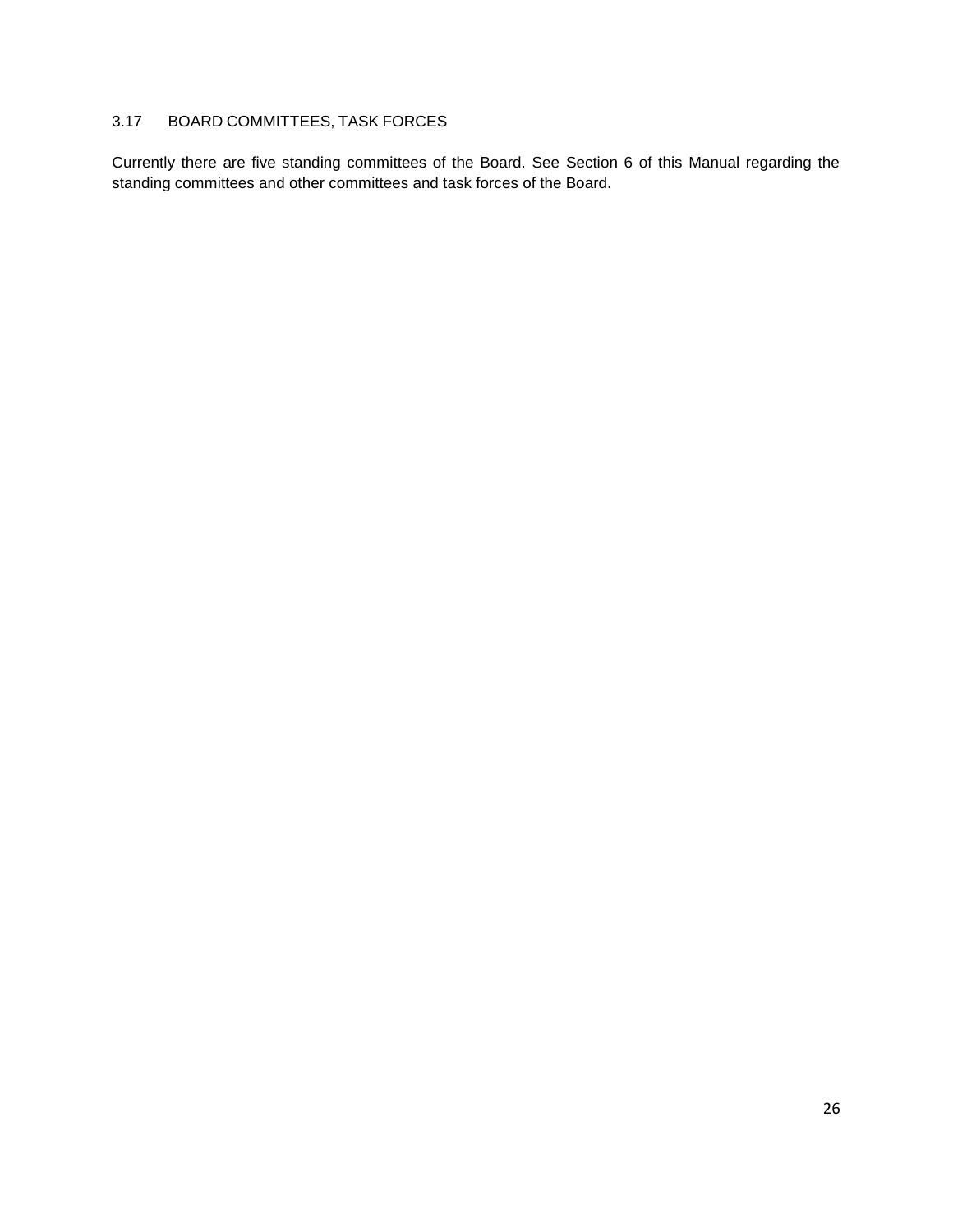### <span id="page-27-0"></span>3.18 RECRUITING AND TRAINING

The Board recognizes that, as good leaders, the members of the Board should be actively involved in seeking out qualified residents of the District to run for a position on the Board. In addition, Board members should take an active role training newly elected Board members. Staff share and prepare an information packet containing essential information to be available to perspective candidates. Additionally, at least one informational session with the Executive Director must take place.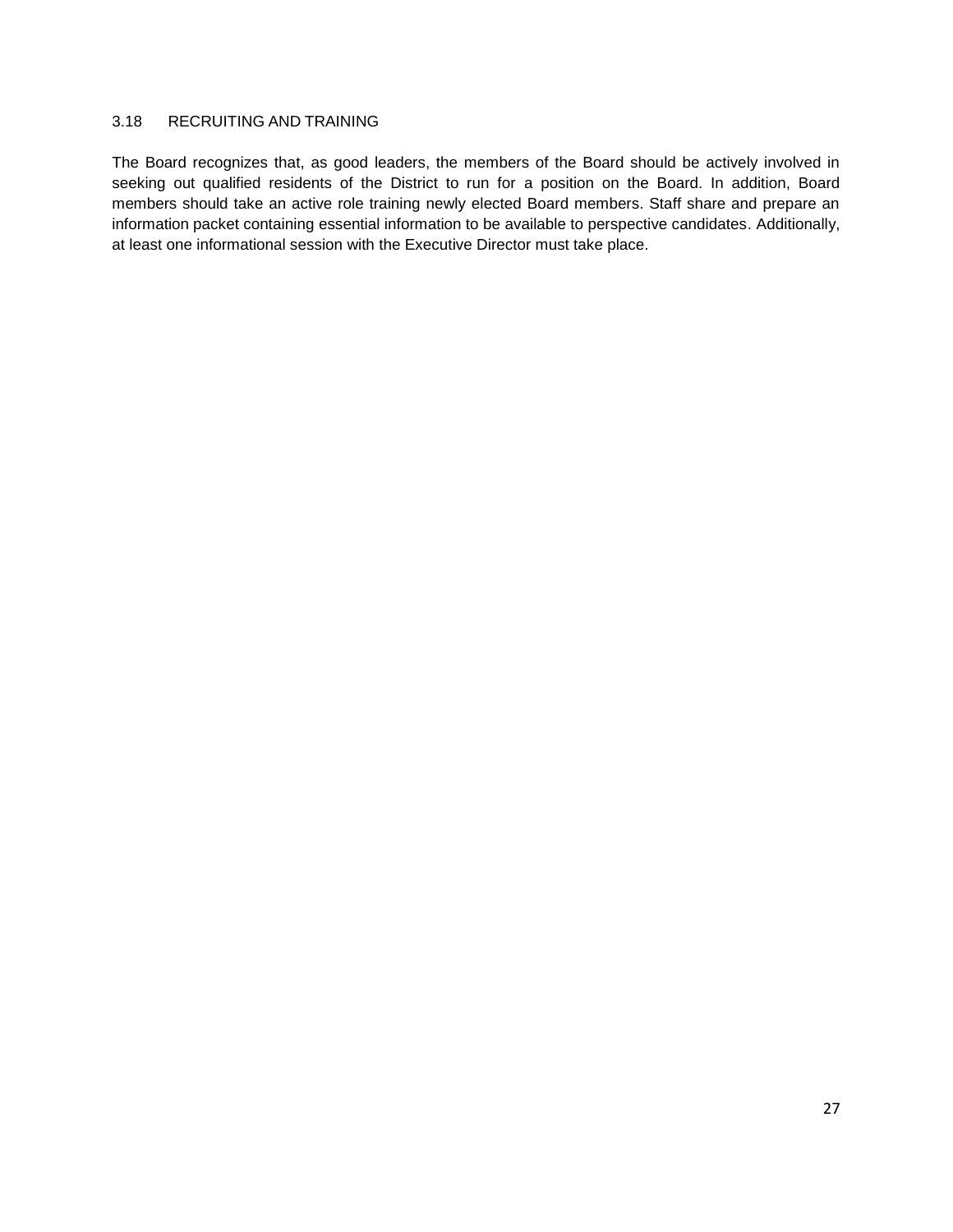# <span id="page-28-0"></span>3.19 NEW BOARD MEMBER ORIENTATION

The Board shall assist with the orientation of new Board members by:

- a) Providing assistance to the Executive Director with preparation of written materials, which shall include, among other materials, the following:
	- 1) Board of Commissioners General Practices Policy Manual
	- 2) New Board Member Orientation Manual
	- 3) The Illinois Park District Code.
	- 4) Get on Board Essential Wisdom for Board Members and Executives
	- 5) IAPD's Guide to Illinois Sunshine Laws
	- 6) Illinois Park District Financial Procedures
	- 7) The District Employee Handbook
	- 8) The District's Labor Contract
	- 9) The Park District Ordinance governing the use of park facilities.
- b) Arranging the opportunity for new Board members to attend the IAPD new Board Member orientation.
- c) Providing a tour of the District's parks and other facilities.
- d) Arranging meetings with the Board President, the Executive Director, the Department Directors, and other staff as determined by the Executive Director, for the purpose of explaining the District's organizational structure and the planning, financial, and budget procedures of the Board.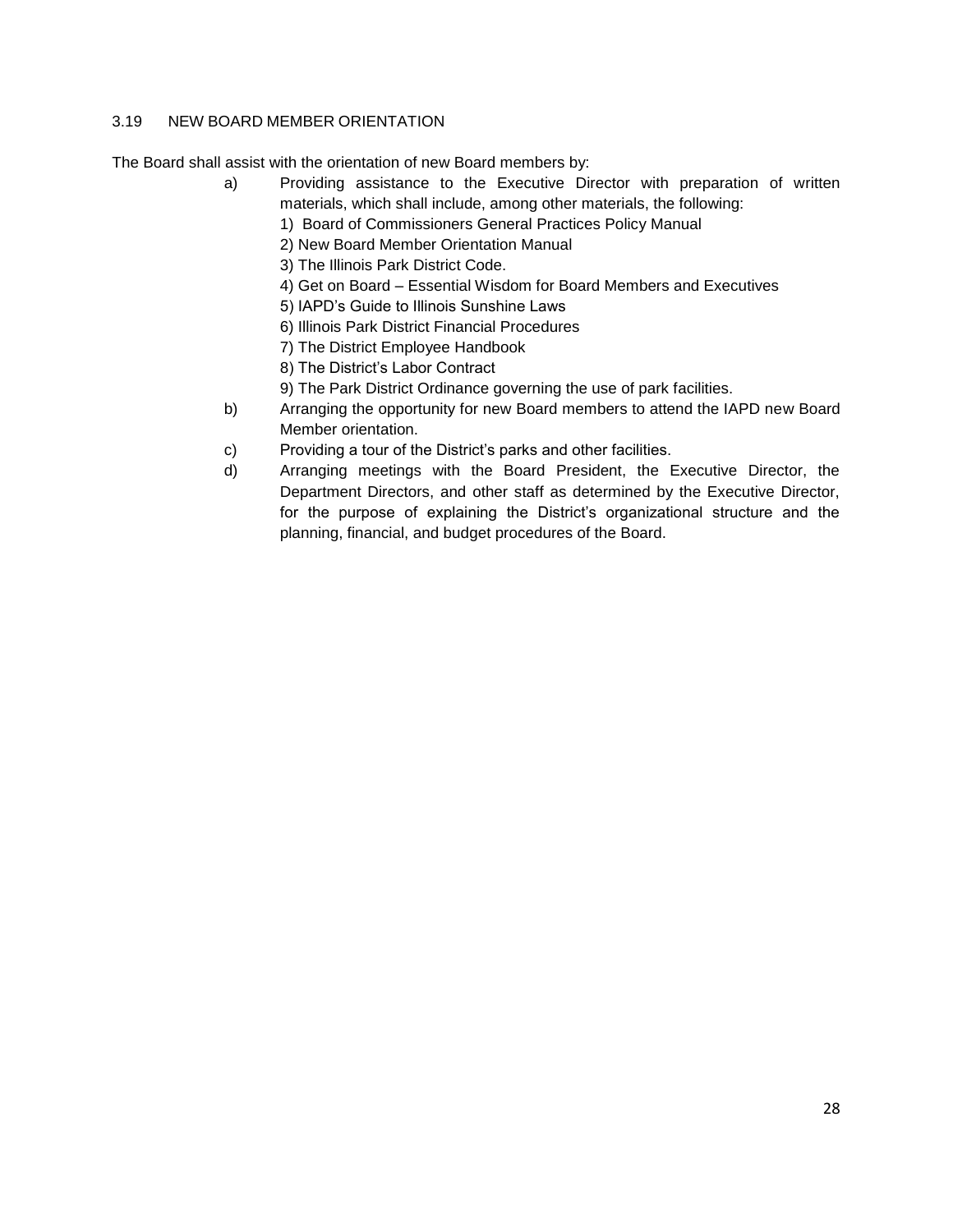### <span id="page-29-0"></span>3.20 NEPOTISM POLICY

It is the policy of the District not to employ part-time, full-time, seasonal, or contractual services that is a relative of a Board Member. Relative is defined as a spouse, child, parent, sibling, grandparent, grandchild, great-grandchild, aunt, uncle, and first cousin (including all corresponding in-law, foster, adoptive, half and step relations) or any member of the Board Member's household.

Park Board Members who marry while holding office or become part of the same household are treated in accordance with these guidelines.

The exception to this policy is for current employees grandfathered as of the adoption of this November 2015 policy revision, through the duration of their current employment.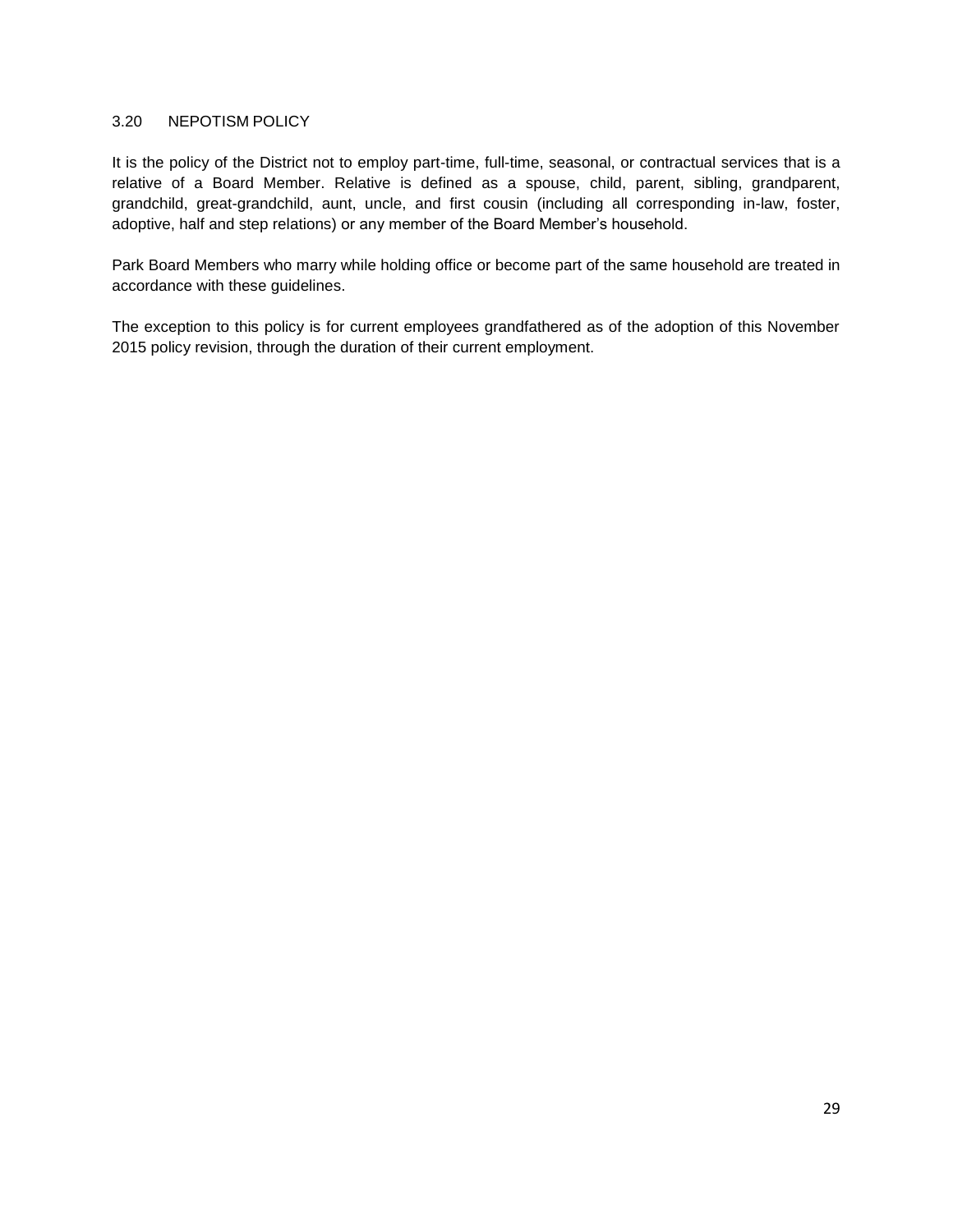### <span id="page-30-0"></span>3.21 VACANCIES IN OFFICE

<span id="page-30-1"></span>The Board shall declare vacant the office of any Board Member who dies, resigns, or ceases to be a resident within the District, or otherwise is rendered by law as unqualified to serve as a Board Member or removed by the Board as set forth in Section 5.4 of the Manual. A vacancy shall be filled by appointment of the Board President with the consent of the Board. Applications for appointment shall be solicited by the Board directly and by advertisement in a local newspaper of general circulation. The appointed Board Member shall serve until his or her replacement has been elected and qualified for office in the manner provided by law.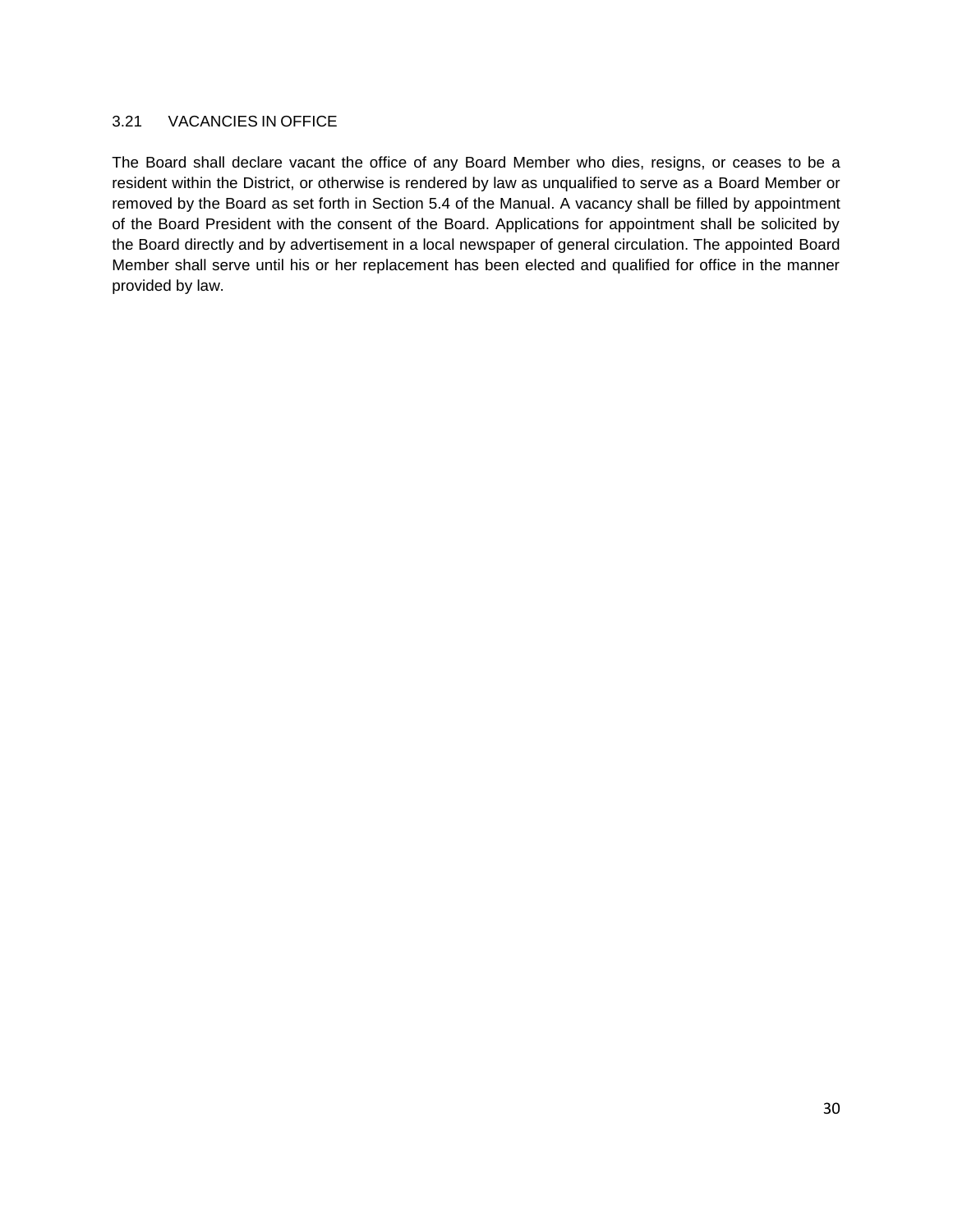# 3.22 CODE OF CONDUCT

The success of our District depends greatly on how well the Board member understands her/his role and how effectively she/he addresses her/his responsibilities. Board members of the District are expected to be of high moral and ethical character and work together as a team to serve the community.

### *With regard to fellow Board members:*

- Prepare for and attend all Board and committee deliberations.
- Actively participate in all Board and committee meetings.
- Conduct board business only at legally called board meetings
- Understand and follow all provisions of the Illinois Open Meetings Act.
- Openly raise questions and express thoughtful opinions about the issues and concerns brought before the Board.
- Be open and honest about issues and problems.
- Recognize that an individual Board Member has no legal authority to determine policy, give directions to District personnel, or to act or speak for the Board unless specifically authorized to do so by official Board action.
- Follow the organizational chain of command.
- Disclose where a conflict of interest (real or perceived) may exist with regard to certain issues which the Board is discussing and recuse oneself from all discussion, deliberation and vote taking about the issue as required by applicable federal and state law.
- Honor and respect the confidentiality of executive sessions and information shared in confidence.
- Avoid public promises or statements regarding a vote or position on an issue prior to a public meeting.
- Be accountable for personal and professional development.
- Participate in Board development opportunities.
- Respect and honor the reputation of all Board members in the same way they would respect and honor your reputation.
- Make no disparaging comments about your fellow Board members either in or out of meetings
- Publicly support the majority decision of the Board
- If unable to meet obligations as a Board Member, offer one's resignation.
- Focus on issues and not personalities. Board Members will conduct themselves with courtesy toward each other, the staff and the public during Board meetings.
- A Board Member should never attack a fellow Board Member's belief, ideas or personality and respect the dignity, values and opinions of each Board Member, the Executive Director, the staff, and the public. Everyone is encouraged to share his or her opinions and be to be mindful to speak to others as you would like to be spoken to.

### *With regard to the Executive Director:*

- Understand and respect the separation of Board responsibilities and functions from those of the Executive Director and staff.
- Hold accountable for the execution/implementation of policy and plans.
- Treat with respect for professional expertise.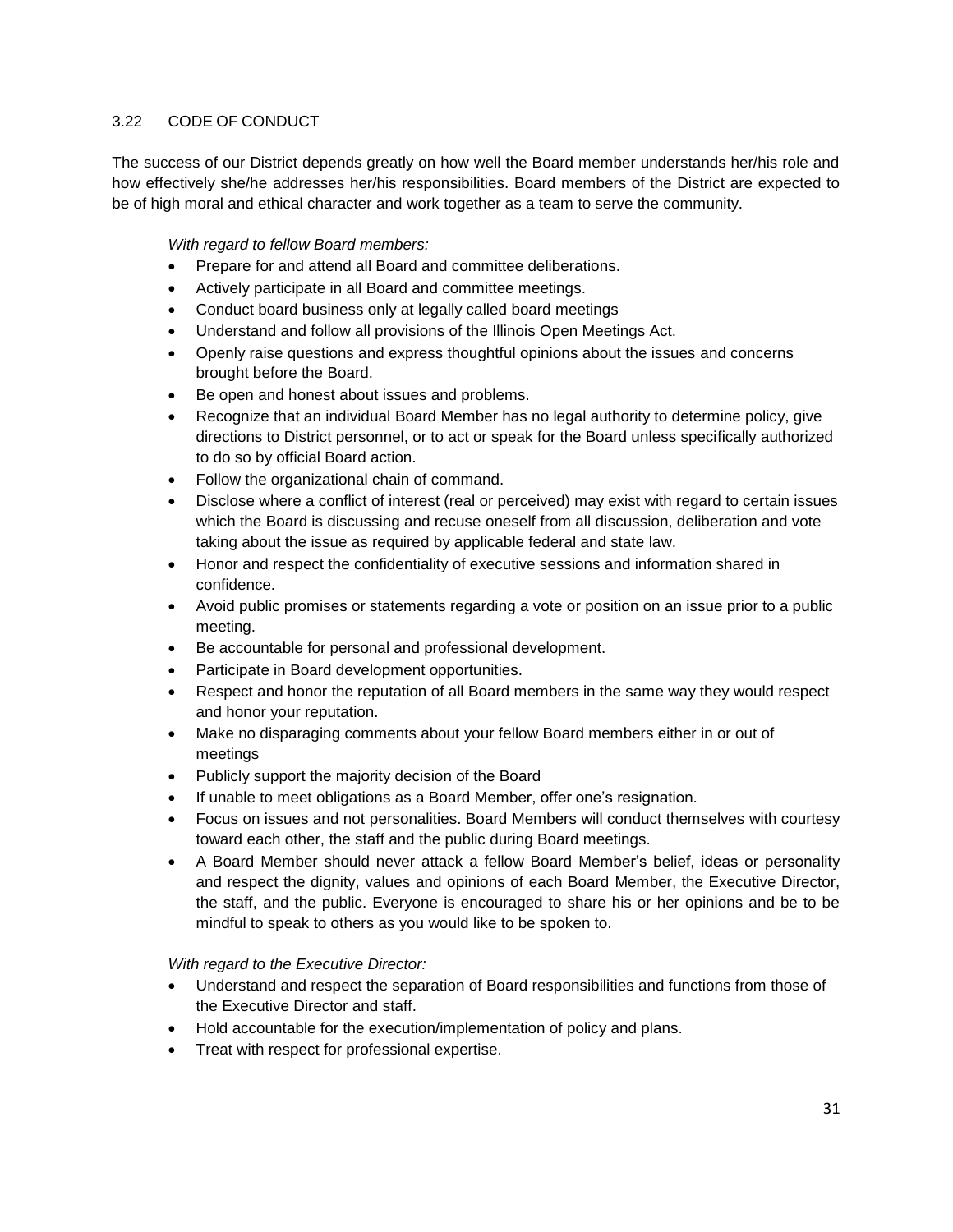- Be unwilling to tolerate staff requests for information and support that have not been cleared with the Executive Director.
- Inform him/her of all complaints received from residents regarding the operations of the District.
- Build and sustain positive communications and work relationships.
- Provide thoughtful, professional annual performance evaluations.

### *With regard to District Staff:*

- Establish sound personnel policies and procedures.
- Treat with courtesy.
- Treat with respect for professional expertise.
- Meet agreed upon deadlines and provide notification if deadlines cannot be met.
- Be willing to acquire and retain organizational knowledge.
- Learn and retain various facts about the community we serve.
- Respect the chain of command.
- Be sensitive to staff's organizational challenges
- Refrain from making special requests of the staff. All requests and/or communication should be made to the Executive Director.

### *With regard to Residents:*

- Be available and responsive.
- Design and experiment with innovative ways to be informed and aware of residents concerns and questions.
- Serve in advocacy and educative role on current and future issues impacting the District.
- Attempt to appraise fairly both the present and future needs of the community.
- Do not permit "public comment" in meetings to sidetrack meeting agenda or ignore reasonable time limits for Board meetings.
- Continually seek ways in which outstanding service to customer is recognized and supported
- Insist that business transactions of the District be ethical, open and prescribe to Illinois State Law.
- Represent all the residents of the District and remain politically nonpartisan on issues impacting the District.

### *With regard to Other Community Organizations and Elected Officials:*

- Seek to establish, build and sustain communication around issues of mutual concern
- Seek out and listen with respect to criticism and comments about the philosophy and operations of the District.
- Provide thoughtful, prompt responses to their inquiries and concerns.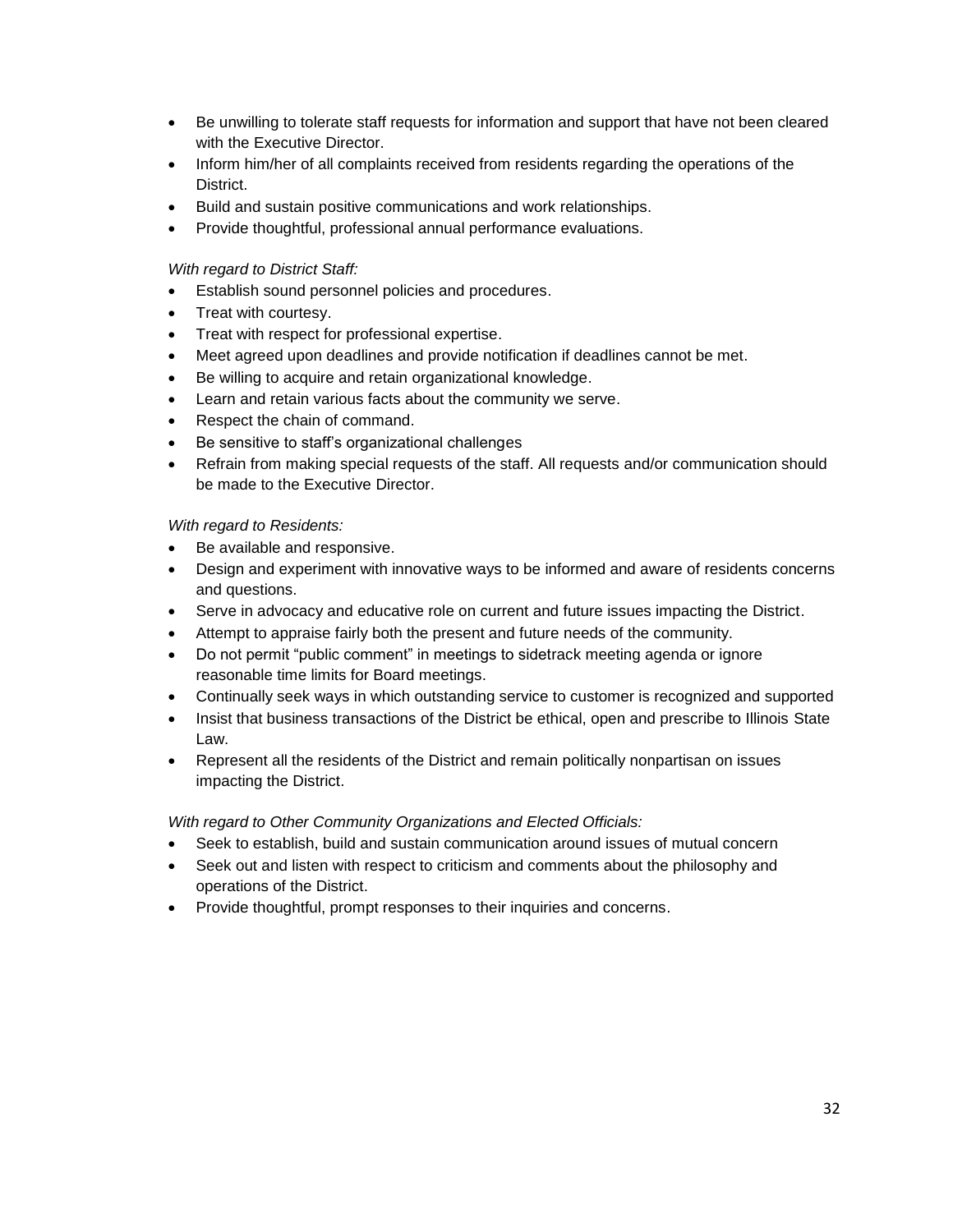### <span id="page-33-0"></span>3.23 ENFORCEMENT

Any Board Member who believes that a provision of the Manual has been violated may notify the Board President of the alleged violation. Any Board Member who is the subject of an alleged violation of the Manual may submit a statement in response to the allegation. The Governance and Accountability Committee (See Section 6 Board Committees) shall review the allegation and any statement by the accused Board Member and, at its discretion, may review, investigate and evaluate the facts and circumstances of the alleged violation. Based on its findings and determination the Board may take no action or may take such lawful action as deems appropriate in response to said allegation.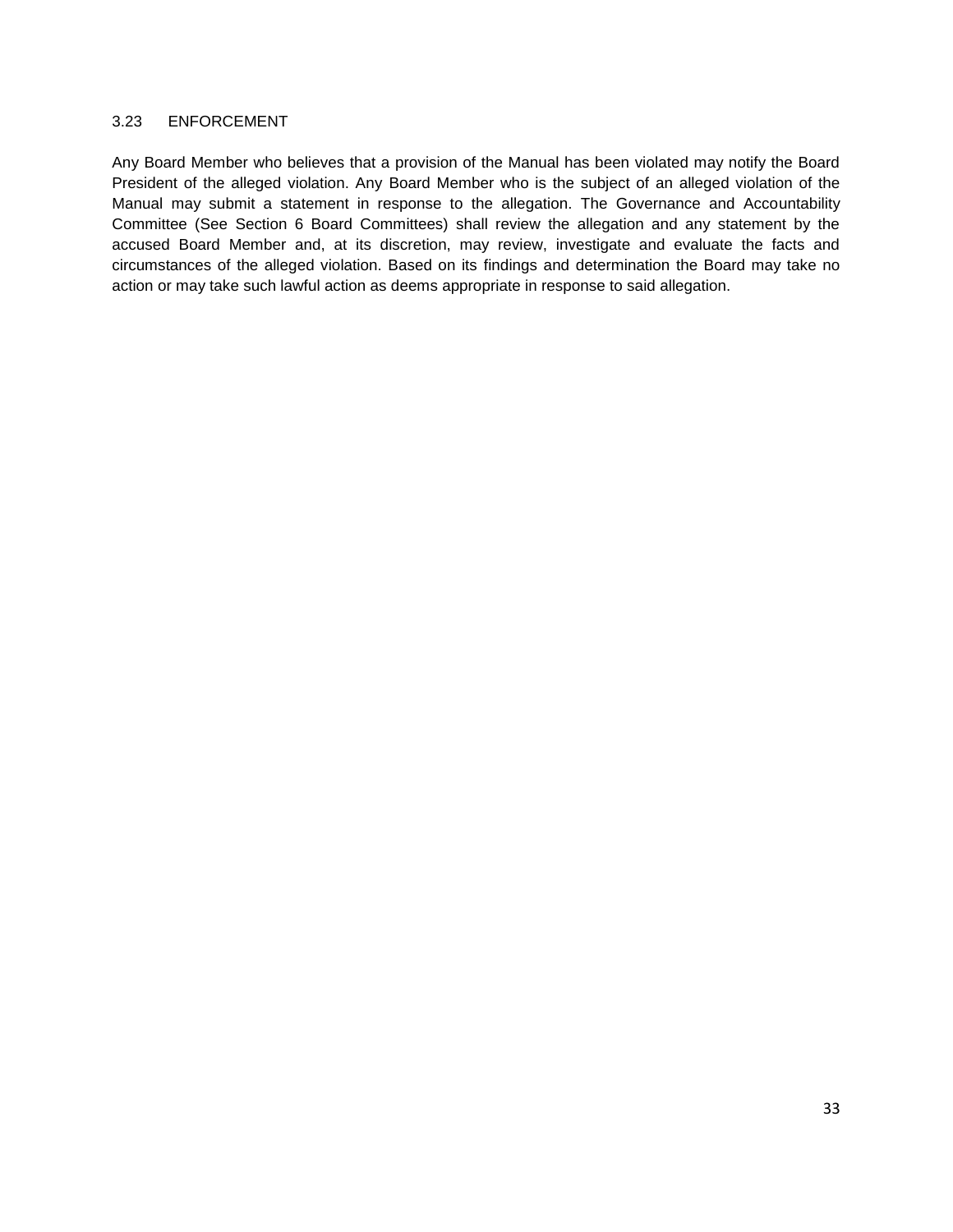# <span id="page-34-0"></span>**SECTION 4.00 - BOARD OFFICERS**

#### <span id="page-34-1"></span>4.01 PRESIDENT

- The Board President shall be elected by the Board and serve a term of one year or until a successor is elected and will reaffirm every year until otherwise determined by the Board. Unlike the mayor of a city or a village president, the President of the Park District Board does not possess any independent executive power other than those granted to him by Board Action.
- The President shall be the Chief Executive Office of the Board.
- The President shall be the presiding officer at meetings of the Board.
- The President shall call Special Board Meetings in accordance with the Open Meetings Act.
- The President shall appoint annually, the chairperson and co-chairperson of the standing committees of the Board.
- The President shall serve as ex-officio voting member of all committees, if a committee member is unable to attend.
- The President shall appoint the members of special committees created by the Board.
- The President shall appoint a Secretary pro tempore of the Board to serve in the absence of the Secretary.
- The President shall sign all ordinances passed by the Board and all such other documents and papers of the District that by law require a signature.
- The President shall see that policies of the Board are enforced and that orders of the Board are faithfully executed.
- The President's vote shall be called for an all matters before the Board in the normal voting rotation with the other Board Members.
- The President shall establish an effective working relationship with the Executive Director by meeting regularly to actively communicate with the Executive Director about special issues and problems affecting the District.
- The President shall work with the Executive Director to prepare Board meeting agendas and schedule an annual performance evaluation of the Executive Director.
- The President shall effectively communicate with the Board to ensure all members are kept abreast of important issues affecting the District and schedule an annual Board evaluation.
- As well as serving as the official spokesperson for the Board, the President or designee shall serve on committees, commissions, or boards representing the District and represent the Board at community and District events.
- The President shall also serve as the official District representative to the Illinois Association of Park Districts (IAPD) and any other official legislative committee that will enhance the mission and vision of the District.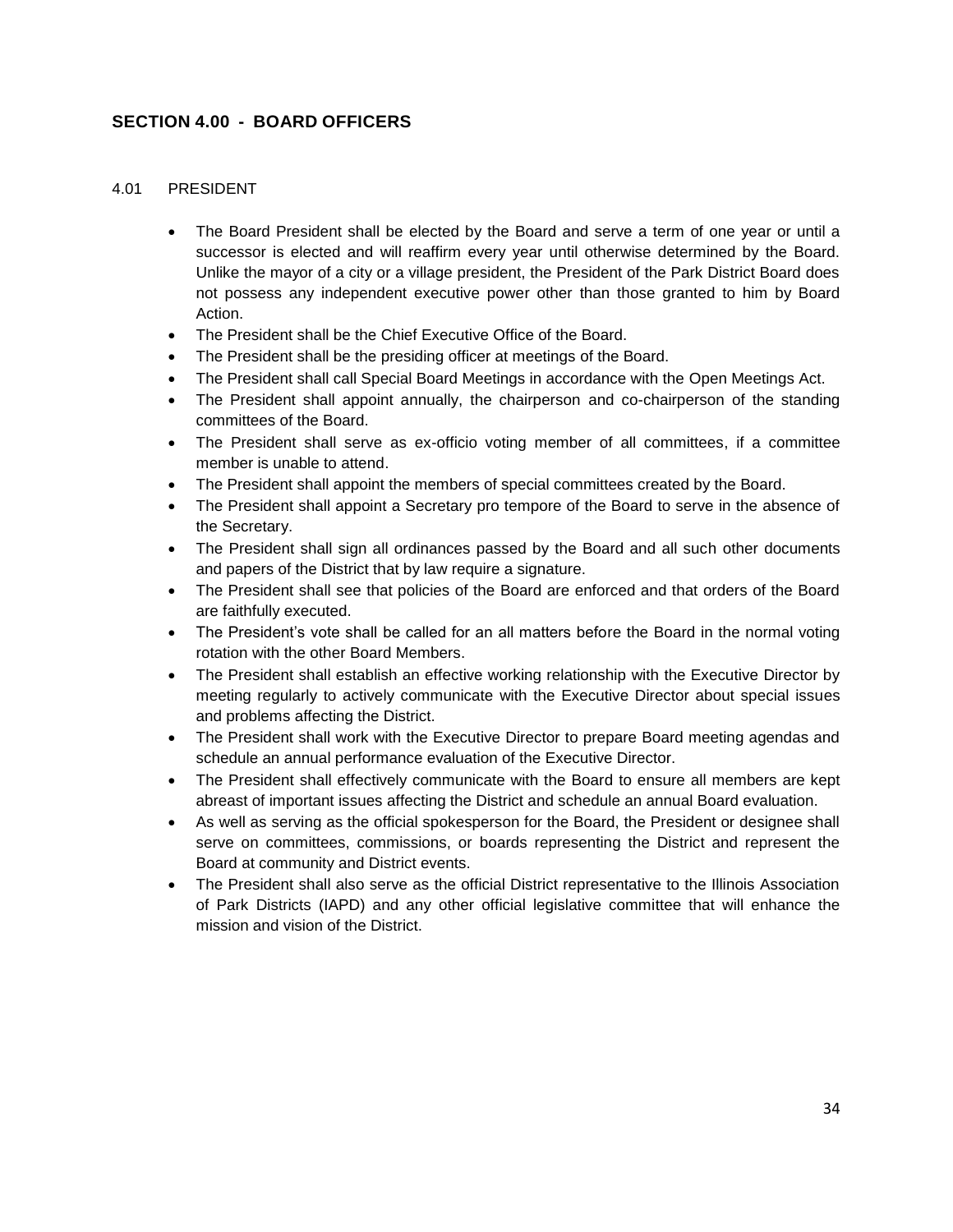# <span id="page-35-0"></span>4.02 VICE-PRESIDENT

- The Board Vice-President shall be elected by the Board and serve a term of one year or until a successor is elected.
- The Board Vice-President shall perform the duties of the President in the President's absence or refusal or inability to act.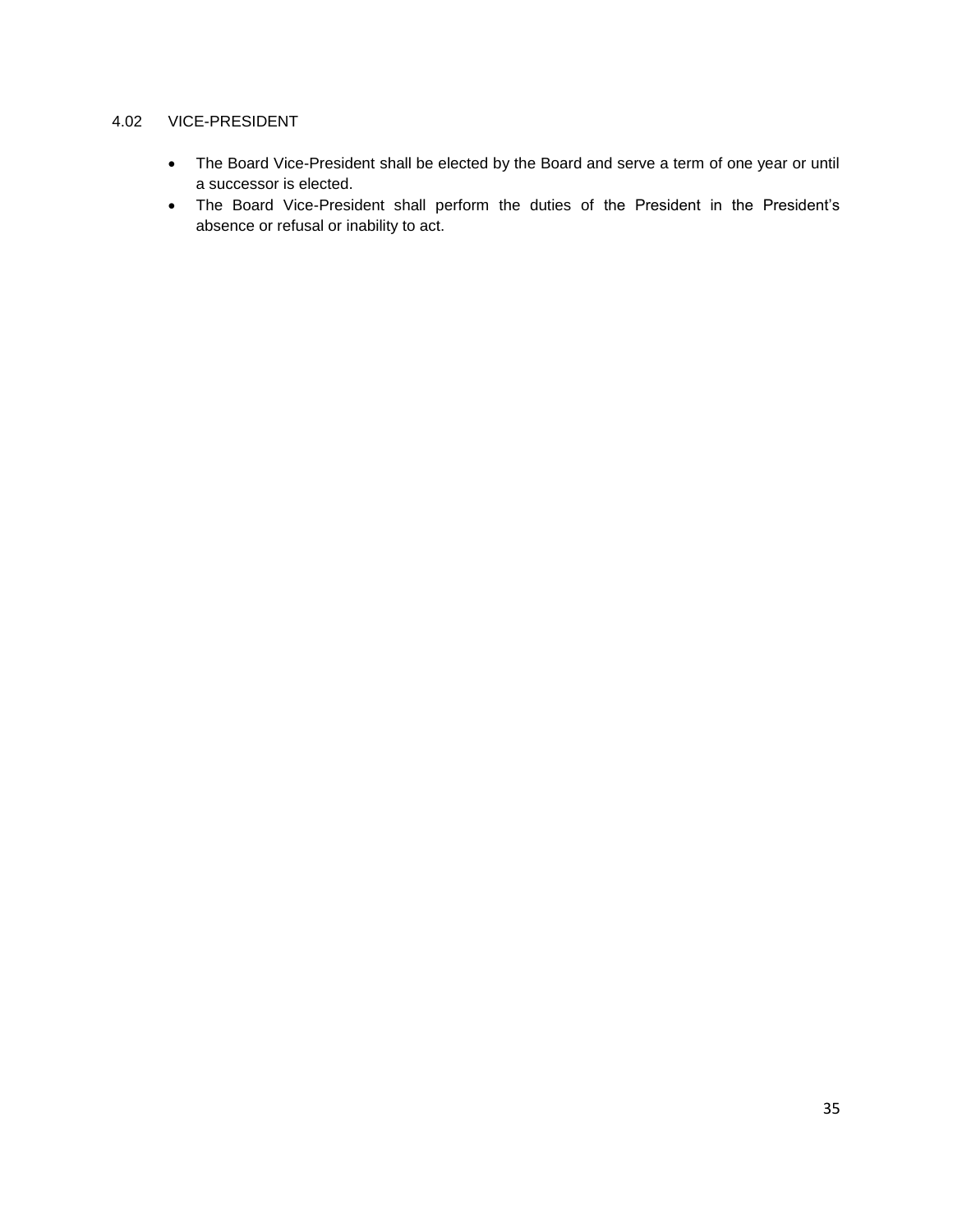### 4.03 SECRETARY

- The Board Secretary shall be elected by the Board and serve a term of one year or until a successor is elected.
- The Secretary shall oversee the taking, completion, and recording of all minutes, ordinances, orders and resolutions of the Board.
- The Secretary is responsible for the verbatim recording and minutes of all 10.07executive sessions of the Board as well as regulating the schedule of disposal of such recordings and release to the public of such minutes according to state law (5 ILCS 120/2.06).
- The Secretary shall be responsible for official correspondence of the Board.
- If the President and Vice-President both are absent from a meeting at which a quorum of Board Members are present, then the Secretary shall call the meeting to order and call for a selection of a President pro tempore for the meeting by a majority vote of the Board Members present.
- The Secretary shall be present at all meetings of the Board.
- The Secretary shall also serve as the Legislative liaison of the Board, keeping in contact with the legislators and keeping the Board informed of legislative issues that would interest the Board.
- The Secretary shall work with the Executive Director or Designee to ensure a comprehensive records management system is in place so that the Board is in compliance with all local, state and federal reporting laws and regulations.
- The Secretary shall act as the Local Election Official for the District unless otherwise designated by the Board or Executive Director.
- The Secretary shall administer oaths and affirmations as required.
- The Secretary shall sign all official documents of the Board as needed.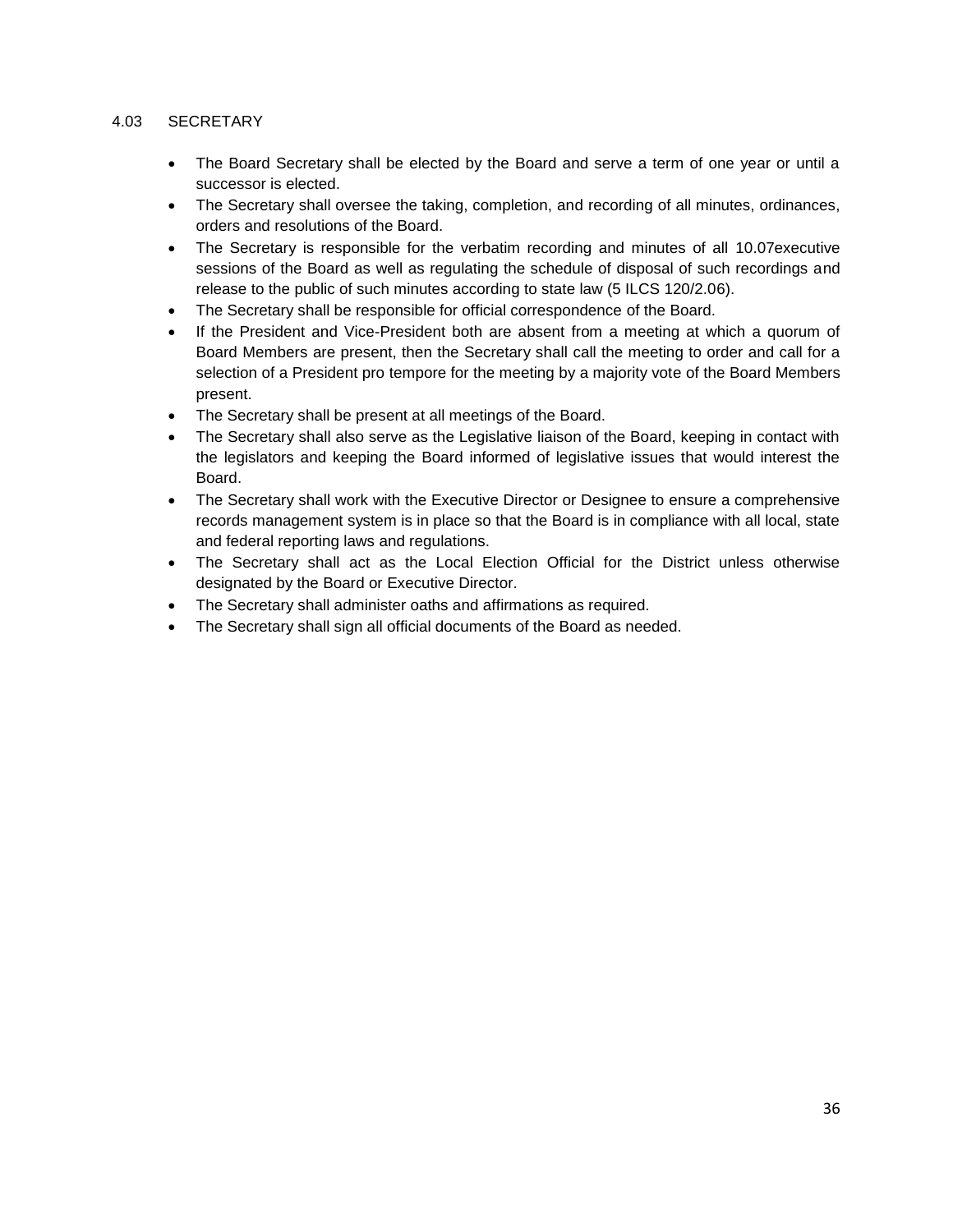### 4.04 TREASURER

- The Board Treasurer shall be elected by the Board and serve a term of one year or until a successor is elected.
- The Treasurer, in conjunction with the Executive Director report to the Board monthly all receipts and disbursements of the District and shall submit such financial statements and detailed information as may be required by the Board.
- The Treasurer shall work with the Executive Director to develop and monitor the financial policies of the District.
- The Treasurer shall work with the Executive Director to develop and monitor the annual budget and property tax levy.
- The Treasurer shall work with the auditor to ensure compliance with financially related policies and procedures.
- The Treasurer shall countersign all checks issued by the District
- The Treasurer shall sign all appropriate financial documents as needed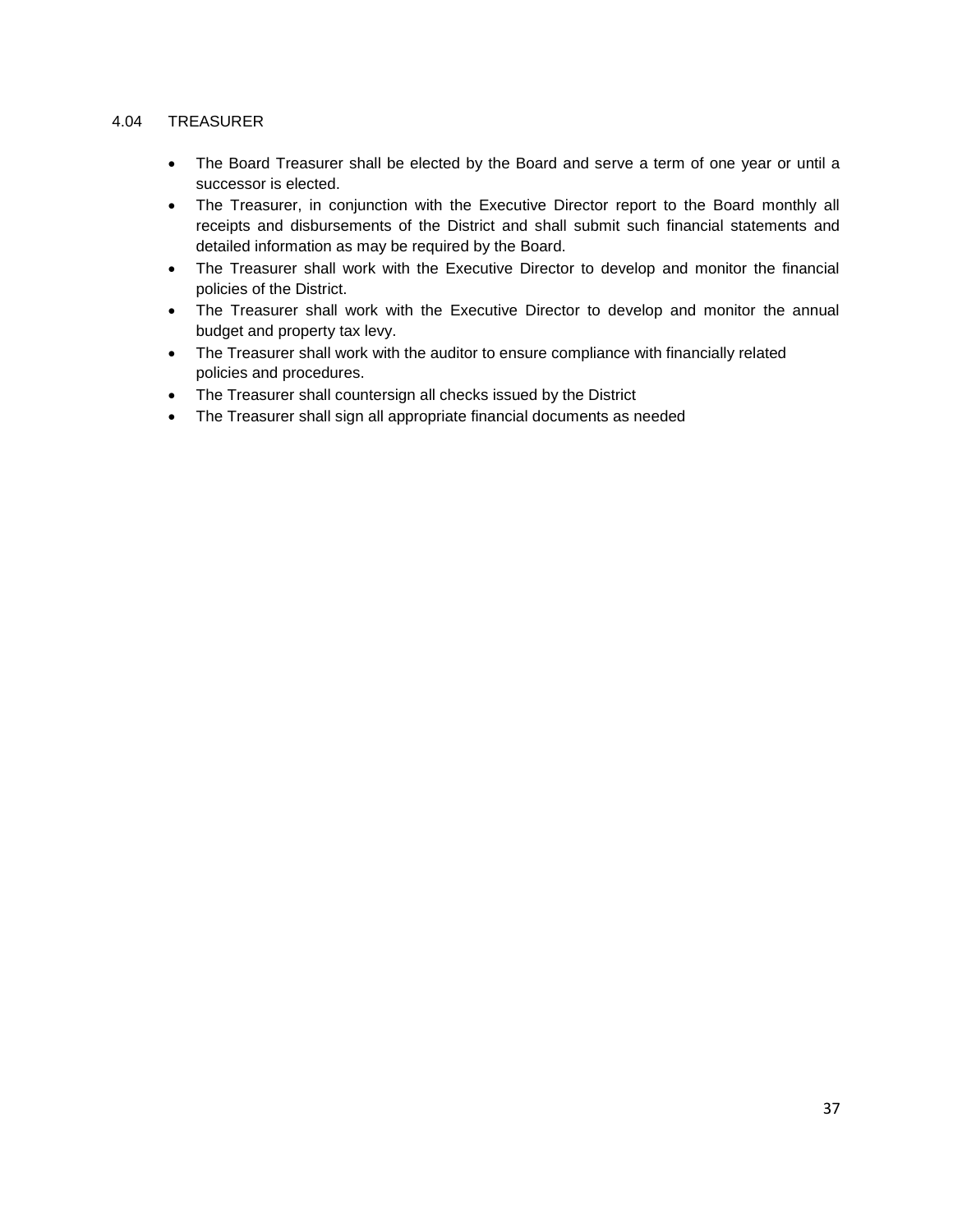# 4.05 ATTORNEY

• The Board Attorney shall be appointed by the Board and serve a term of one year or until a successor firm is appointed.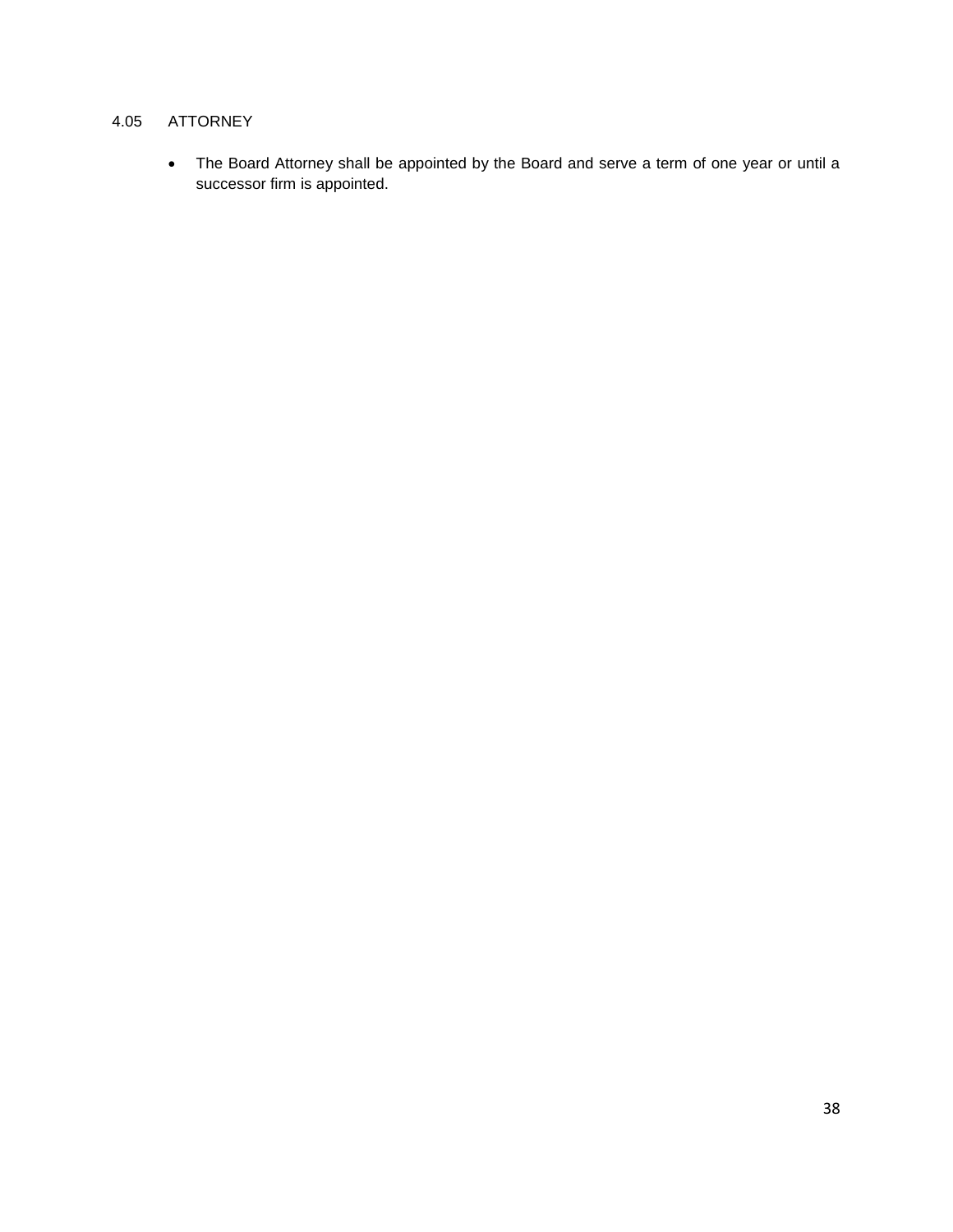### 4.06 SUCCESSION

• No member of the Board may serve in the capacity of President, without have first served a minimum of one year as a Board Member and having been appointed as a Committee Chair or Vice President.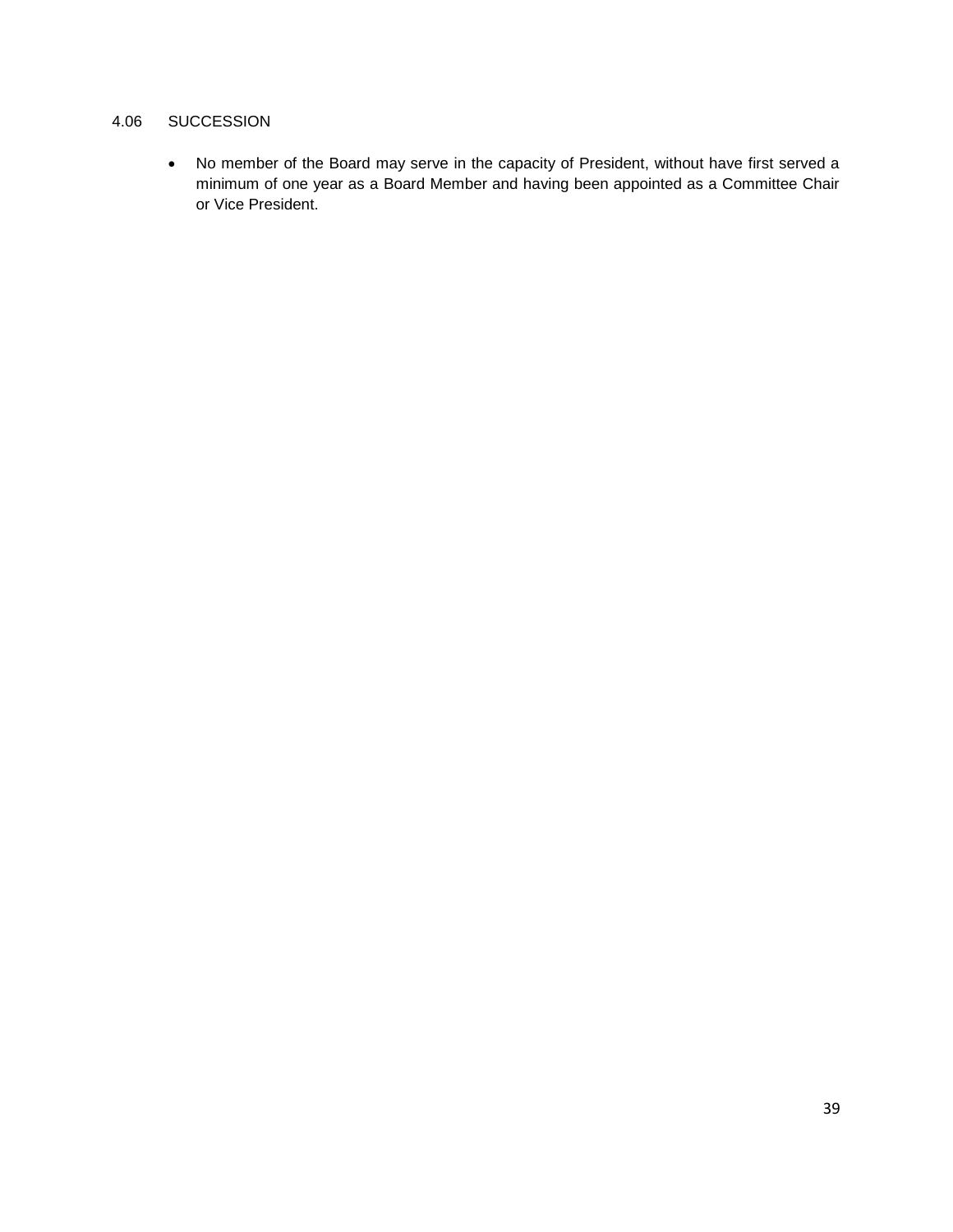# **SECTION 5.00 - BOARD MEETINGS**

# 5.01 REGULAR MONTHLY BOARD MEETINGS

The regular meetings of the Plainfield Township Park District Park Board of Commissioners will be held on the second Wednesday of the month. All meetings are held at the Prairie Activity & Recreation Center 25540 West Renwick Road, Plainfield unless otherwise noted in accordance with the Open Meetings Act. All meetings begin at 6:00 pm and are open to the public. The public is encouraged to attend.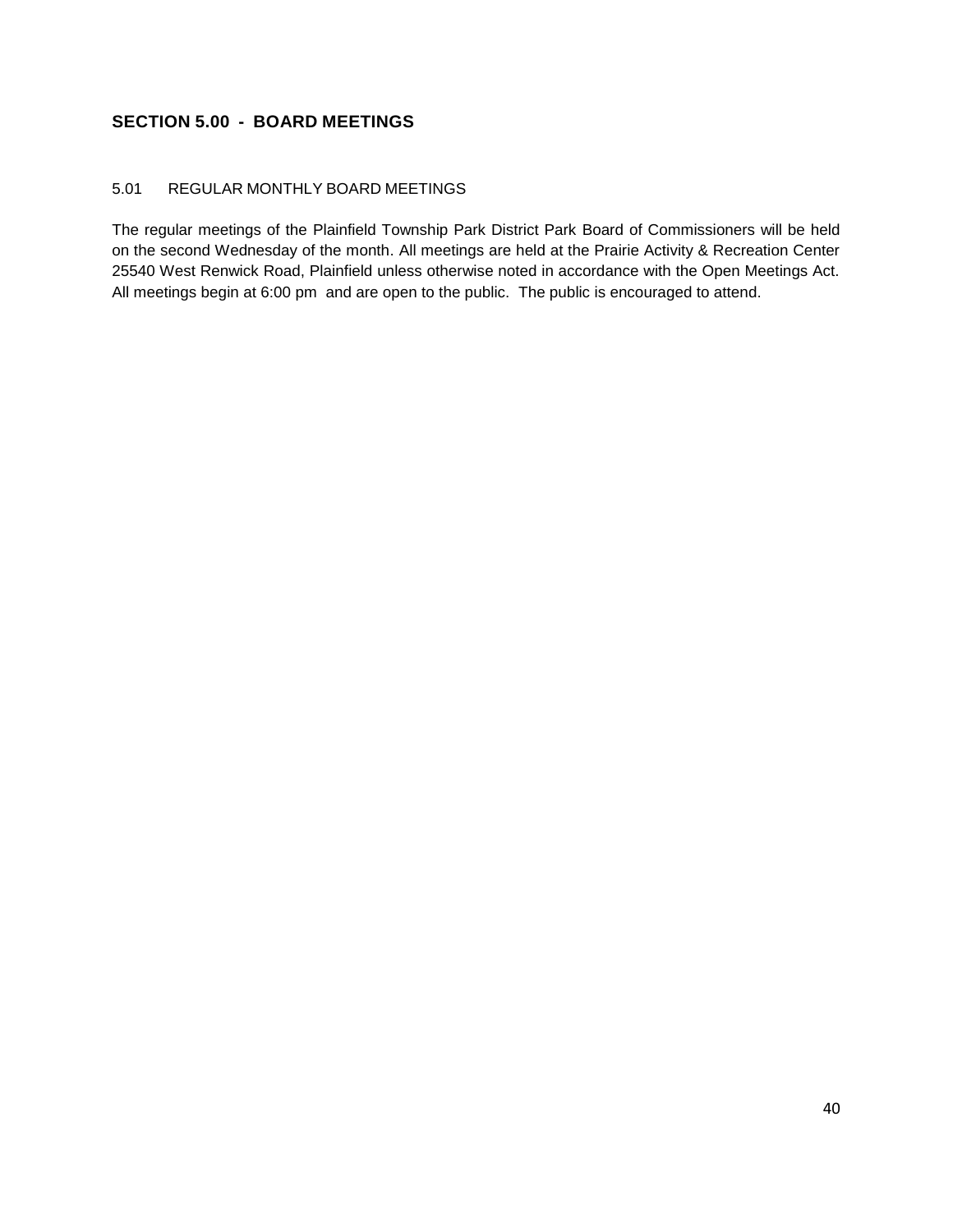# 5.02 SPECIAL MEETINGS

Special meetings of the Board may be called by the Board President or by any three members of the Board. Notice of such meetings stating the time and place of the meeting and the agenda for the meeting shall be provided to Board members and shall be delivered and posted as required by the Illinois Open Meetings Act.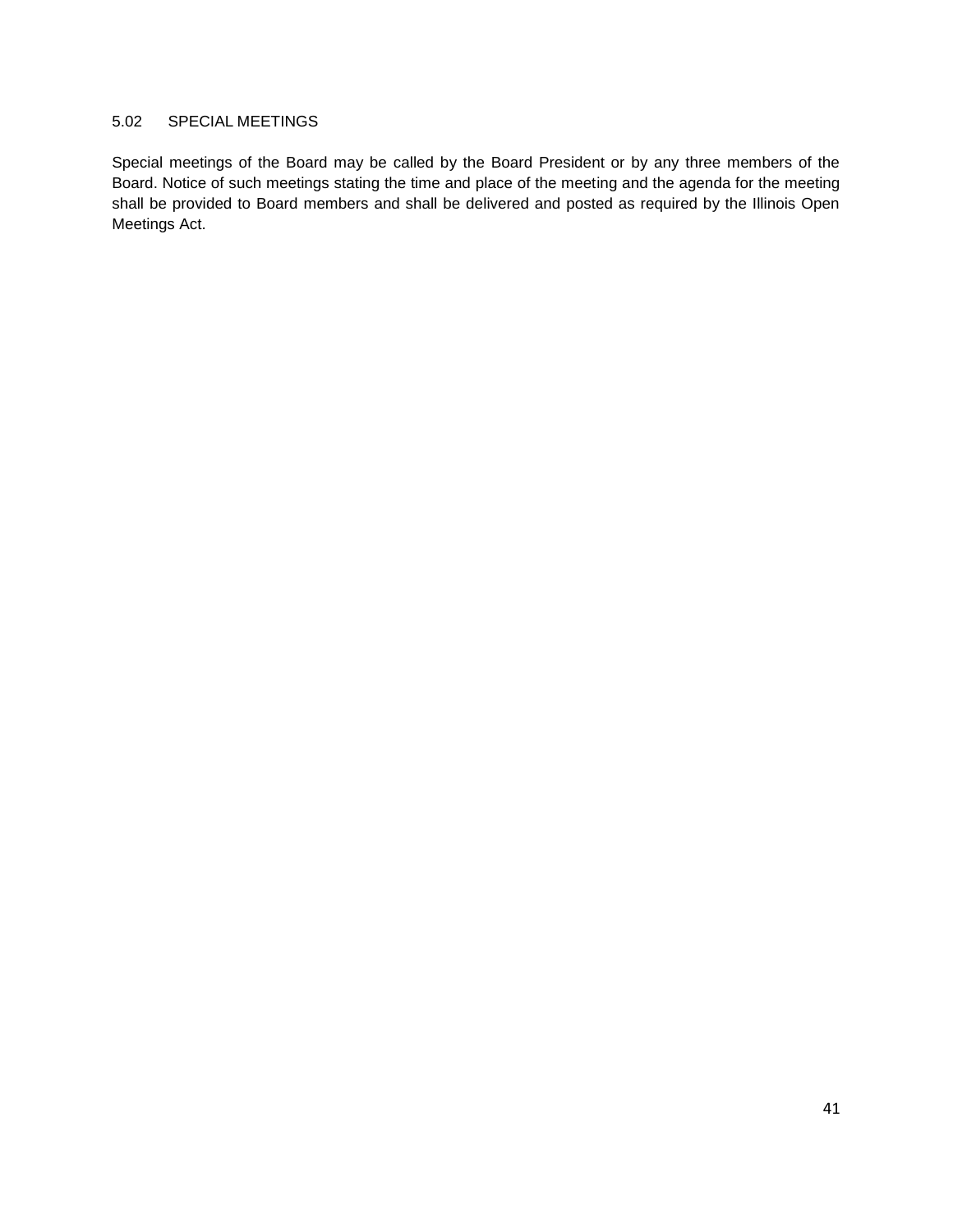#### 5.03 ANNUAL MEETING

The official "Annual Meeting" of the Board will be held on the second Wednesday in May or as soon thereafter as practicable and shall include the election of the Board officers, including the President, Vice-President, Secretary, and Treasurer for one year terms as well as the appointment of the District's Attorney for one year. See Section 4 of the Manual related to Board officers. The standing chairs of the standing committees and liaison positions of the Board members will also be established.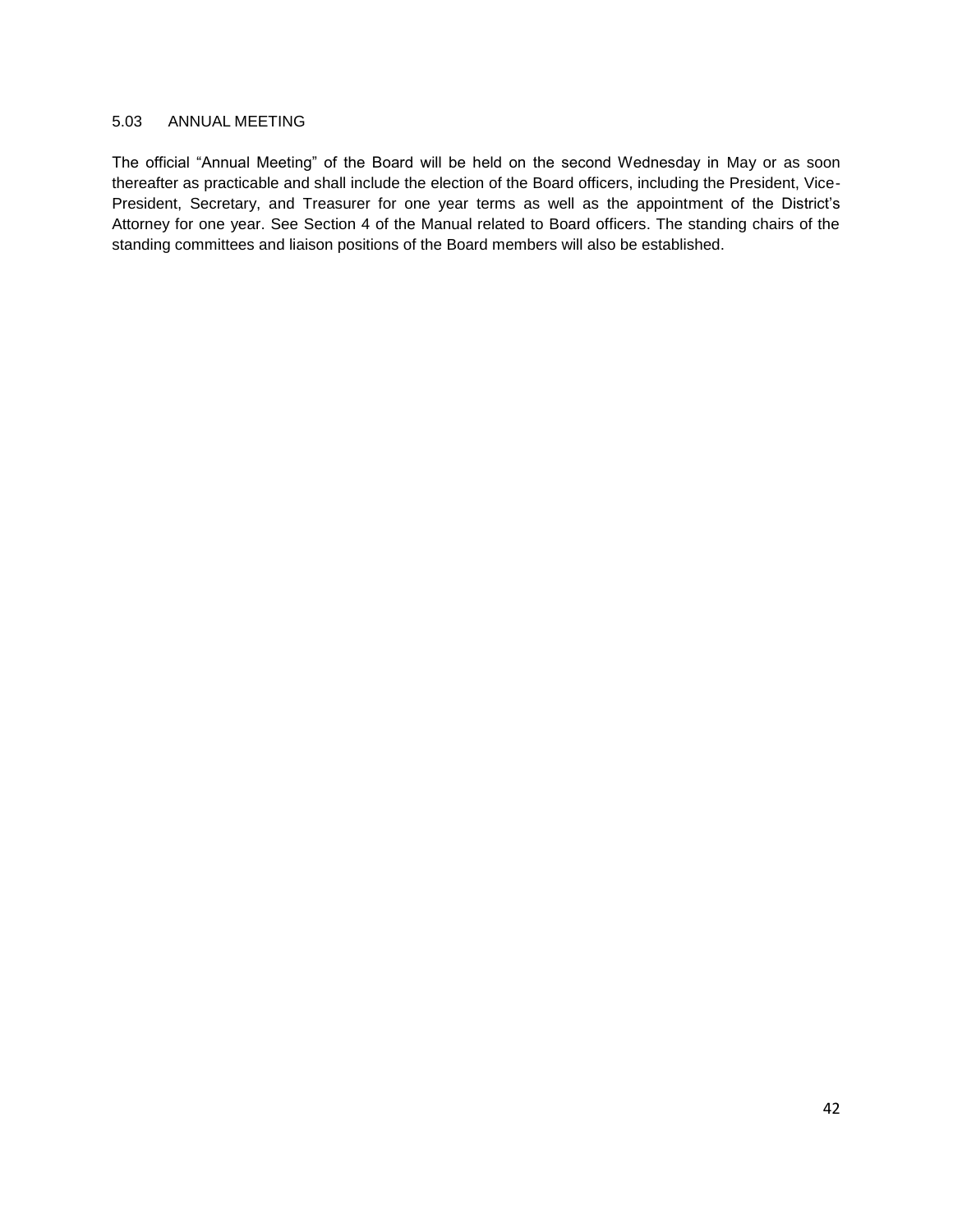### 5.04 MEETING ATTENDANCE

While it may not be possible for every Board Member to attend every Board meeting, a recurrent pattern of missing meetings is not fair to the other Board members or to the taxpayers. Thus, Board members are expected to attend 80% of all regular meetings, special meetings, workshops and committee meetings of the Board in a calendar year.

"Attend" means attendance either by physical presence; or attendance through electronic means as set forth in Section 5.5 of this Manual. It is the responsibility of the Board Member to request to attend the meeting by electronic means.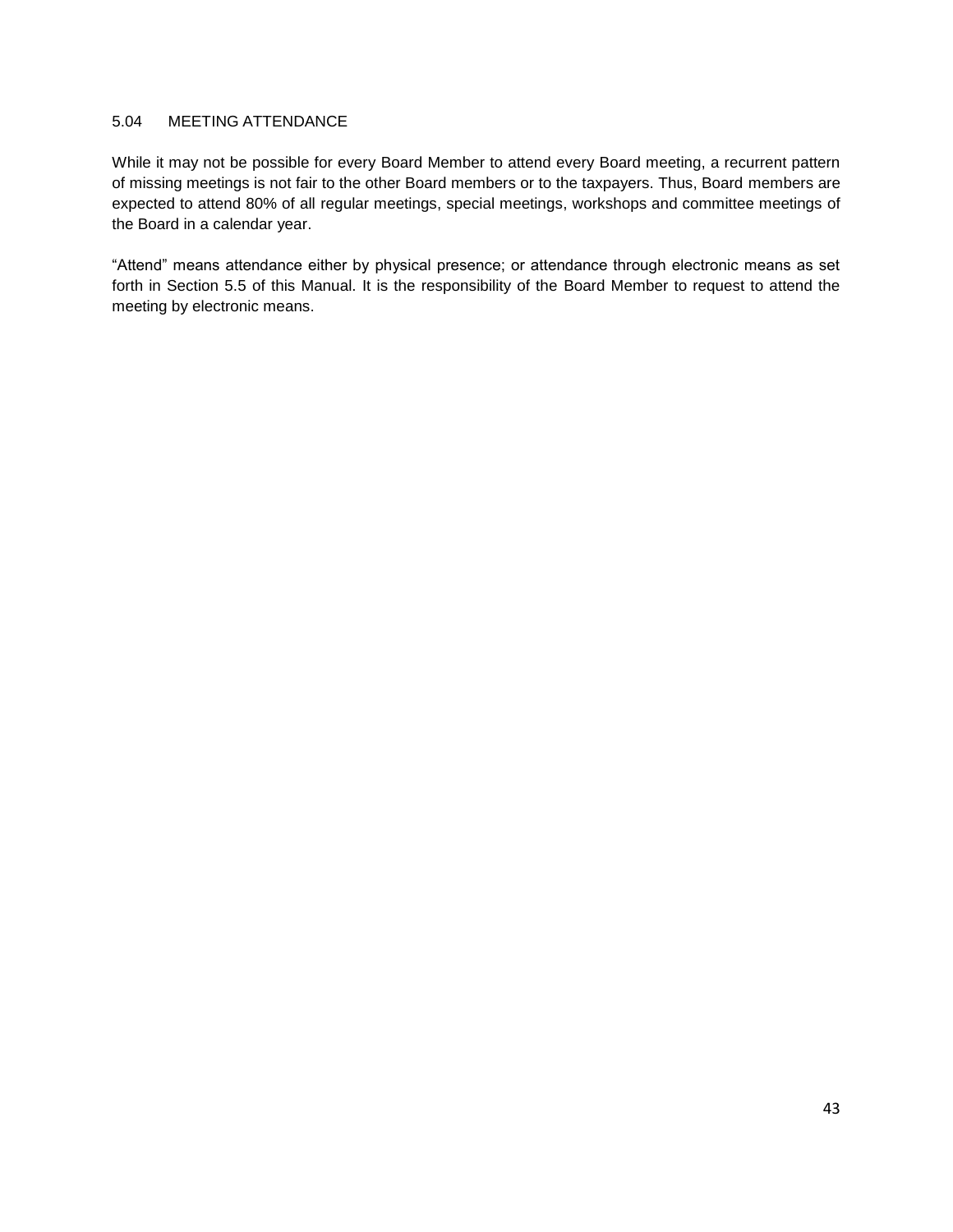### 5.05 ELECTRONIC MEETING ATTENDANCE

This is allowed pursuant to Resolution 2013-03 a Resolution Authorizing and Allowing Electronic Meeting Attendance adopted by the Board on July 24, 2013 attached as Appendix 1.

In order to allow for the efficient and productive meetings of the District, consistent with 5 ILCS 120/7, the District shall allow for the attendance of Board Members at board meetings by a means other than their physical presence.

At a meeting of the Board, if a quorum of the Board Is present, a majority of the Board may allow for the attendance of a member by other means if the member is prevented from physically being at the meeting. As described in this policy, the term "other means" is attendance by way of video, audio or electronic conferencing.

This policy shall allow for such attendance at a meeting only if the member is prevented from physically attending the meeting for the following reasons (1) personal illness or disability, (2) employment commitment or the member is conducting District business, or (3) a family or other emergency.

If the member desires to attend a meeting by other means, the member shall notify the Secretary or Executive Director of the District 24 hours prior to the meeting unless advance notice is impractical.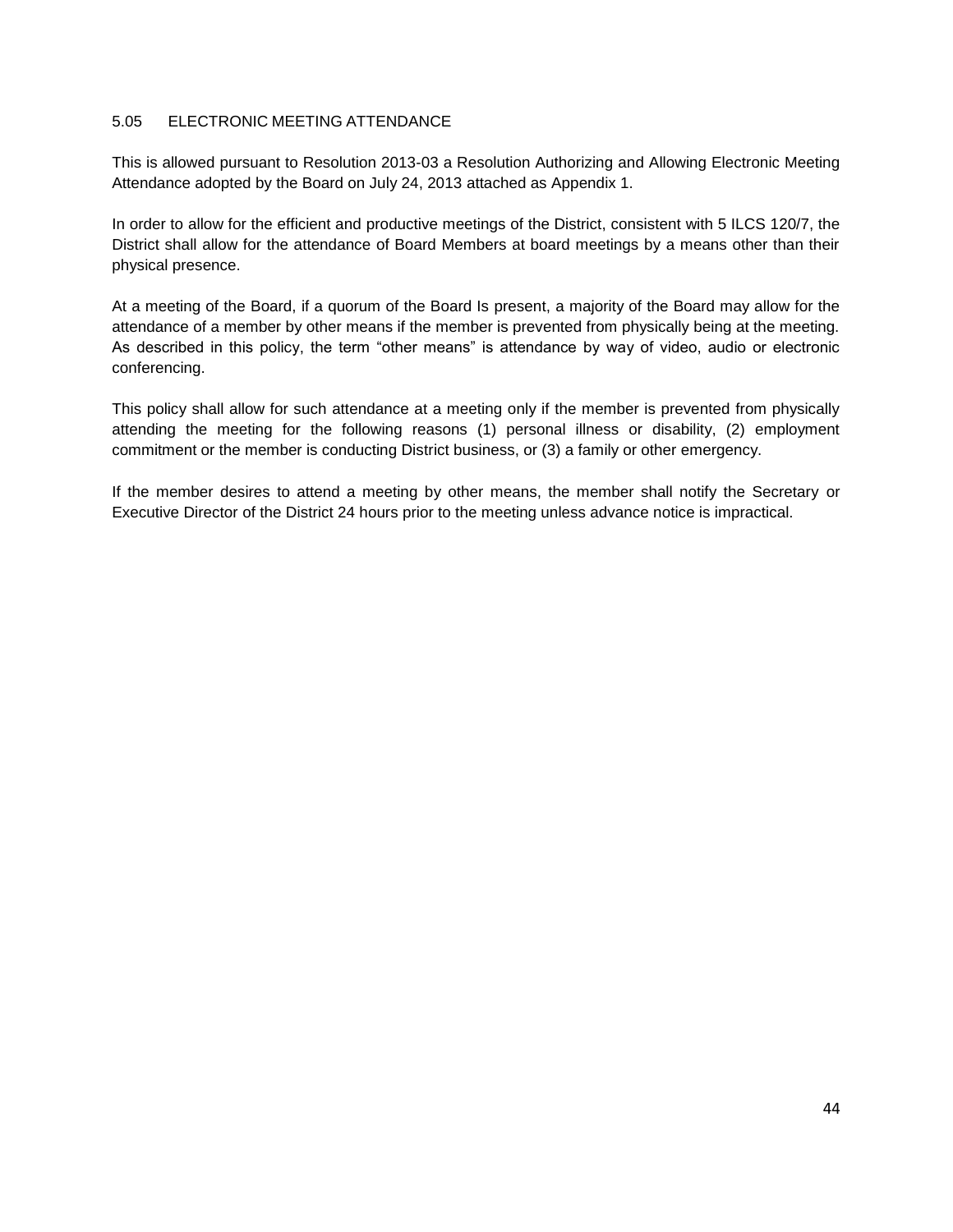### 5.06 PREPARATION OF MEETING AGENDAS

The Executive Director, in consultation with the Board President, is responsible for preparing the agendas for all Board meetings and Board committee meetings. The Executive Director shall cause the Board and the District's General Counsel to receive appropriate agenda materials no less than five days before each meeting including such items as the meeting agenda, explanatory materials related to items on the agenda, a schedule of accounts payable set for approval, an account of the District's income and expenditures, and monthly staff reports as appropriate. The agenda for regular meetings of the Board generally shall be structured as follows; provided that the Executive Director, with the concurrence of the Board President, may revise the agenda from time to time as appropriate depending on the current business of the Board:

1) Call to Order 2) Pledge of Allegiance 3) Roll Call 4) Public Comments 5) Consent Agenda 6) Staff Reports 7) Committee Reports 8) Action Items 9) Old Business 10) New Business 11) Board Initiatives 12) Commissioner Comments 13) Executive Session (if necessary)

- 14) Action for Items Discussed in Executive Session (if necessary)
- 15) Adjournment

Per Resolution 2014-10, Approved by the Board on April 1, 2014, Board members can request items to be placed on the agenda by following the steps below:

If requested to do so by a Board Member during the New Business Section of the agenda at a regularly scheduled or special meeting of the District, or requested to do so by two or more Board Members through a written request to the Executive Director, such matters shall be placed on the agenda for the next regularly scheduled meeting.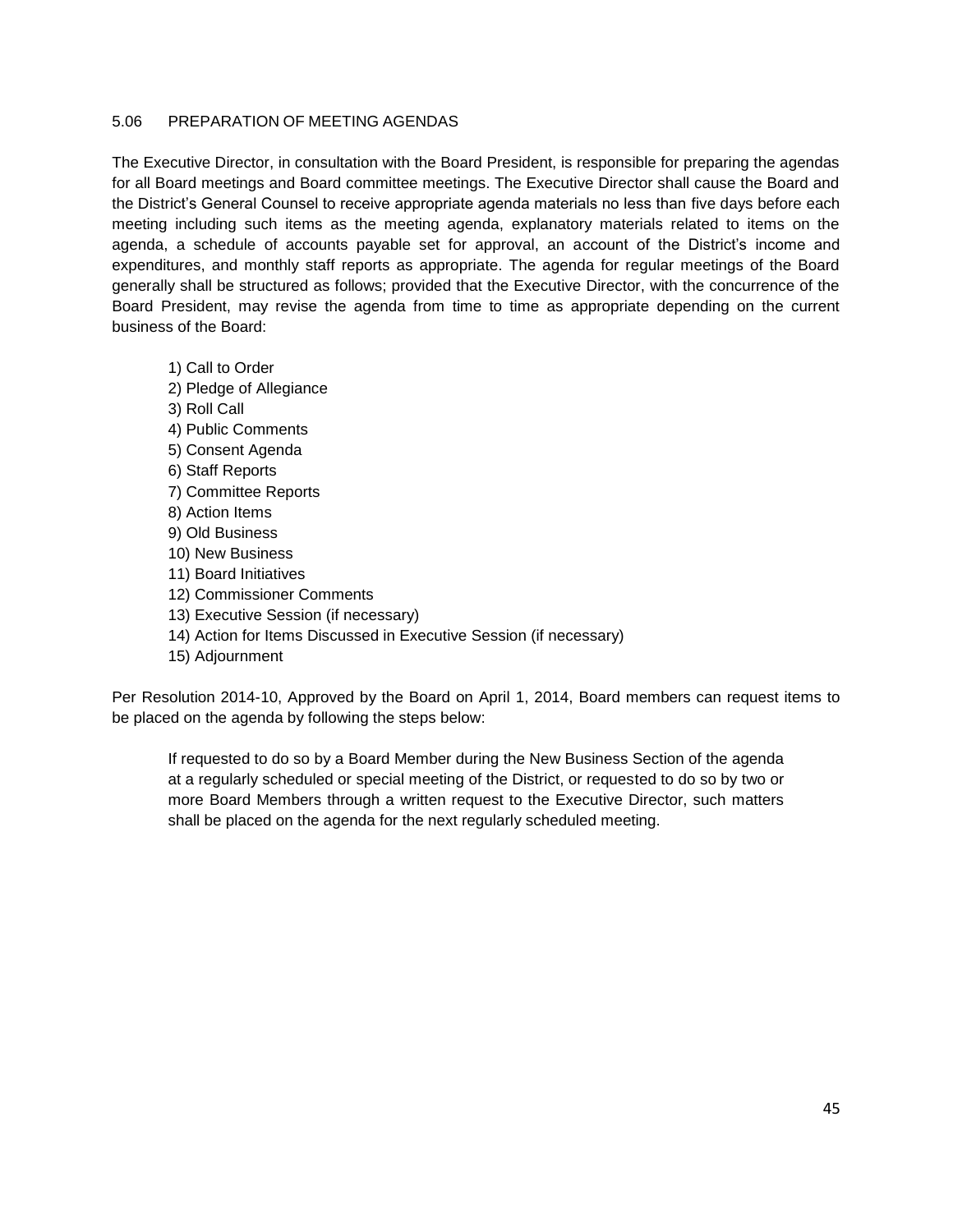# 5.07 EXECUTIVE DIRECTOR'S ATTENDANCE AT MEETINGS

The Executive Director, or if the Executive Director is unable to attend then his or her designee, shall be present at all meetings of the Board.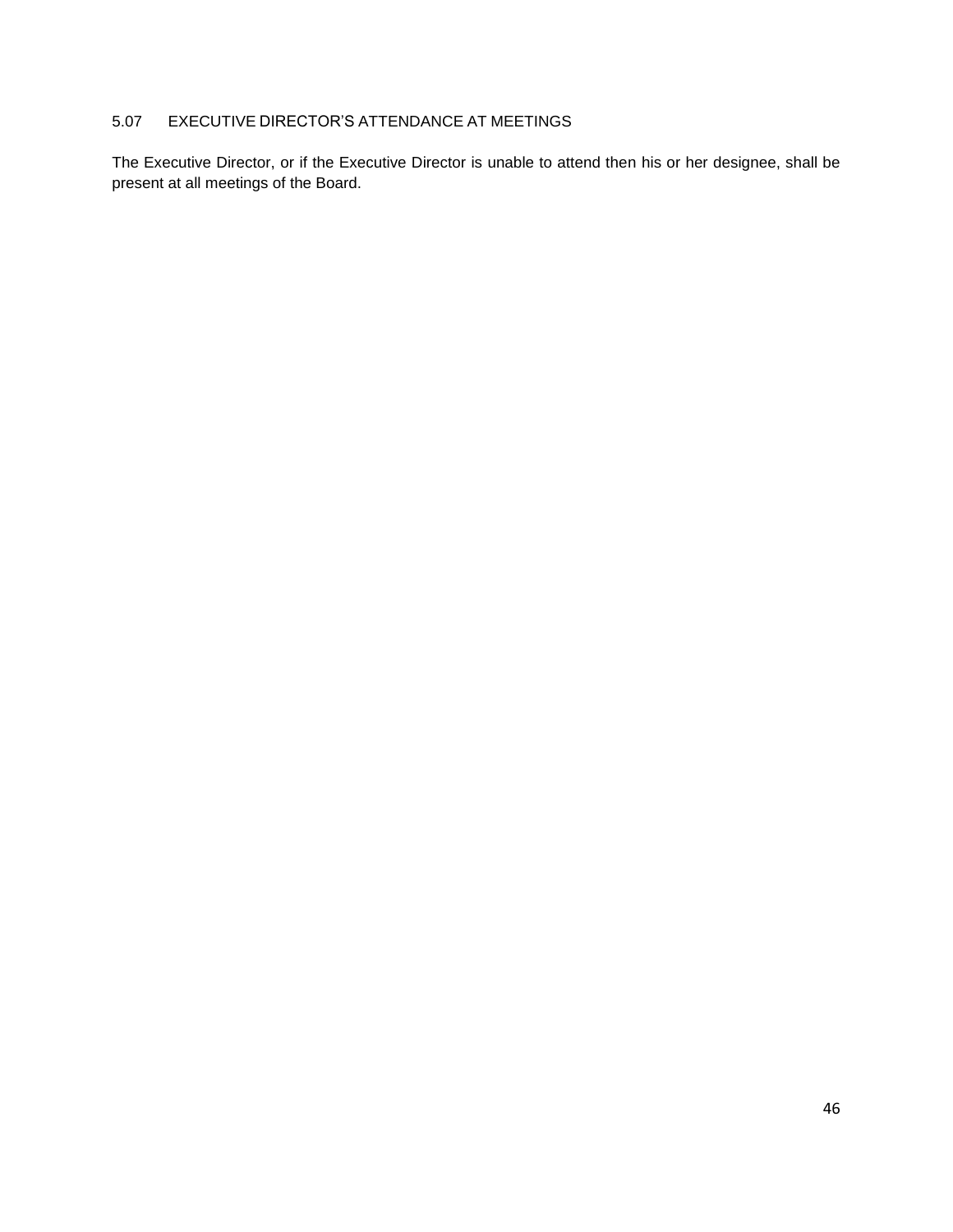### 5.08 QUORUM

The Board is comprised of seven Board Members. Four Board Members constitute a quorum of the Board.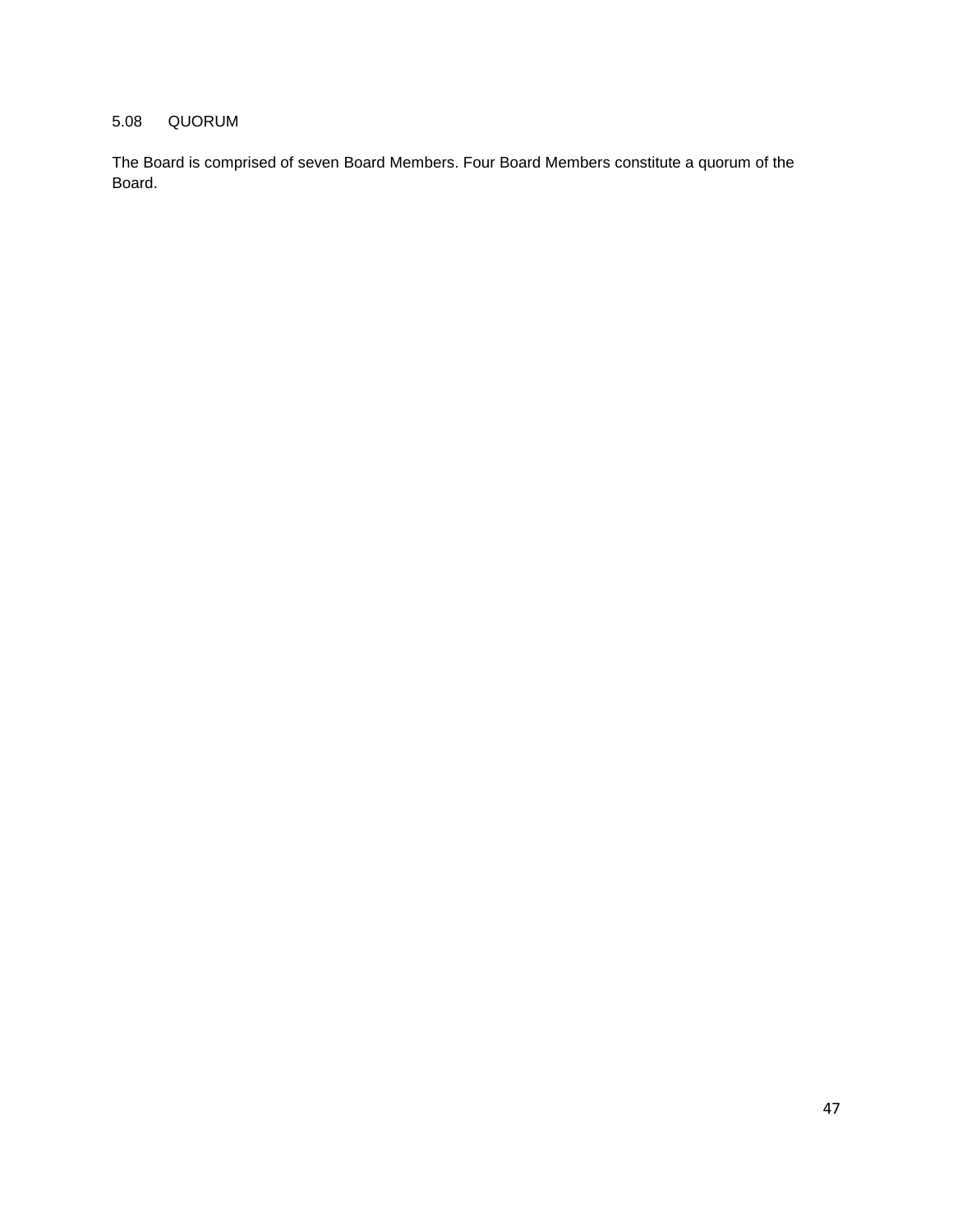#### 5.09 VOTING

For purposes of voting on matters that come before the Board, the roll shall be called for all matters involving the expenditure of District funds, creating a penalty or fine, creating a liability for the District, or as otherwise provided by law. In a roll call vote, the ayes, nays, and absence of the Board Members shall be recorded. The roll shall be called in rotating order such that the voting order is different for successive roll call votes. The initiating and seconding of motions also shall be recorded.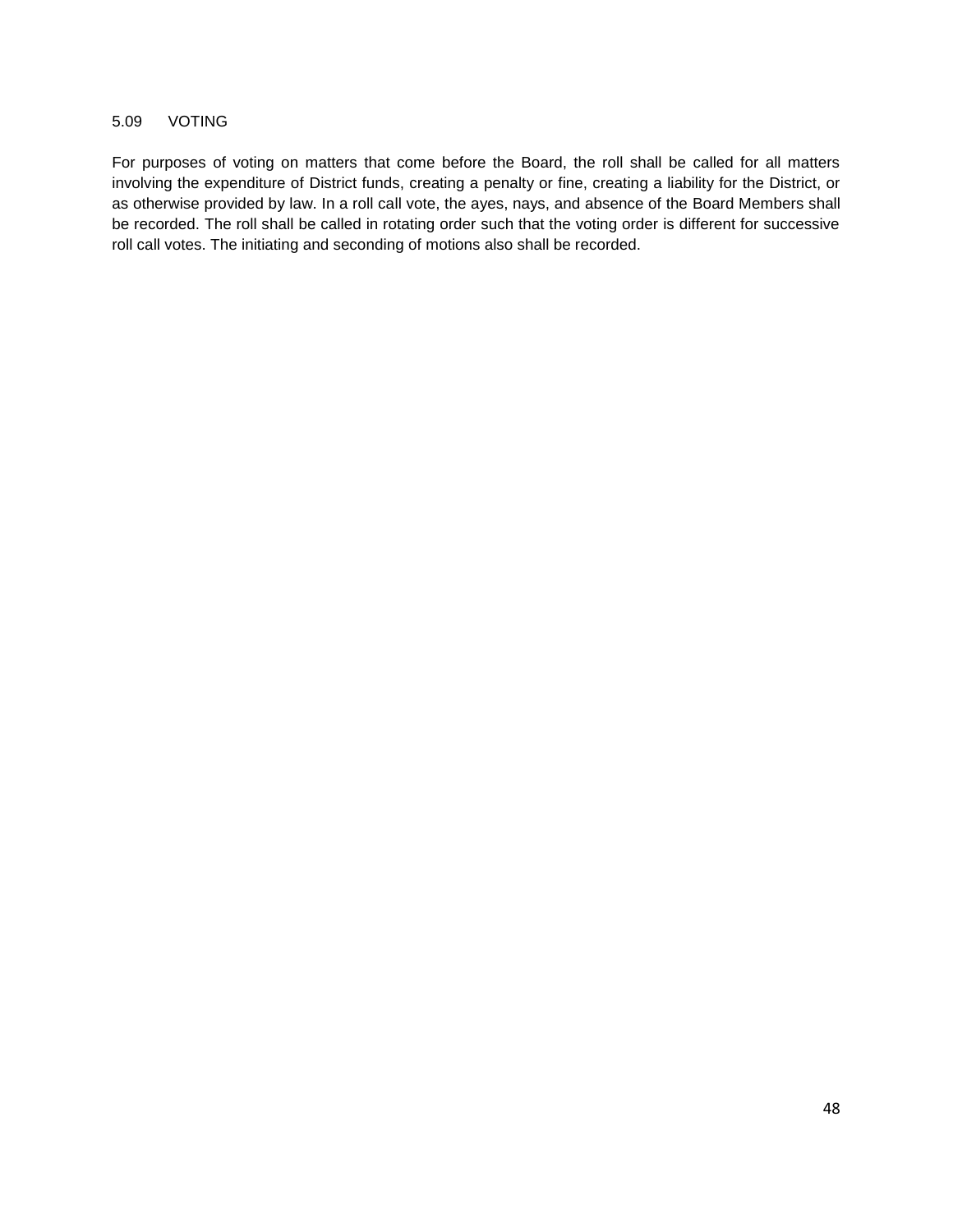# 5.10 ROBERT'S RULES OF ORDER

To the extent not otherwise provided in this Manual or other rules or procedures of the District, the Board may rely on the parliamentary procedures set forth in Robert's Rules of Order to resolve questions of procedure.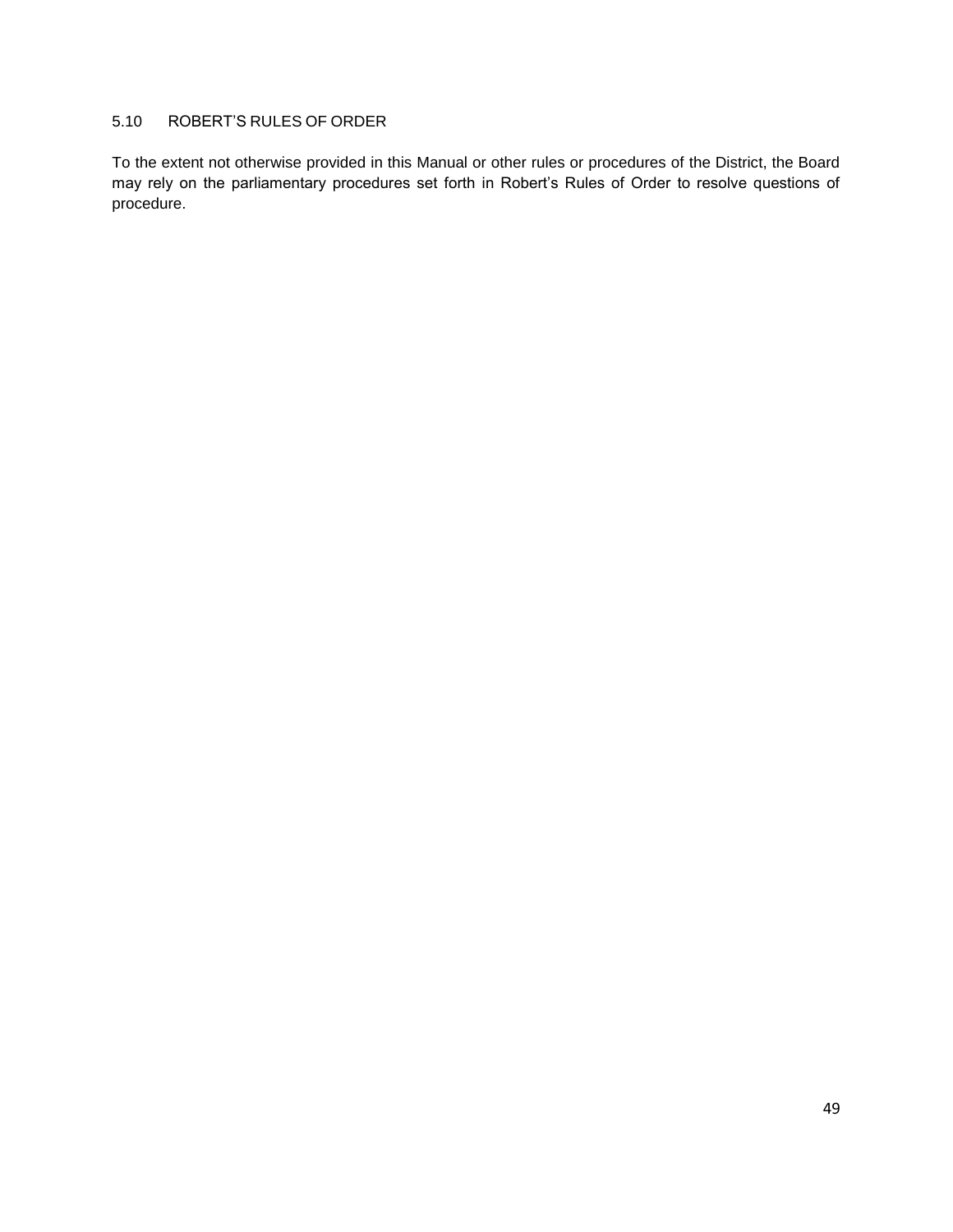# 5.11 OPEN MEETINGS

All regular, special and continued meetings of the Board and any committee and other Board-appointed task forces and commissions shall be noticed and conducted in accordance with the Illinois Open Meetings Act. All meetings shall be open to the public except when an executive session is called in accordance with that act.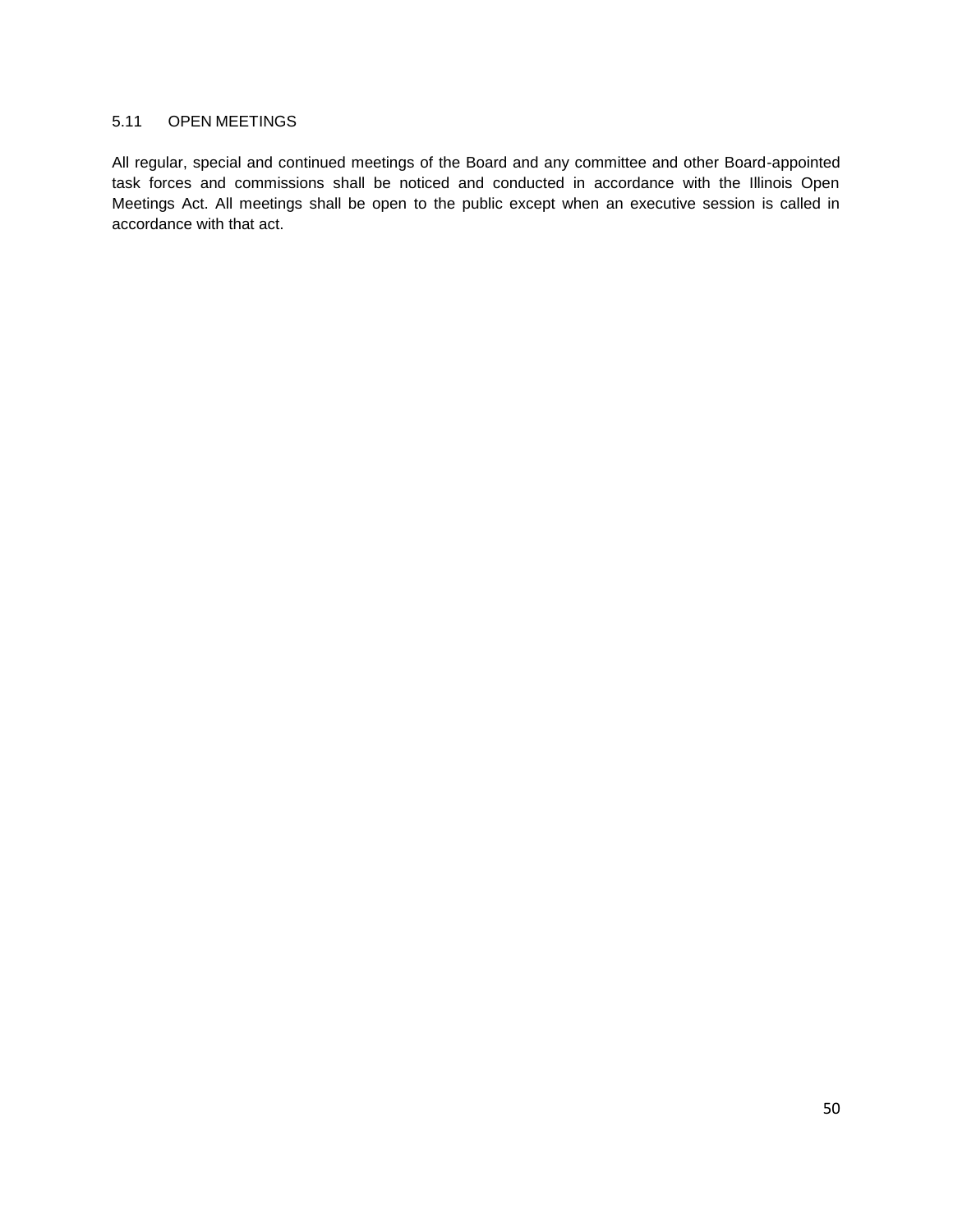### 5.12 EXECUTIVE SESSION PROCEDURES

Ordinance 2015-04 Approved August 12, 2015.

#### ORDINANCE NO. 2015-04

### AN ORDINANCE ESTABLISHING PROCEDURES FOR RECORDING OF EXECUTIVE SESSION MEETINGS

WHEREAS, the Plainfield Township Park District (Park District) operates as an Illinois unit of local government under the laws of the State of Illinois; and

WHEREAS, the Open Meetings Act, 5 ILCS 120/1, *et seq.* requires public entities to record closed or executive session meetings; and

WHEREAS, the Board of Commissioners of the Park District seeks to establish procedures by which the Park District will comply with those specific provisions of the Open Meetings Act.

**NOW, THEREFORE, BE IT ORDAINED** by the Board of Commissioners of the Plainfield Township Park District of Will and Kendall Counties Illinois, as follows:

**SECTION 1:** Recording Executive Sessions: The Park District shall keep a verbatim record of all closed or executive session meetings of the corporate authorities of the Park District or any subsidiary "public body" as defined by the Illinois Open Meetings Act, 5 ILCS 120/1 *et seq.* as amended. The verbatim record shall be in the form of an audio or video recording as determined by the corporate authorities.

**SECTION 2:** Responsibility for Recording Executive Sessions and Maintaining Recordings: The Park District Secretary or his or her designee (Secretary) shall be responsible for arranging for the recording of such closed or executive sessions. In the absence of the Park District Secretary or his or her designee, the meeting Chair will arrange for the audio or video recording of the closed or executive session. Each subsidiary public body of the Park District shall designate an individual who will be responsible for the recording of any and all closed or executive sessions of the subsidiary body and for providing the Secretary with a copy of such recording. The Secretary shall securely maintain the verbatim recordings of all executive sessions of the corporate authorities of the Park District and all subsidiary public bodies of the Park District.

**SECTION 3:** Procedure for Recording: At the beginning of each executive session, those present shall be identified for the audio recording. If the meeting is videotaped, those present shall individually appear on camera and identify themselves by voice at the beginning of the executive session. The meeting Secretary shall also announce the times the executive session commences and ends at the appropriate points on the recording.

**SECTION 4:** Back-Up Equipment/Procedure for Equipment Malfunction: The Park District will maintain sufficient tapes, batteries and equipment for the Park District to comply with this Ordinance. The Secretary or his or her designee will periodically check the equipment to confirm that it is functioning. In the event that anyone present at an executive session determines that the equipment is not functioning properly, the executive session will be temporarily suspended to attempt to correct any malfunction. In the event that an equipment malfunction cannot be corrected immediately, the executive session will be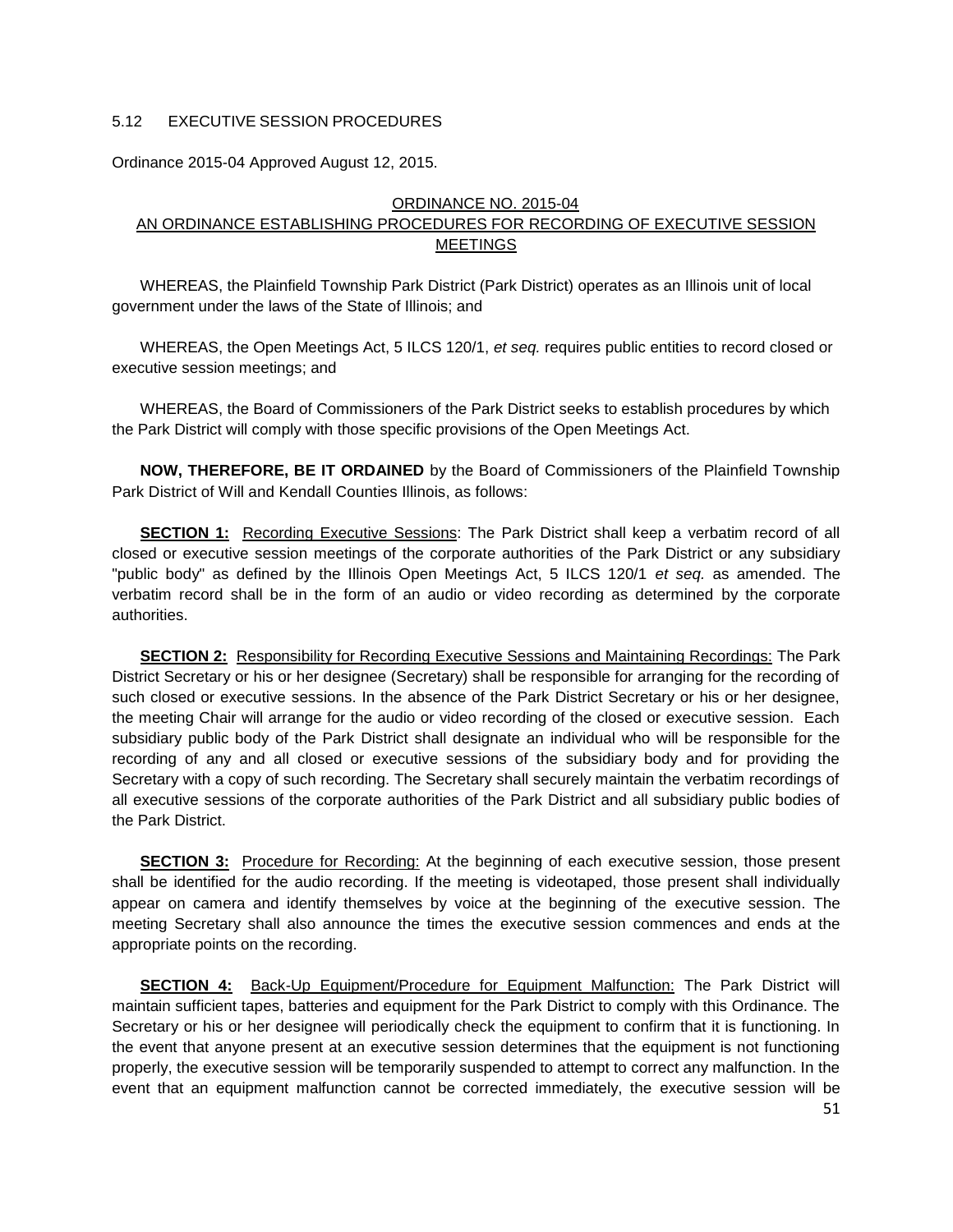temporarily suspended to attempt to correct any malfunction. In the event that an equipment malfunction cannot be corrected immediately, the closed session will terminate until such time as the executive session may proceed with a functioning recording device.

**SECTION 5:** Procedure for Review of Executive Session Minutes and Recordings: At one meeting at least every six months, the agenda shall include the item: "Review of the minutes of all executive sessions that have not yet been released for public review, and determination of which minutes, if any, may be released." Minutes shall be reviewed in executive session and shall not be released unless the corporate authorities of the Park District find that it is no longer necessary to protect the public interest or the privacy of an individual by keeping them confidential. As to any minutes not released, the corporate authorities shall find that the "need for confidentiality still exists" as to those minutes. As to any minutes to be released the corporate authorities shall find that the "need for confidentiality does not exist" as to those minutes. Minutes of executive sessions shall be kept indefinitely. Recordings shall be reviewed in a manner appropriate to the purpose for which they were intended.

**SECTION 6:** Maintenance and Public Release of Recordings and Access to Tapes: The audio or video tape recordings of executive sessions shall be maintained for no less than 18 months after the executive session and shall not be released to the public unless such release is required by a court order or specifically authorized for release by a vote of the Park District Board. Members of the corporate authorities may listen to the executive session recordings in the presence of the Park District Secretary or his or her designee. Copies of such tapes will not be made or provided to anyone unless specifically authorized by vote of the Park District Board or pursuant to an inquiry or request for review by the Illinois Attorney General or other agency or court of appropriate jurisdiction.

**SECTION 7:** Procedure for Destruction of Recordings. The Secretary is hereby authorized to destroy the audio or video recordings of those executive sessions for which all of the following conditions apply:

A. The corporate authorities of the Park District approves the destruction of a particular recording;

B. The corporate authorities of the Park District have approved the minutes of the executive sessions as to accurate content, regardless of whether the minutes have been released for public review;

C. More than 18 months have elapsed since the date of the executive session; and

D. There is no court order requiring the preservation of such recording;

**SECTION 8:** If any section, paragraph, clause, or provision of this Ordinance shall be held invalid, the invalidity thereof shall not affect any of the other provisions of this Ordinance.

**SECTION 9:** All Ordinances in conflict herewith are hereby repealed to the extent of such conflict.

**SECTION 10:** This Ordinance shall be in full force and effect from after its passage, approval and publication as provided by law.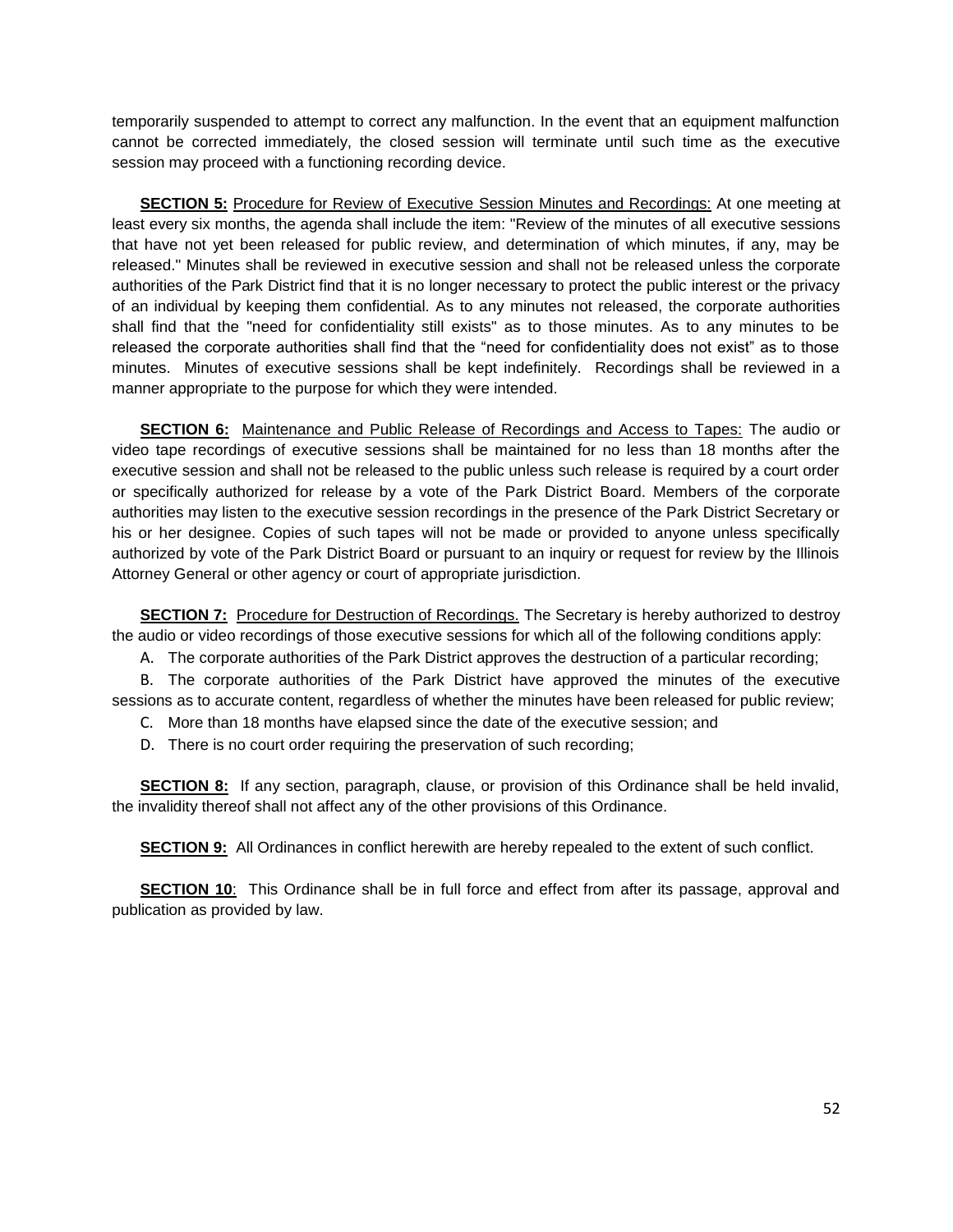# 5.13 EXECUTIVE SESSIONS

The Board may call executive sessions at such times and places as my be required for private discussion of personnel matters; pending, probable, or imminent litigation; land acquisition; and other matters as provided by the Illinois Open Meetings Act.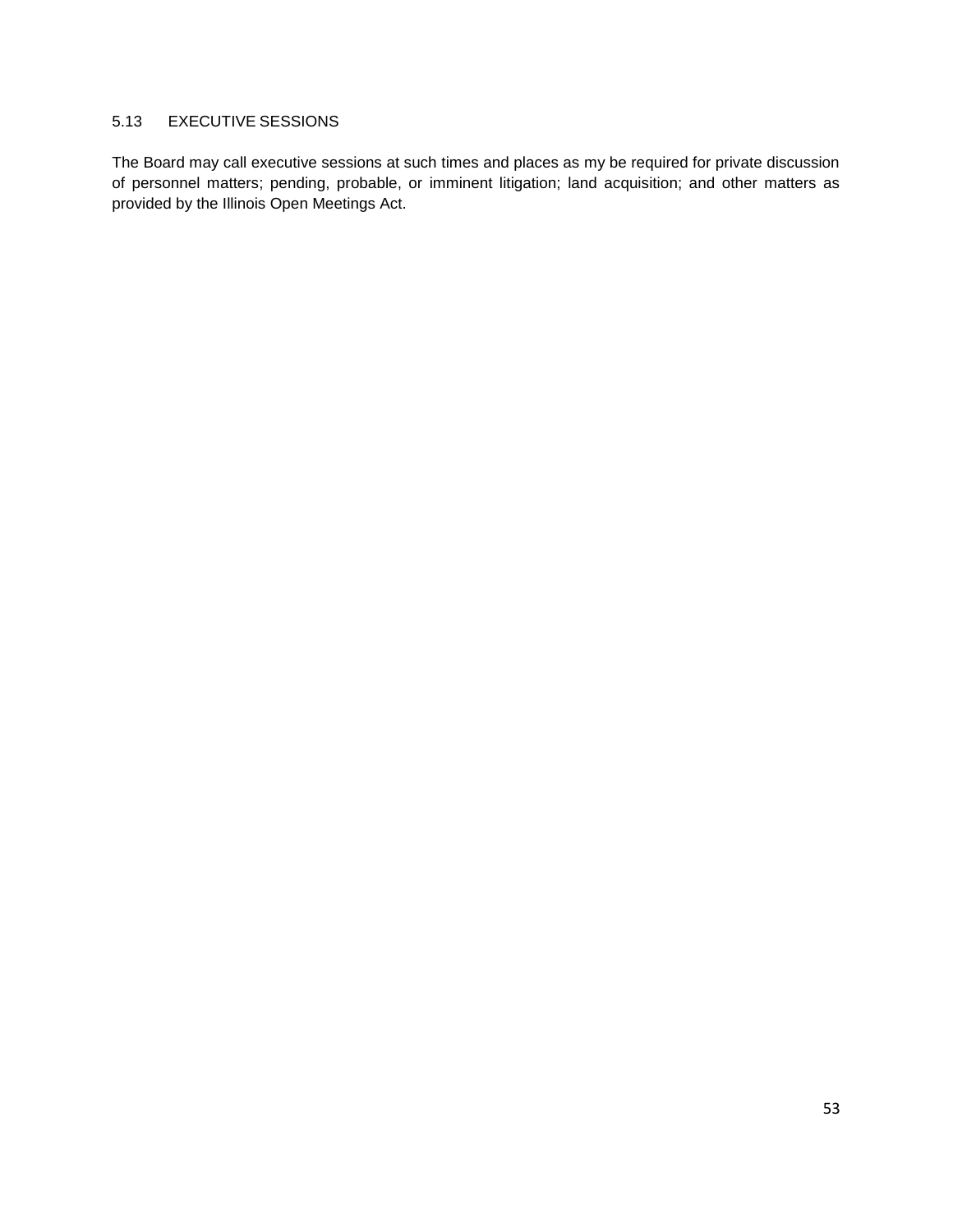#### 5.14 EFFECTIVE MEETINGS

The Board recognizes that the most effective, accessible meetings are those at which items of business are handled efficiently, with the necessary and appropriate amount of discussion but without unduly lengthy or repetitive debate or prolonged speechmaking by the Board members or members of the public. Detailed discussions among Board members on matters coming before the Board should take place during the standing committee meetings. Board members should prepare themselves for Board meetings by reading the materials provided to them ahead of time and making appropriate inquiries of the Executive Director prior to the meetings.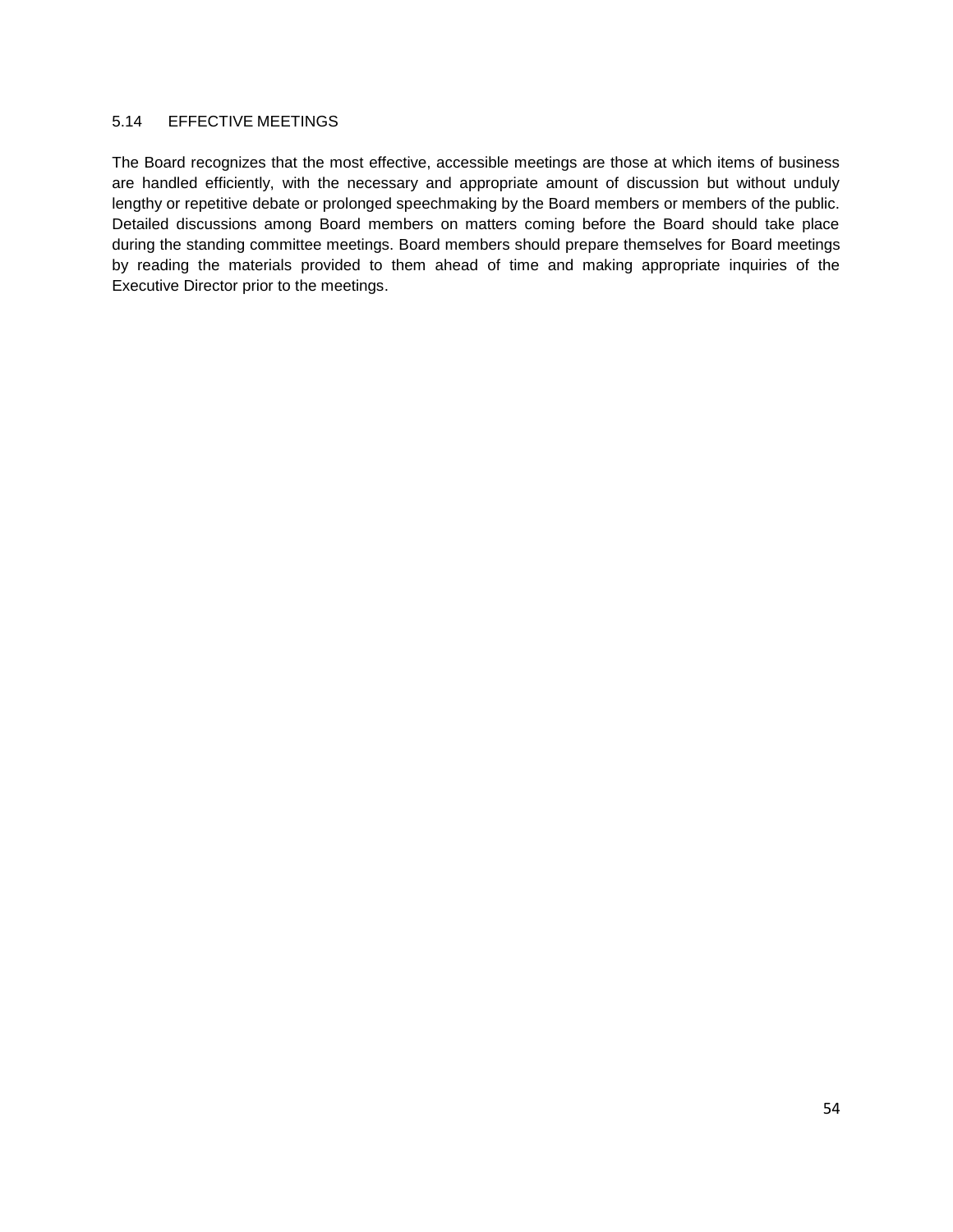#### 5.15 PUBLIC COMMENT

The Members of the public will be allowed to speak during the "Public Comments" portion of a regular meeting of the Board. The general rule shall be that an individual shall have not more than three to five minutes to make his or her comments and that repetitive comments are discouraged. The Board may set, on a meeting-by-meeting basis, an overall limit on the number of, and time for, public comments if necessary to facilitate the proper and orderly conduct of the meeting and the completion of the Board's business.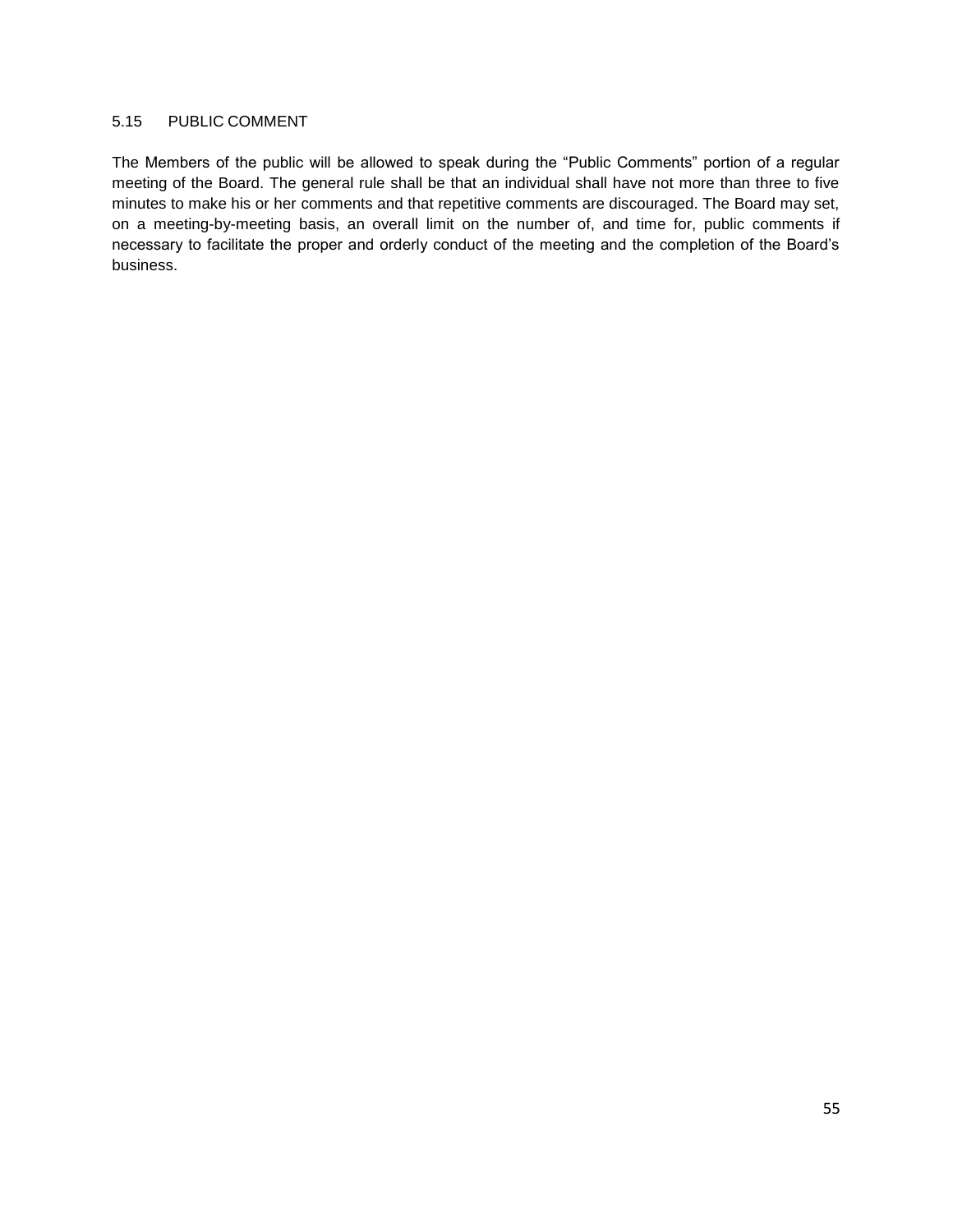# 5.16 EFFECTIVE COMMUNICATIONS

Processes and procedures of the District will be designed to facilitate effective communications of the Board's policies and business decisions.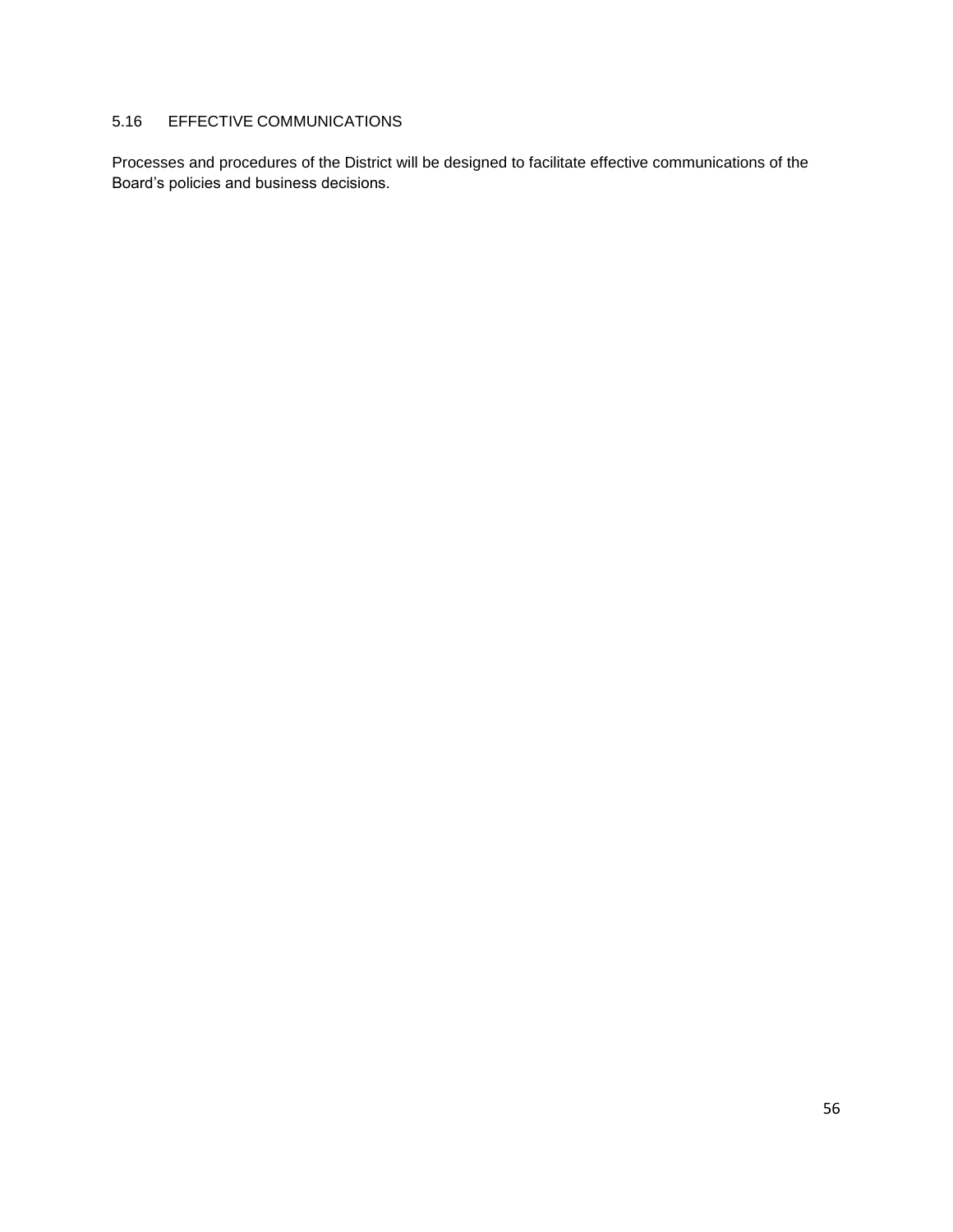### 5.17 ELECTRONIC COMMUNICATIONS

The Illinois Open Meetings Act defines "Meeting" as "any gathering whether in person or by video or audio conference, telephone call, electronic means (such as without limitation, electronic mail, electronic chat, and instant messaging), or other means of contemporaneous interactive communication, of a majority of a quorum of the members of a public body held for the purpose of discussing public business." Electronic mail may be used to discuss business by less than a majority of a quorum, although it is not recommended. Electronic mail may also be used to communicate in any other manner that does not constitute deliberation under applicable Illinois law.

The following are examples of permitted use of e-mail by Board Members to discuss business of the Board:

- E-mails between two Board Members not copied to a third Board Member.
- One e-mail from a Board Member to all other Board Members provided it is not responded to.
- Emails between any number of Board Members not addressing public business of the Board or any sub-body of the Board.

All electronic communications, as well as the equipment and stored information transmitted, received, or archived, are, and remain at all times, the property of the District. Accordingly, all messages and files created, sent, received, or stored within the system shall be related to District business and are, and shall remain, the property of the District. Board Members shall not have any right of personal privacy in any matter stored in, received, or sent over the District e-mail system. The District reserves the right to retrieve and review any message or file created, sent or received. It should be noted that although a message or file is deleted or erased, it is still possible to recreate the message. All electronic mail messages sent or received by Board Members from, or at, any source pertaining to the business of the District are "public records" under the Illinois Freedom of Information Act. As such, all messages are available to the public to inspect and copy, subject to the explicit exceptions contained in the law. In order to ensure that such messages comply with this policy, all electronic mail messages are subject to review by authorized District staff or authorized Board Members. The safety and security of the District's computer systems and resources must be considered at all times. Users may not share passwords, nor obtain any other users password by any unauthorized means.

For the protection of the District's computer users, all data, documents, and e-mail messages will be stored on the District's computer network. If the user desires to store documents on diskette, tape, local hard disks, or any other media attached to a personal computer, it is the user's sole responsibility to make backup copies of the data, documents, or e-mail messages.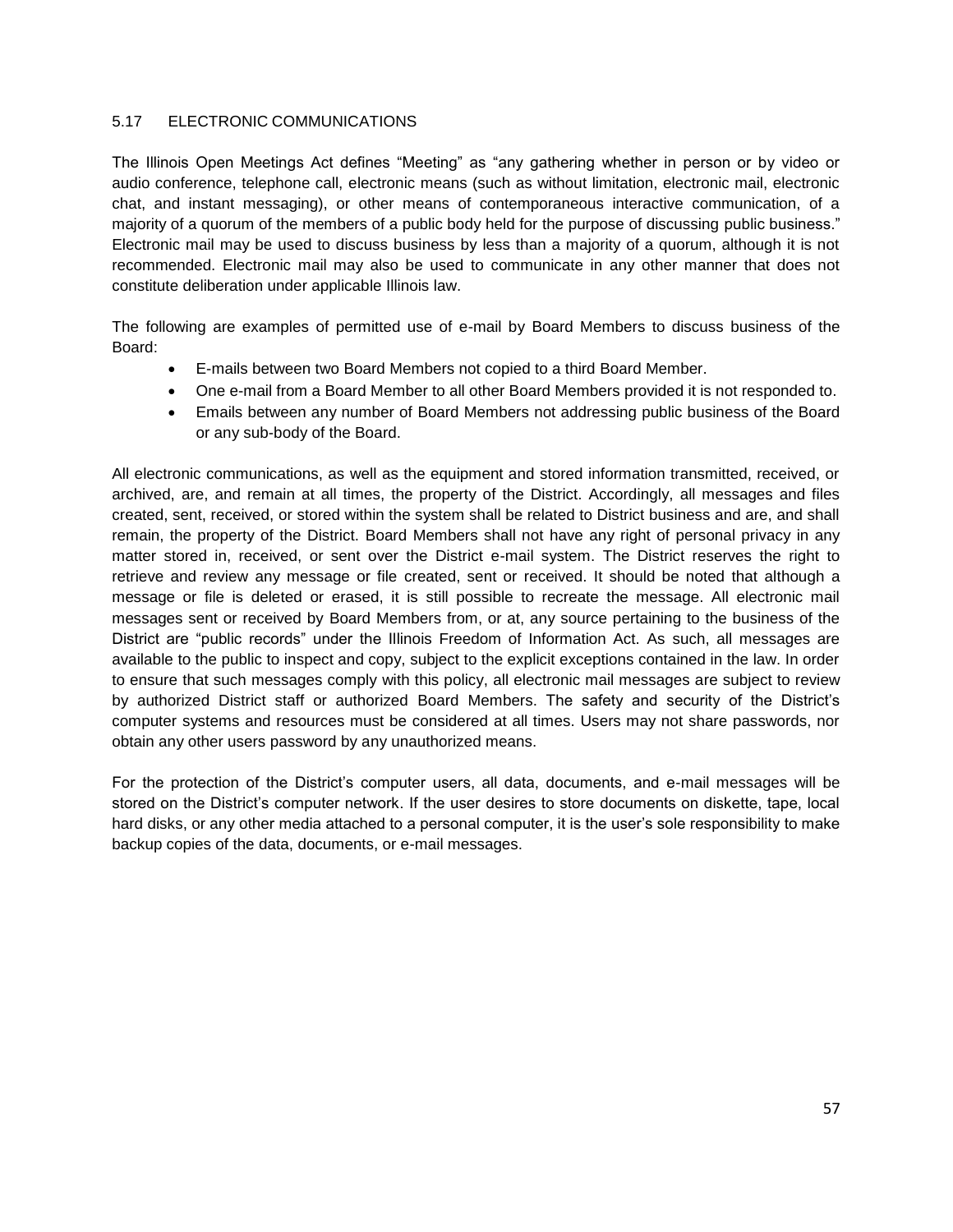# **SECTION 6.00 -- BOARD COMMITTEES**

### 6.01 BOARD AUTHORITY TO ESTABLISH COMMITTEES

The Board, by majority vote, may designate standing or ad hoc committees of the Board from time to time. In doing so, the Board shall establish the purpose and scope of authority for such committees. The Board currently maintains five standing committees:

Finance and Liability Capital and Development Personnel and Policy Recreation and Marketing Governance and Accountability

It is the responsibility of the Chairperson to work in coordination with the Executive Director to establish meeting times, dates, places for standing or ad hoc committees as needed.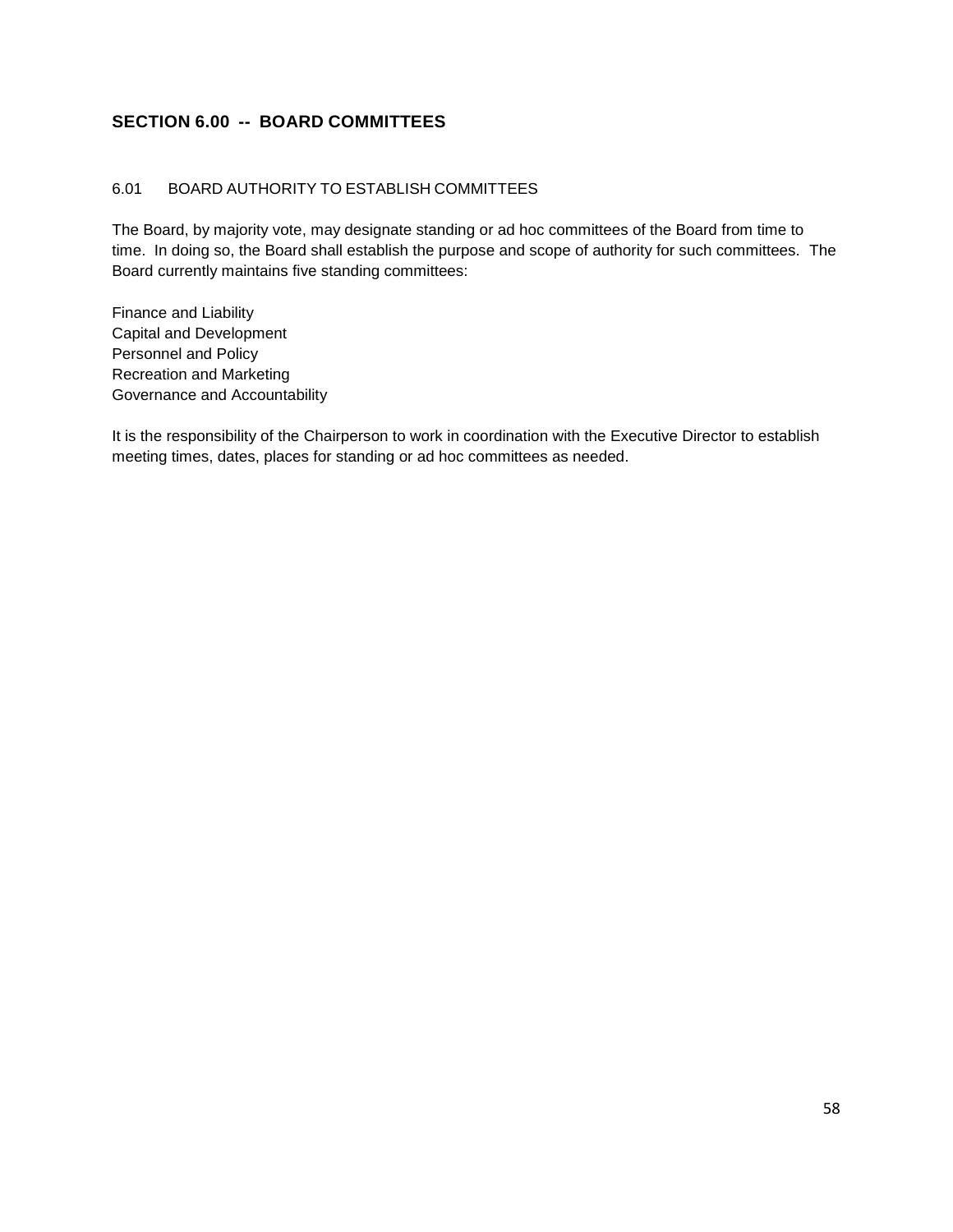# 6.02 APPOINTMENTS

Committee appointments of a Chairperson and Co-Chairperson will be made by the Board President at the official "Annual Meeting" of the Board held on the second Wednesday in May or as soon thereafter as practicable. Committee appointments are for terms of one year.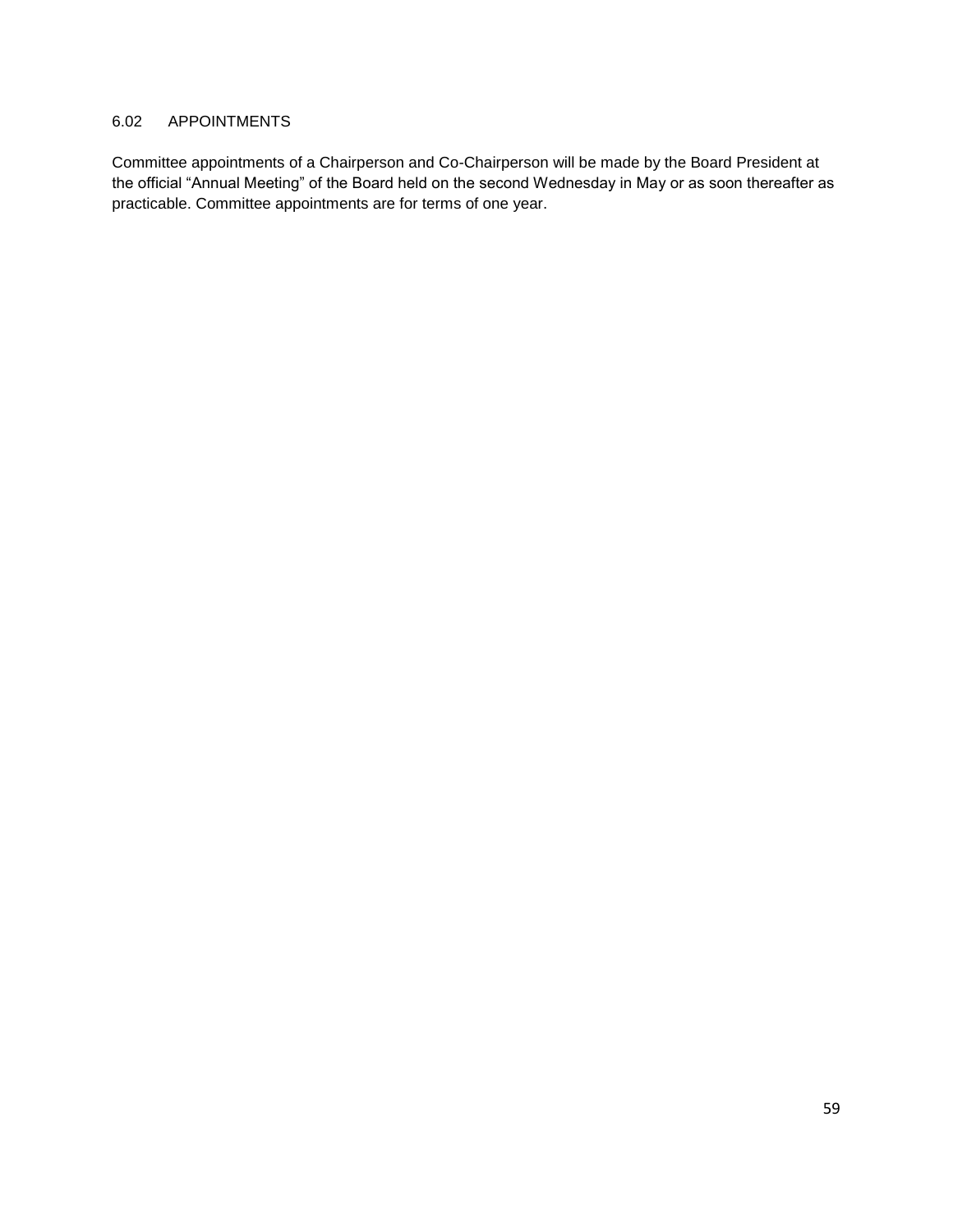### 6.03 STANDING COMMITTEES ROLE

A committee shall be advisory to the Board only and shall not be authorized to take any final action on any matter of Board business. A committee shall make its recommendations to the Board in writing, whether by a committee report, by memorandum of the Executive Director, or by some other suitable format. The President of the Board shall serve as an ex-officio member of all committees, with voting powers only in the absence of a committee member.

Each committee shall be responsible for recording, maintaining and approving committee minutes.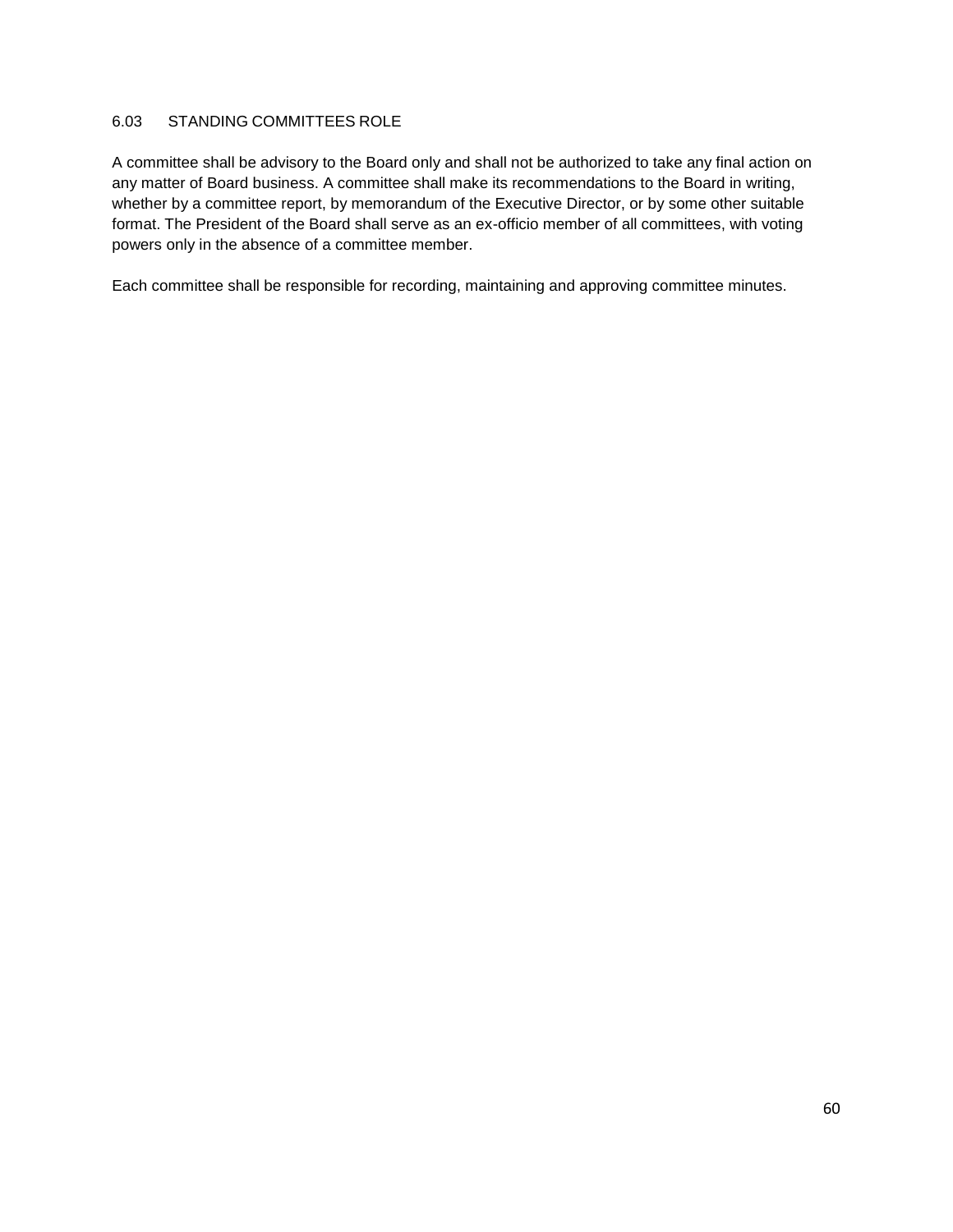# 6.04 FINANCE AND LIABILITY

This committee is charged with the consideration of and recommendations to the Board regarding issues relating to risk/liability, budget, capital outlay, and employee insurance and related matters. This committee shall meet a minimum of bi-annually and as needed.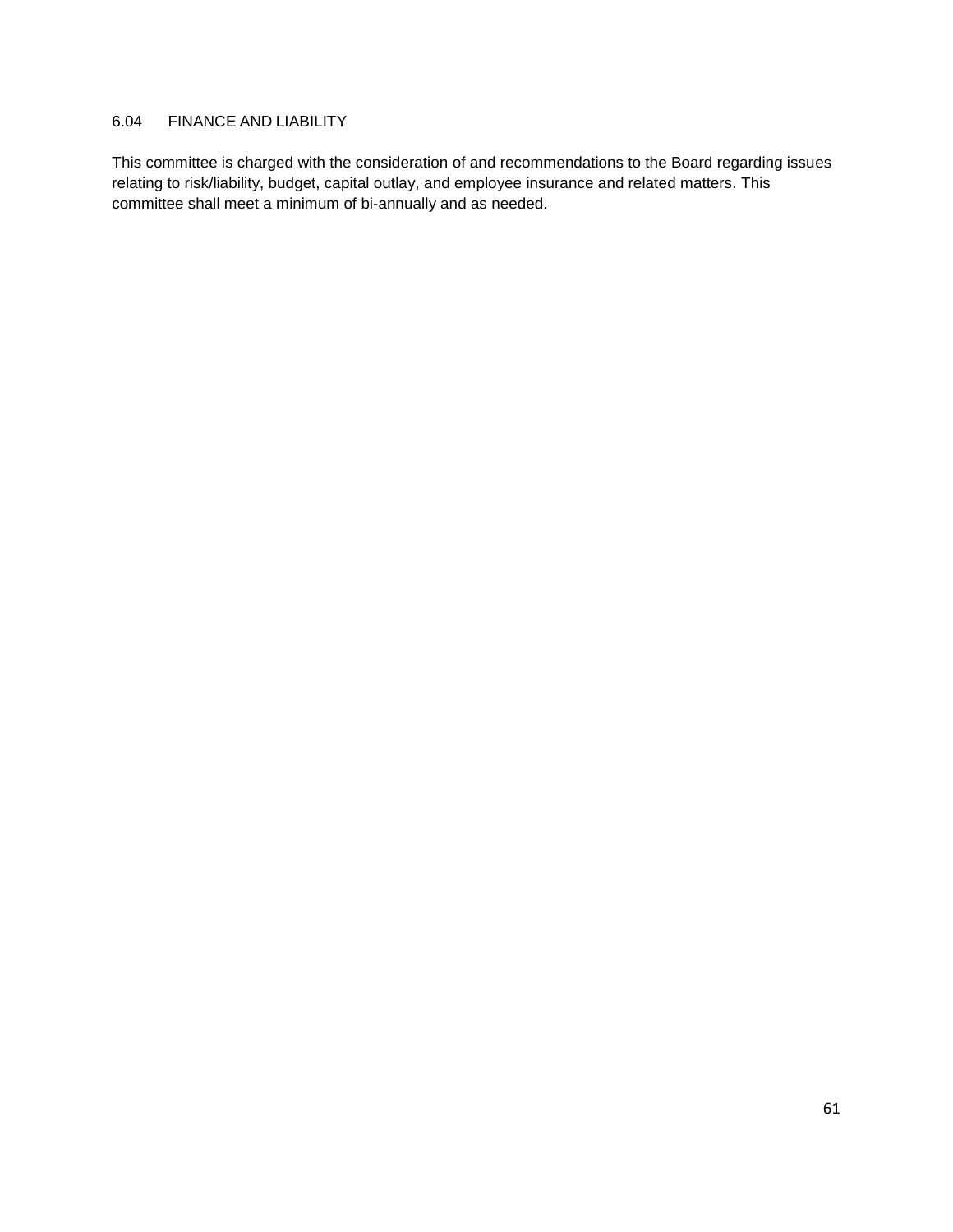# 6.05 CAPITAL AND DEVELOPMENT

This committee is charged with the consideration of and recommendations to the Board regarding the review of projects, development, and related matters. This committee shall meet minimally during the budgeting process and as needed.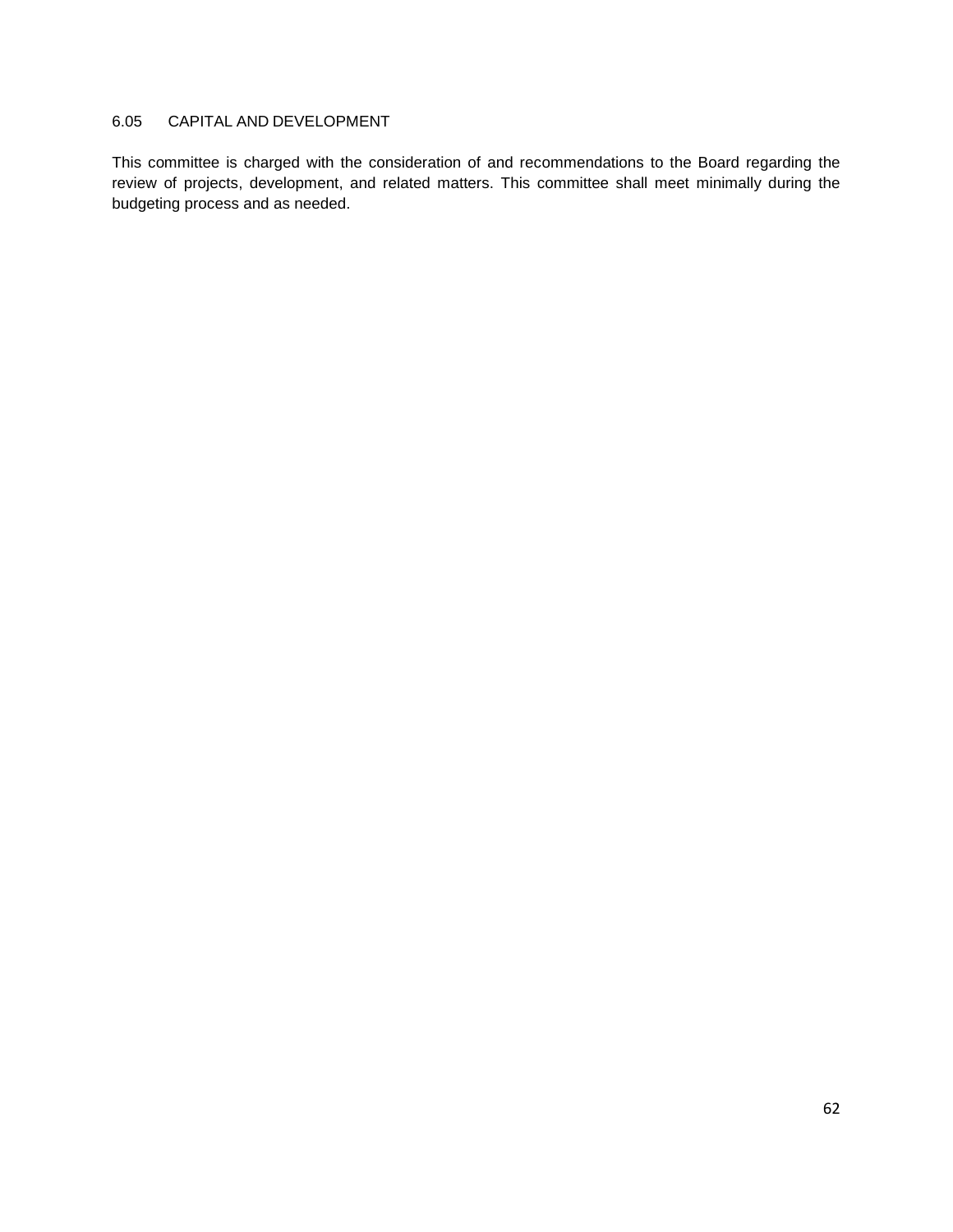### 6.06 PERSONNEL AND POLICY

This committee is charged with the consideration of recommendations to the Board regarding large personnel decisions, policy decisions and related matters. This committee shall meet as needed.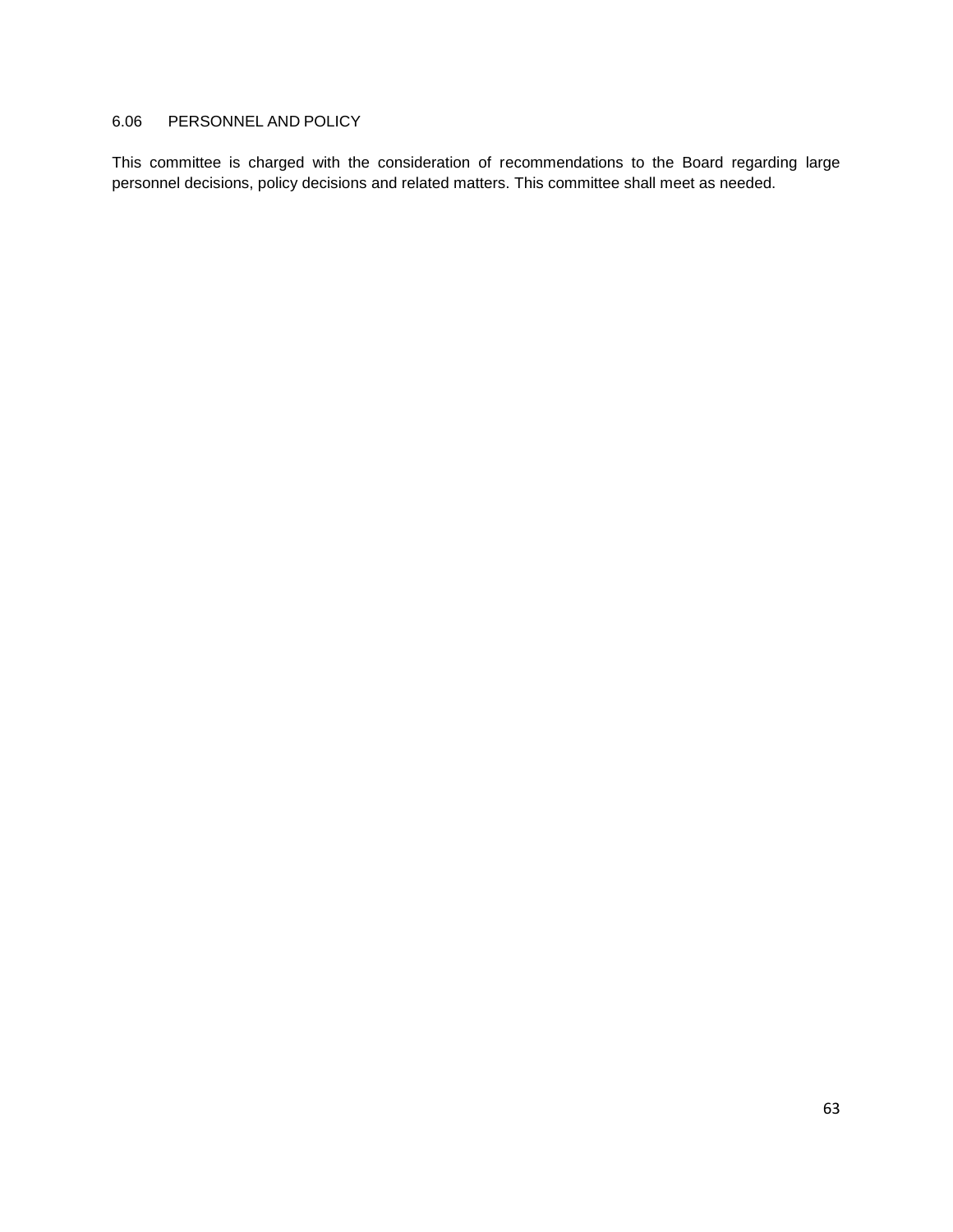# 6.07 RECREATION AND MARKETING

This committee is charged with the consideration of recommendations to the Board regarding recreational programming, communication, marketing and related matters. This committee shall meet seasonally (brochure cycles) and as needed.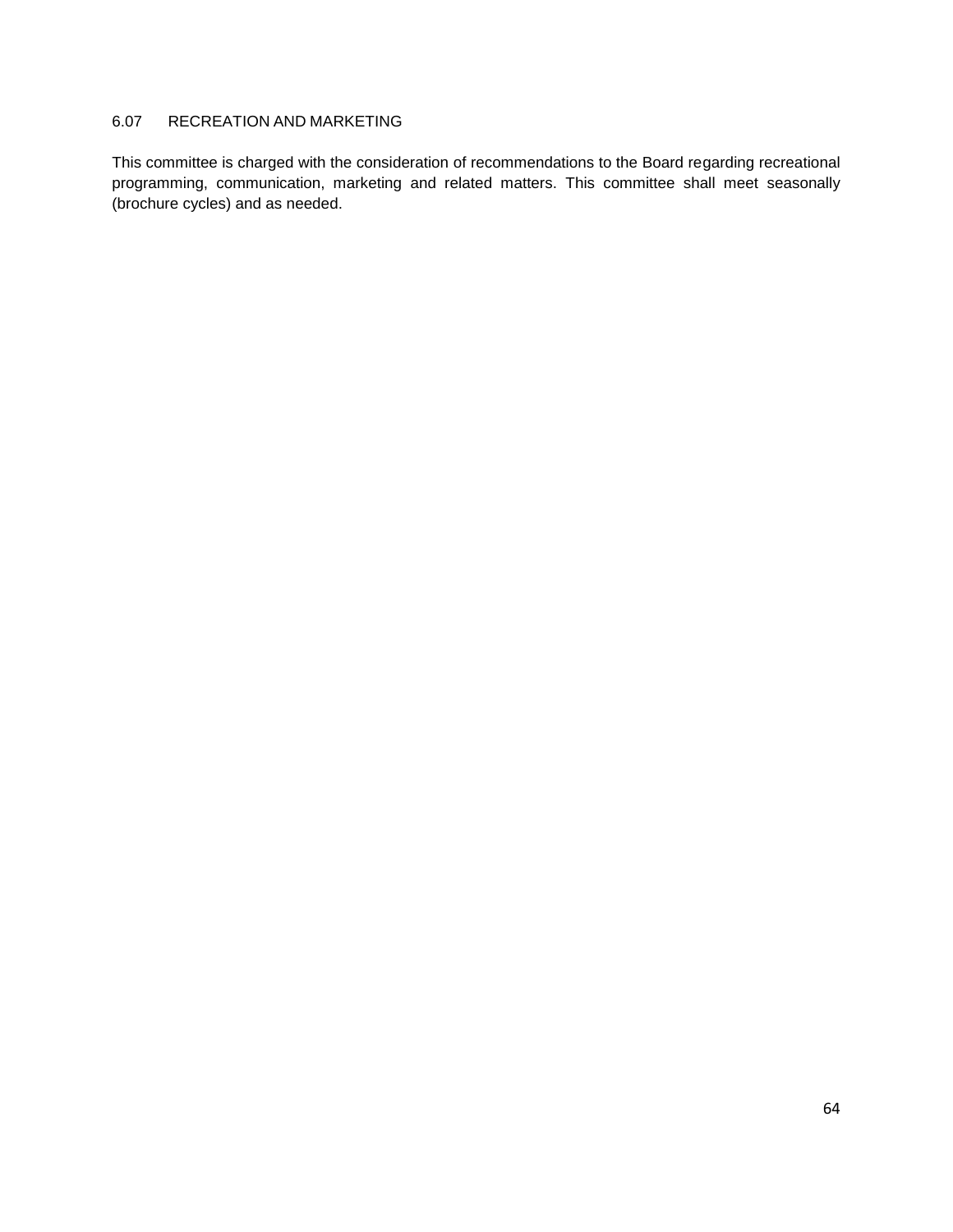# 6.08 GOVERNANCE AND ACCOUNTABILITY

This committee shall automatically be seated with the Board President and Vice-President serving as the Chair and Co-Chair. This committee is charged with governing Board actions and Executive Director Evaluation oversight. This committee shall meet a minimum of once a year and as needed.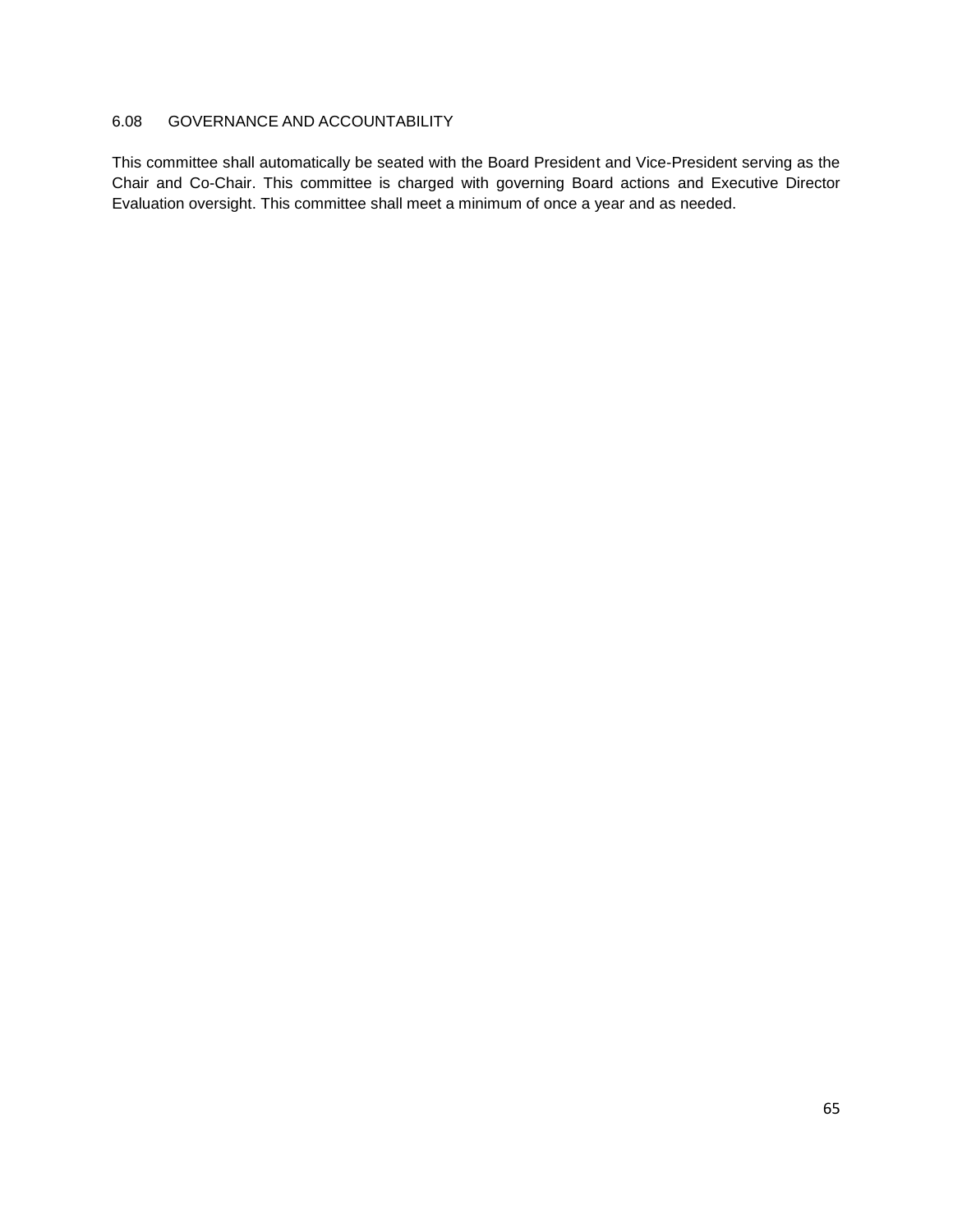# **SECTION 7.00 - PERSONNEL POLICIES**

# 7.01 BOARD RESPONSIBILITY TO ESTABLISH PERSONNEL POLICIES

The Board shall have the responsibility of establishing policies governing District Employees. The Board may adopt and maintain a personnel handbook that establishes terms, rules, and policies related to employment with the District.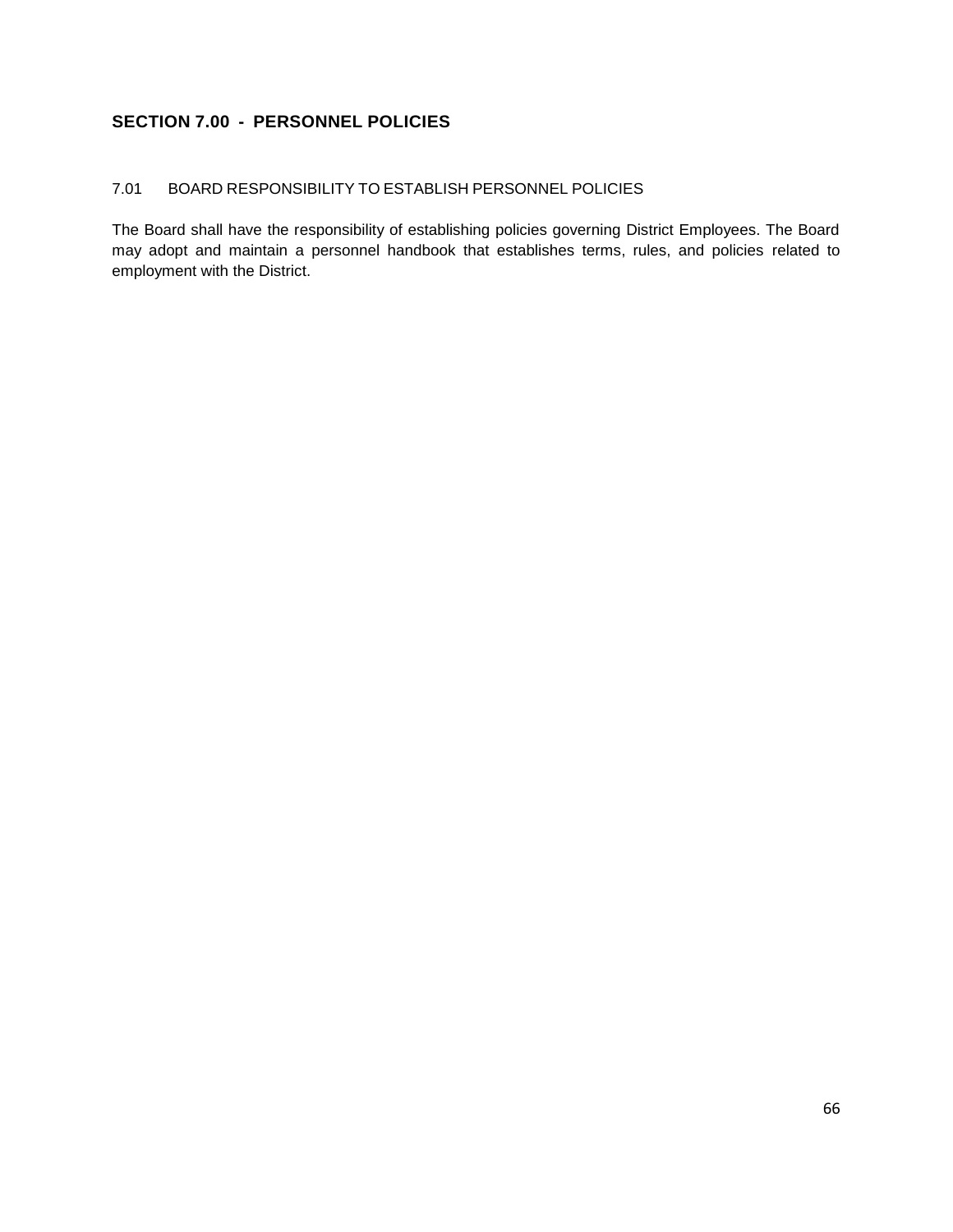### 7.02 EMPLOYMENT OF EXECUTIVE DIRECTOR

The Board shall employ a properly educated and trained professional to serve as Executive Director, the chief administrative officer of the District. The duties and terms and conditions of employment of the Executive Director may be set forth by written contract between the Board and the Executive Director for a specific term. The Executive Director shall serve at the will of the Board and shall be subject to the policies and direction of the Board. The Board shall evaluate the performance of the Executive Director annually.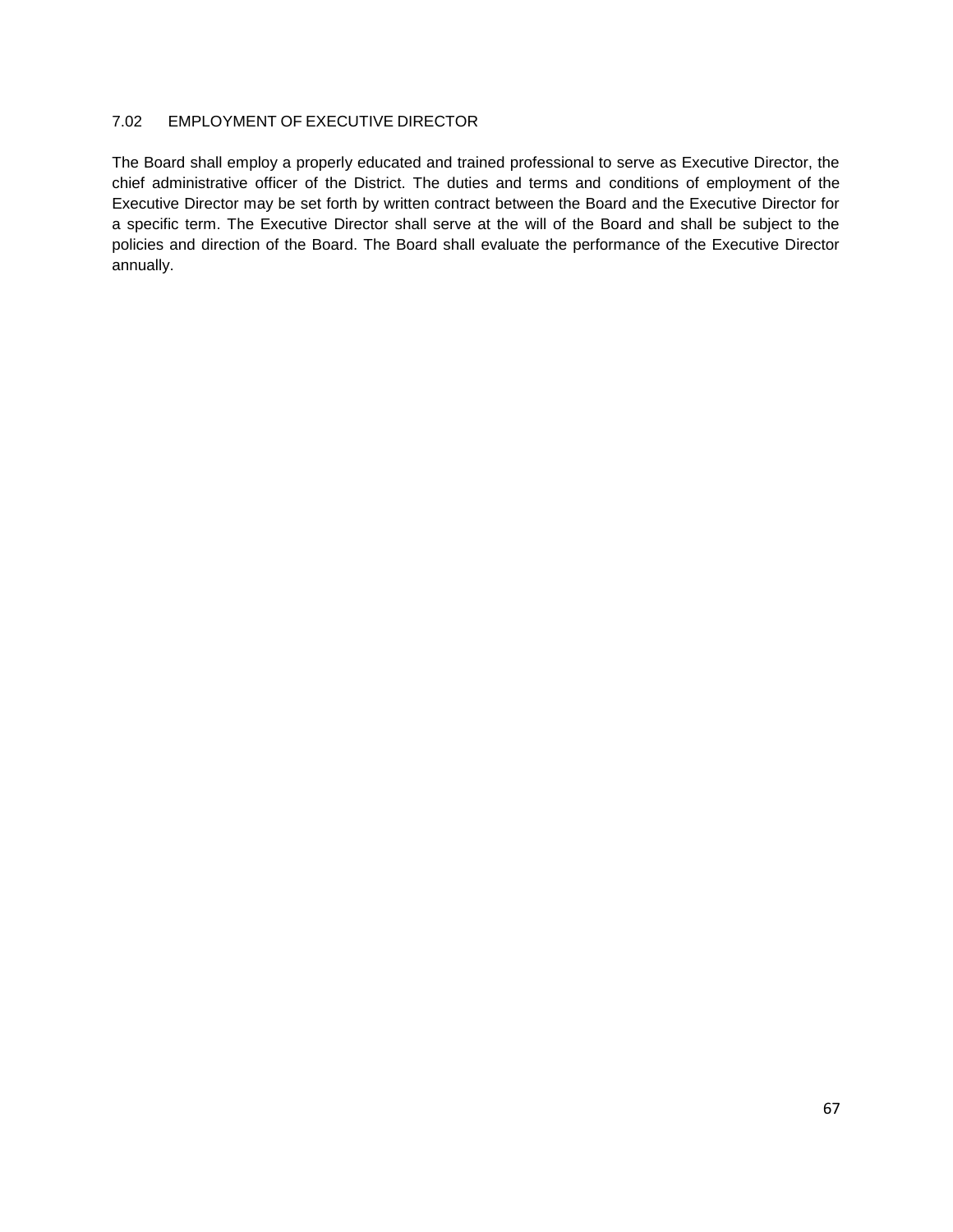# 7.03 EXECUTIVE DIRECTOR RESPONSIBILITIES

The Executive Director shall be the chief administrative officer of the District. The Executive Director shall be responsible for the hiring, management, discipline, termination, and other matters related to District employees. The Executive Director also shall be responsible for the efficient operation of the District consistent with Board-established policies. The Executive Director also shall serve as advisor to the Board on matters of policy formation. The Executive Director shall be charged with overseeing the preparation of the annual working budget detailing sources and amounts of revenues and expenditures for each fund levied by the District.

| <b>Responsibility</b>                                      | <b>Board Role</b>                                              | <b>Executive Director Role</b>                                                                                                          |
|------------------------------------------------------------|----------------------------------------------------------------|-----------------------------------------------------------------------------------------------------------------------------------------|
| <b>Accounting and Audit</b>                                | Set policies. Approve/reject<br>authorize expenditures         | Oversee implementation of policies.<br>Provide monthly financial reports                                                                |
| Advocacy                                                   | Nonpartisan advocate for parks,<br>recreation and conservation | Provide Board with information on<br>legislative issues. Nonpartisan<br>advocate for parks, recreation and<br>conservation.             |
| <b>Board development</b>                                   | Identify areas where help is<br>needed. Participate            | Recommend resources. Identify<br>budget line to support.                                                                                |
| Build, Renovate, Lease<br><b>Facilities</b>                | Determine plan. Make decisions.                                | Recommend and prioritize projects.<br>Provide periodic updates on progress.<br>Sign contracts if given authority by the<br><b>Board</b> |
| <b>Budget</b>                                              | Approve/modify/reject                                          | Develop and recommend                                                                                                                   |
| Capital purchases                                          | Approve/modify/reject                                          | Prepare list of prioritized projects.<br>Suggest and provide rationale for<br>priorities, develop budget                                |
| Day to day operations                                      | No role                                                        | Management decisions for example<br>All decisions, regarding hiring, training,<br>HR policies and procedures,<br>termination            |
| <b>Facilities Planning</b>                                 | Approve/modify/reject plans                                    | Develop prioritized master plan and<br>develop budget                                                                                   |
| Fees                                                       | Adopt policy                                                   | Recommend policies and procedures.<br>Make all decisions and procedures                                                                 |
| Goals (long-termmore than<br>1 year)                       | Approve/modify/reject                                          | Recommend and provide input. Report<br>quarterly                                                                                        |
| Goals (short-termless than<br>1 year) The annual work plan | Monitor                                                        | Establish and carry out. Report<br>quarterly.                                                                                           |
| Hiring attorney                                            | Approve/reject                                                 | Interview, screen and submit final<br>candidates to the Board                                                                           |
| Hiring auditor                                             | Approve/reject                                                 | Work closely with Director of Finance<br>& I.T. and Treasurer to interview,<br>screen and submit final candidates to<br>the Board       |
| Hiring consultants                                         | Approve/modify/reject                                          | Interview, screen and submit final<br>candidates to the Board for contracts<br>over \$9,999.99.                                         |

#### **The Board and Executive Director Partnership: Who Does What?** Adapted from *Get on Board*, pp 43-44.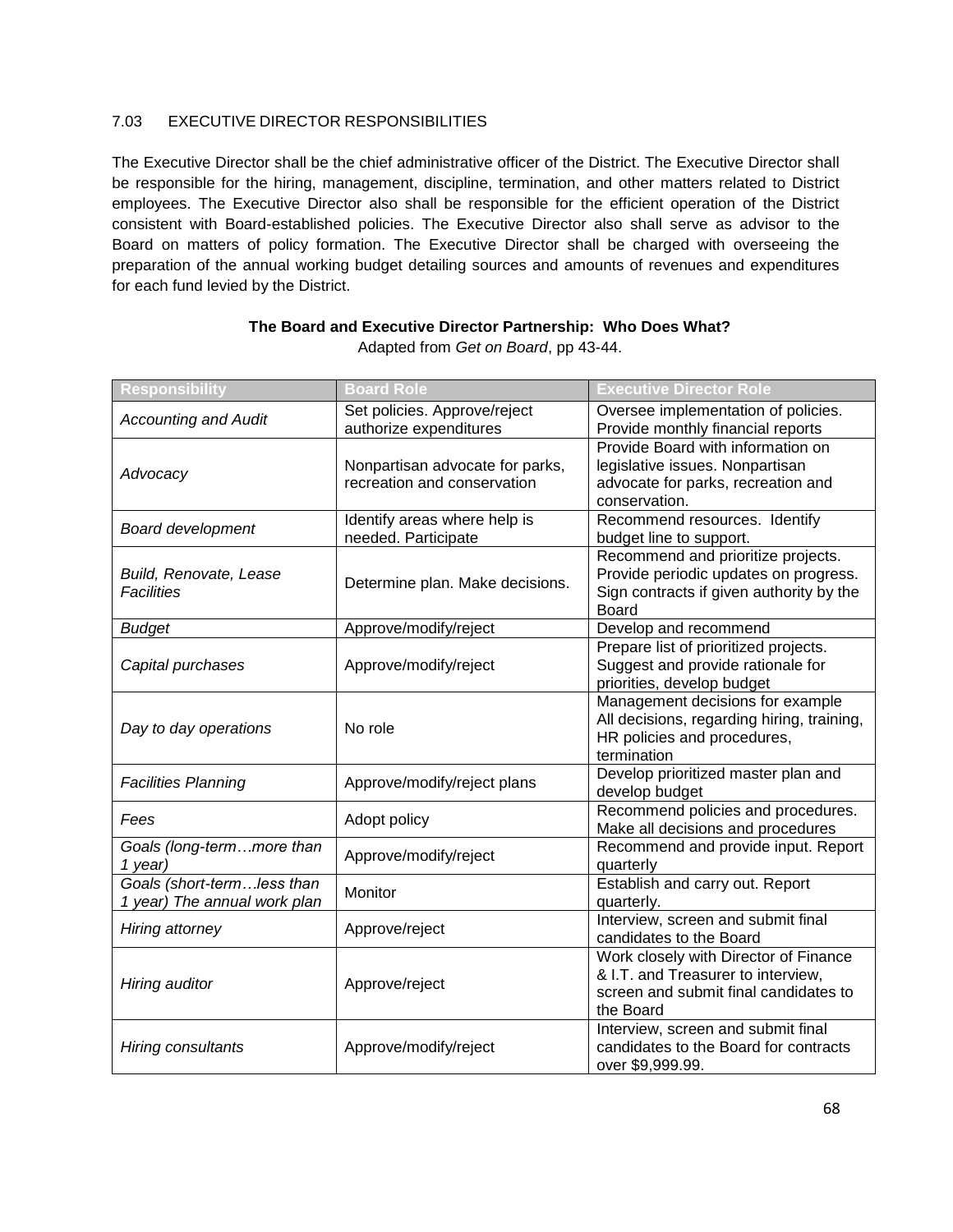| Responsibility                               | <b>Board Role</b>                                                                                                                                           | <b>Executive Director Role</b>                                                                                   |
|----------------------------------------------|-------------------------------------------------------------------------------------------------------------------------------------------------------------|------------------------------------------------------------------------------------------------------------------|
| Intergovernmental<br>relationships           | Meet with officials from governing<br>boards of other agencies.<br>Approve negotiations.                                                                    | Work with attorneys to develop drafts<br>of agreements. Submit to Board for<br>approval.                         |
| <b>Maintenance of District</b><br>facilities | No role                                                                                                                                                     | Develop schedule. Ensure adherence<br>to schedule. Establish budget(s).                                          |
| Personnel policies                           | Adopt                                                                                                                                                       | Recommend to Board, Administer to<br>staff.                                                                      |
| Planning for future                          | Approve/modify/reject                                                                                                                                       | Short range up to Executive Director<br>based on Board plan. Conduct the<br>research, develop goals.             |
| <b>Board policies</b>                        | Review, formulate, adopt                                                                                                                                    | Provide input, advise, research, draft<br>language                                                               |
| <b>Public relations</b>                      | Support board decisions. Refer<br>complaints and positive<br>comments to Executive Director<br><b>Follow District Policies for Official</b><br>Spokesperson | Actively seek input, work with citizen<br>advisory councils, address complaints,<br>advise Board when necessary. |
| Repairs (emergency)                          | Work with Executive Director                                                                                                                                | Notify Board President for joint<br>decision, then notify the entire Board.                                      |
| Repairs (major over \$25,000)                | Approve/reject                                                                                                                                              | Obtain estimates and prepare<br>recommendations                                                                  |
| Repairs (minor)                              | Policy should include amount that<br>can be spent without Board<br>approval                                                                                 | Authorize repairs up to \$25,000                                                                                 |
| Services                                     | Promote and interpret to the<br>public and government officials                                                                                             | Conduct ongoing research on public<br>interests. Develop programs based on<br>goals.                             |
| <b>Signing Checks</b>                        | Approve policy and oversight<br>process                                                                                                                     | Develop policy (two signatures for<br>check and balance) Authorize<br>expenditures                               |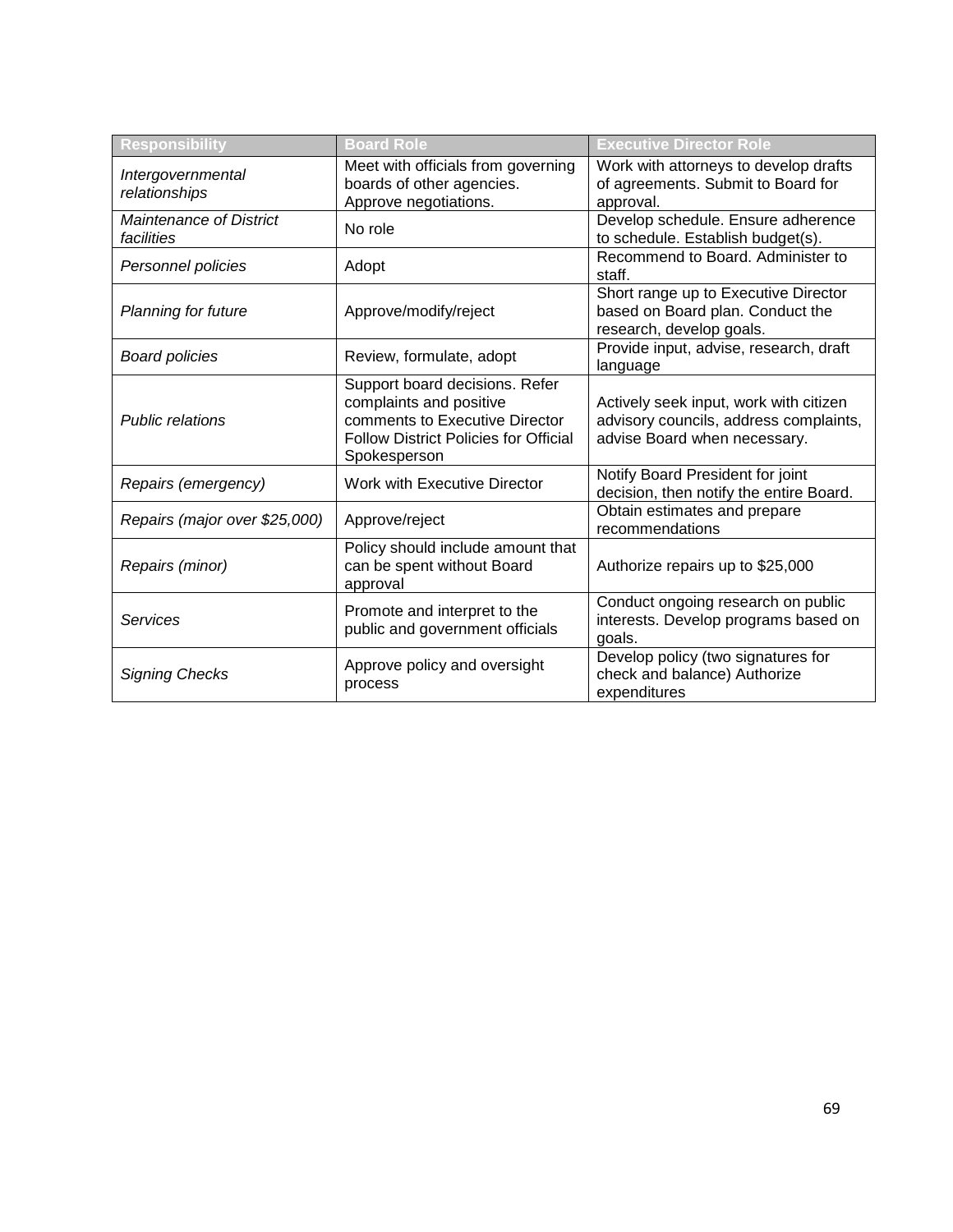### 7.04 QUALIFIED EMPLOYEES

The Board recognizes that the District competes both with private entities and other public agencies for well-qualified, high-quality employees. The Board understands the importance of encouraging and supporting the Executive Director's ability to maintain, within reasonable financial constraints, a policy of providing a suitable salary and benefits program for the employees of the District.

In order to support this policy and Section 4-9 Education, Training & Professional Memberships of the Employee Policy Manual, the Board will include funding in the annual budget for certifications and professional development opportunities within reasonable financial constraints of the District.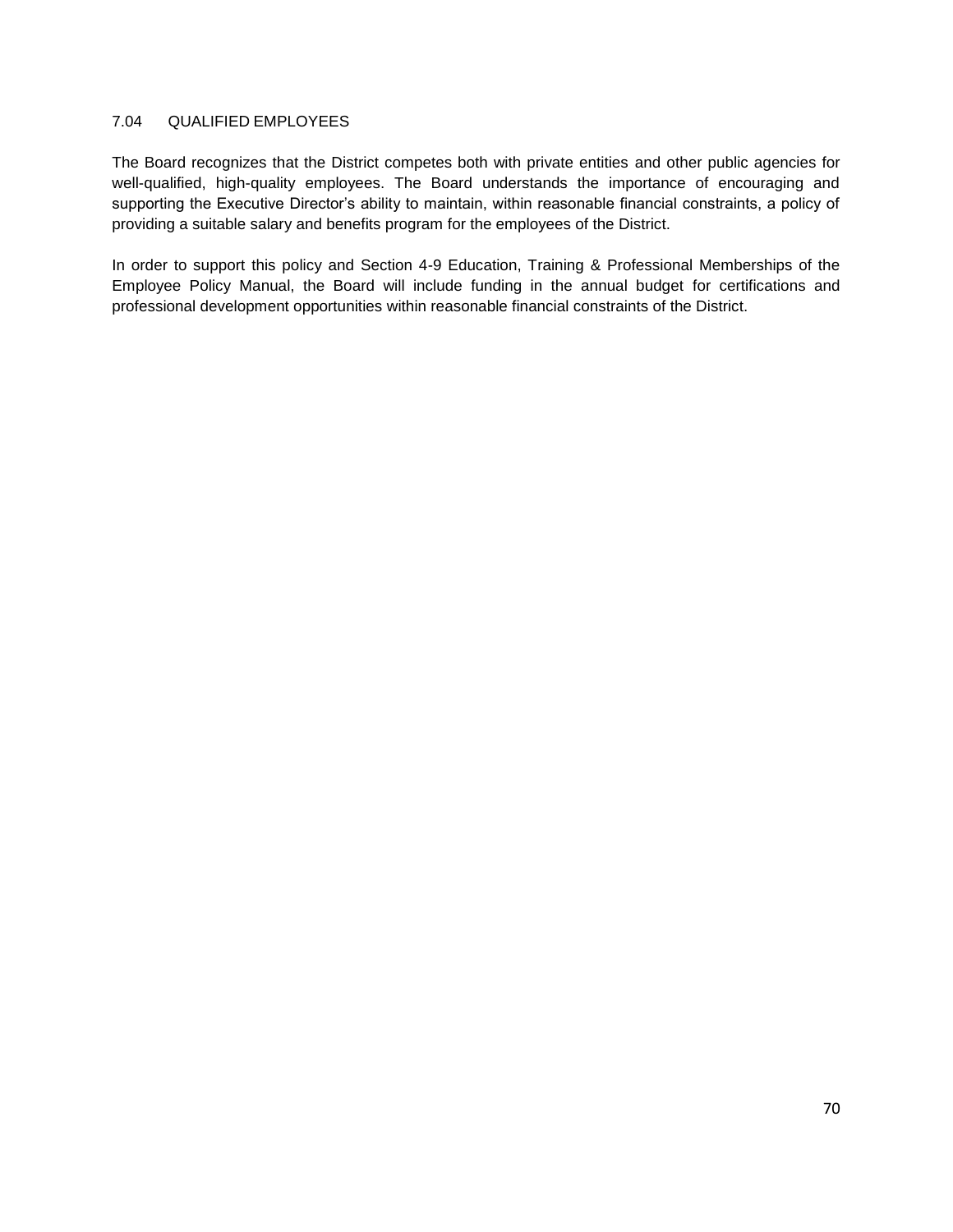### 7.05 EMPLOYEE COMMUNICATION

The Board recognizes and respects the delegation of authority and responsibility to the Executive Director. No Board member shall inhibit, obstruct, or otherwise interfere with any District employee in the performance or direction of their assigned duties. All requests for information to Board members concerning District operation and programs will be directed to the Executive Director. When a Board member receives a written response to a request for information, all Board members shall receive copies of the same information and in the same manner. Electronic means will be used whenever possible, to disseminate the information within the parameters of the District's Electronic Communication Policy.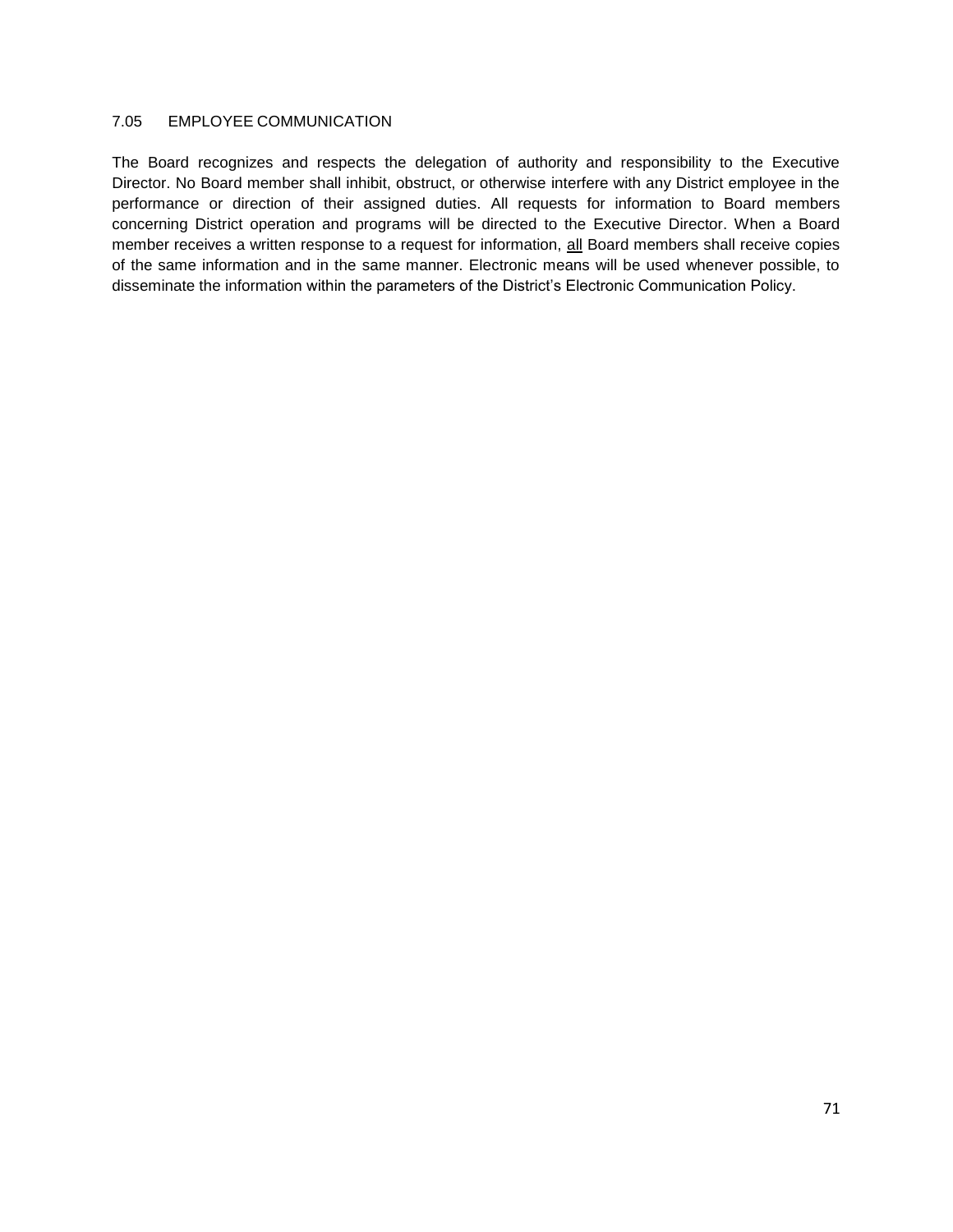# **SECTION 8.00 - FISCAL RESPONSIBILITIES**

## 8.01 GENERAL

The Board shall exercise prudent financial judgment and practices so that the District remains financially sound. The Board shall review and approve the proposed annual budget for the District. The Board also shall regularly review reports regarding the District's financial status, including accounts payable, current status of each of the funds of the District, and similar reports.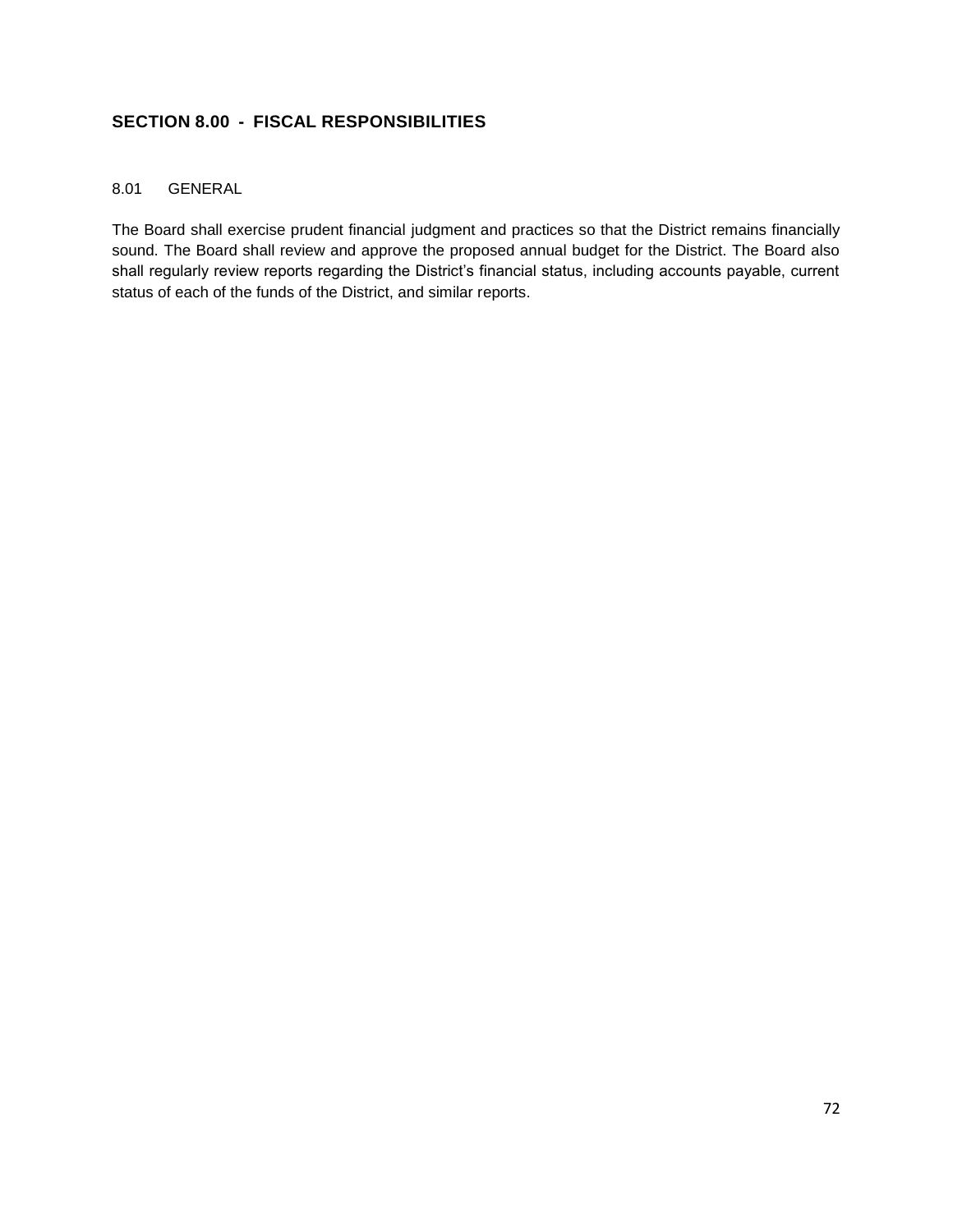# 8.02 FISCAL YEAR

The fiscal year of the District commences on January 1 and ends on the following December 31.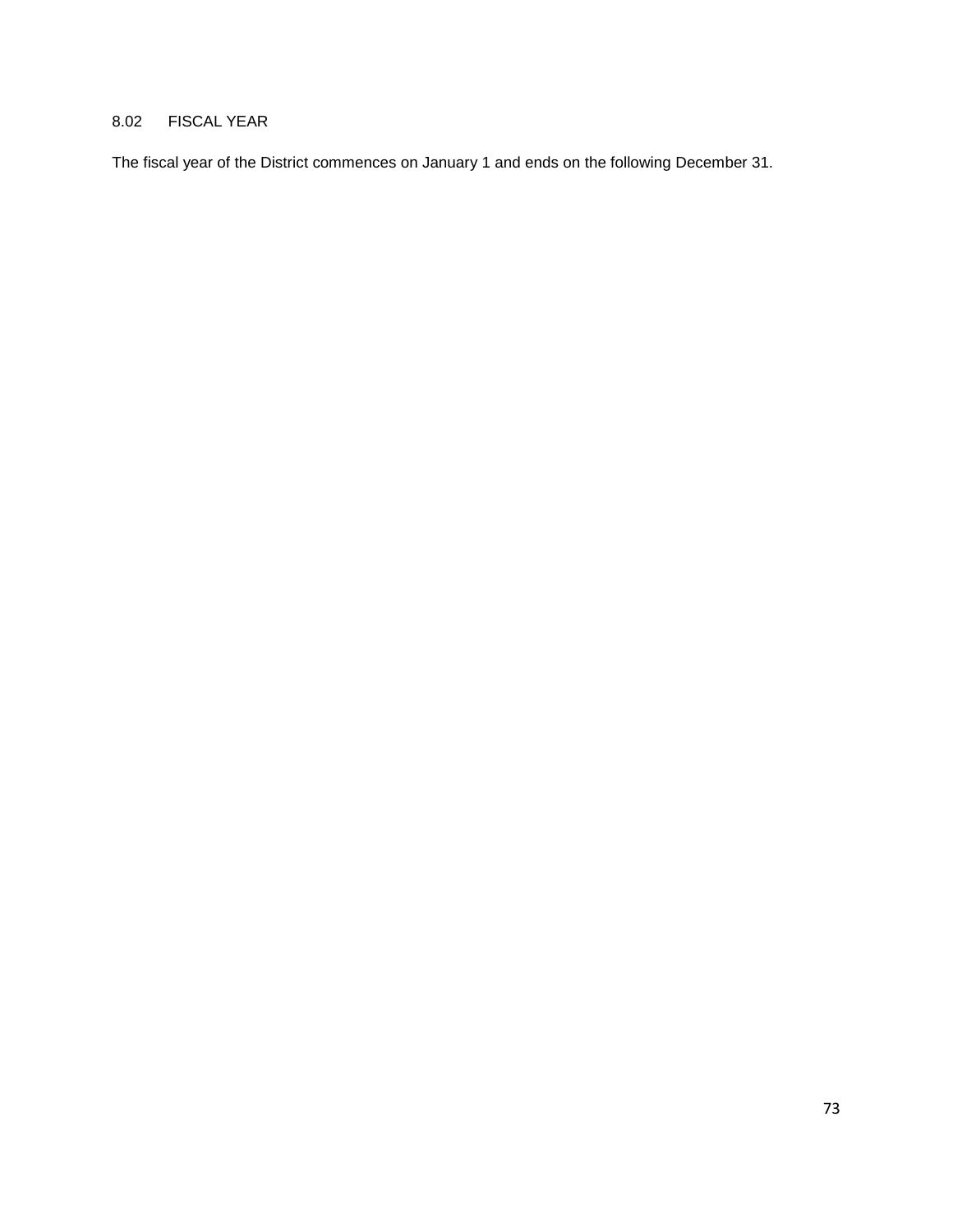### 8.03 ANNUAL BUDGET AND APPROPRIATION ORDINANCE

The Board shall review and approve an annual budget after review and recommendation of the Finance and Liability Committee. The presentation of the budget shall include a written description of the significant changes to the prior year's budget as well as review of the budgeted and projected revenues and expenditures for each fund in prior fiscal year, the results of significant organizational, operational, or accounting changes, and the timetable for review, revision, public display, and adoption of the budget and appropriation ordinance, the annual tax levy ordinance, and the Truth-in-Taxation hearing (if one is necessary). The Executive Director shall supervise the preparation of the proposed budget and appropriation ordinance in consultation with Director of Finance and Human Resources. The proposed budget and appropriation ordinance shall be released for public inspection in the manner provided by law. The Board will hold a public hearing on the proposed budget and appropriation ordinance. The Board shall approve a budget at a Board meeting prior to the beginning of the District's fiscal year, usually at the regular meeting of the Board in December.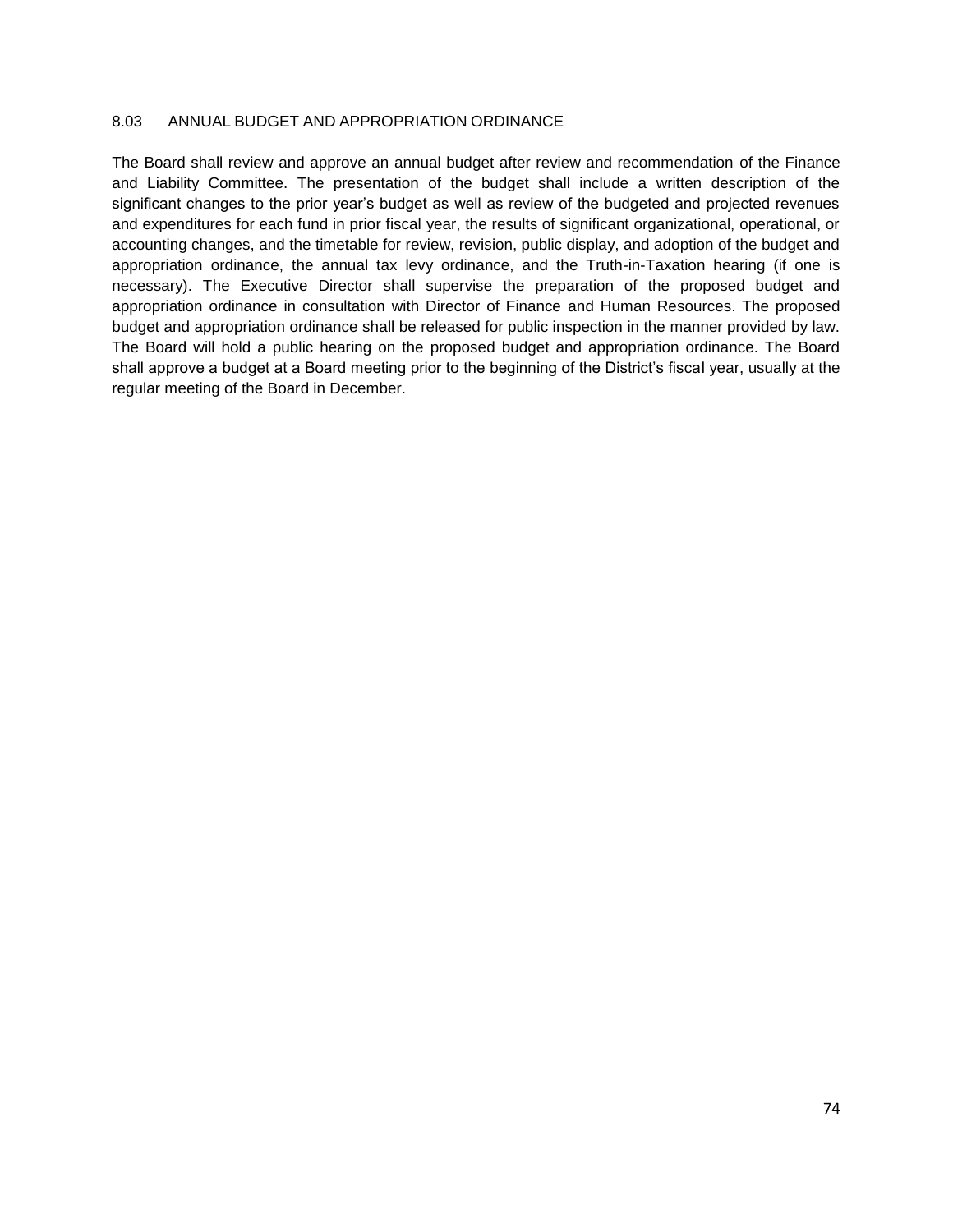### 8.04 ANNUAL TAX LEVY

The Board shall consider and approve a tax levy ordinance annually in accordance with the schedule established by law. The annual tax levy ordinance shall be approved by the Board no later than the regular meeting of the Board in December and filed with Will County Clerk and Kendall County Clerk within the deadline for filing established by law.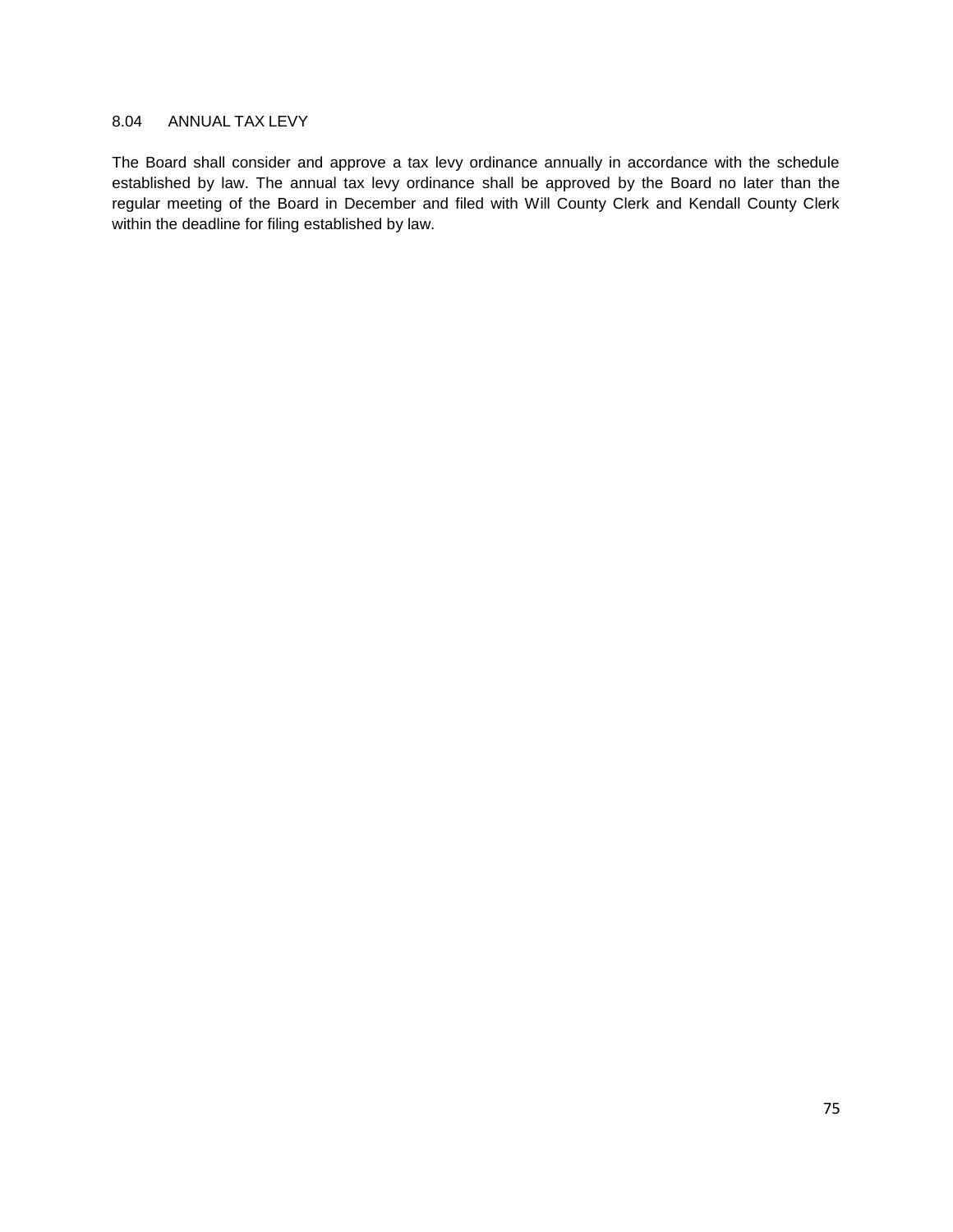### 8.05 ANNUAL AUDIT

The Board shall conduct an annual audit using an independent auditing firm. The Board's policy is for full disclosure of pertinent financial reports. The District's accounting procedures shall conform to all applicable standards, including accepted principles and standards of the Governmental Financial Officers Association, the National Committee on Government Accounting, and the Governmental Standards Board.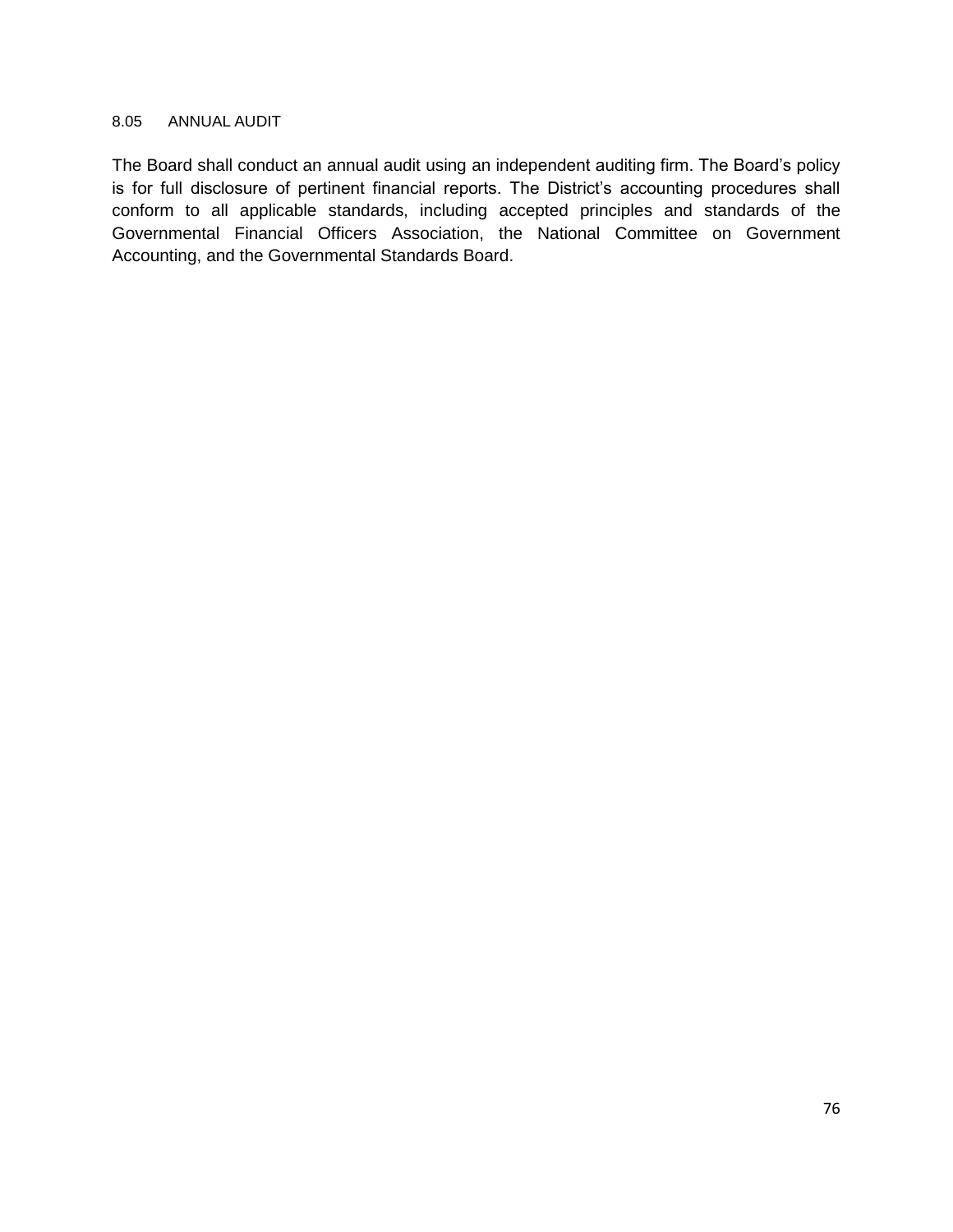### 8.06 FEES AND CHARGES/COMPREHENSIVE REVENUE

The Board shall maintain a Fees and Charges/Comprehensive Revenue policy that recognizes the various costs related to the District's facilities and programs, including without limitation facilities operational costs, facilities maintenance costs, and administrative costs. That revenue policy also shall recognize the various types of programs provided by the District and the scope of those programs. Program fees should be established and adjusted based both on costs and expenses and program type. The Fees and Charges/Comprehensive Revenue policy is located in Section 2.26 of the Administrative Policy Manual.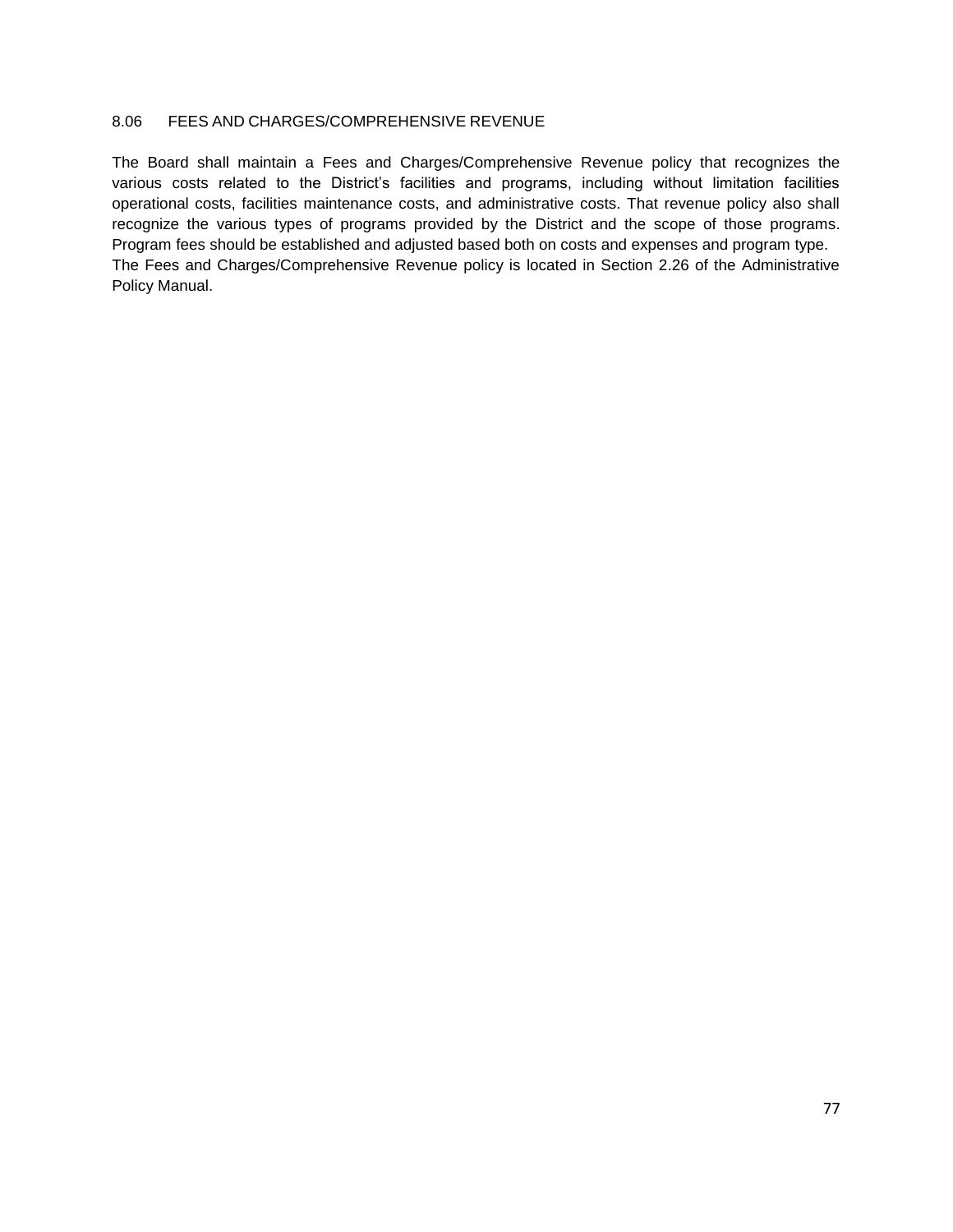### 8.07 DEBT SERVICE PRINCIPLES AND PROCEDURES

Inappropriate levels of debt can create financial difficulty. For example, short-term borrowing to cover routine costs can be expensive and may be a sign that the District is becoming financially overextended. Further, an unduly high level of debt may place an undue financial burden on the taxpayers and thereby adversely affect the health of the local business community. Reasonable levels of debt, however, may provide a mechanism to reduce costs for the District by allowing funding of projects or equipment purchases sooner than possible if those projects or equipment purchases were paid with current funds, thus reducing or negating cost increases due to inflation. Issuing debt also is a mechanism for spreading the costs of capital improvements equitably among current users and future users of the improvements. The Board also recognizes that the condition of the District's facilities, equipment, and programs are an important component in maintaining the desirability of the area and local property. For this reason, too, it may be desirable to issue debt to secure the funds necessary for maintenance and improvement of the District's facilities, equipment, and programs. The Board thus intends to adhere to the following general debt policies:

- a) The Board will endeavor to achieve and maintain the highest possible bond rating for the District.
- b) Except under extraordinary circumstances, average annual bond maturities shall not exceed 20 years.
- c) The District will endeavor to maintain minimum reserves in the Debt Service Fund at least equal to the next required principal and interest payments on outstanding debt.
- d) Except in emergencies or other extraordinary circumstances, borrowing shall be undertaken only to fund to capital improvements included in the District's 5-Year Capital Projects Plan.
- e) Because the District's authority to issue bonds is restricted by the Illinois Property Tax Extension Limitation Act's debt service extension base limit, the Board may choose under appropriate circumstances to issue debt certificates instead of bonds.
- f) No person or committee or other entity shall be authorized to create any financial liability on behalf of the District except only as approved in nature and amount by the Board in accordance with the District's purchasing policy.
- g) The 5-Year Capital Projects Plan shall be the basis for planning and consideration of issuance of bonds or other instruments.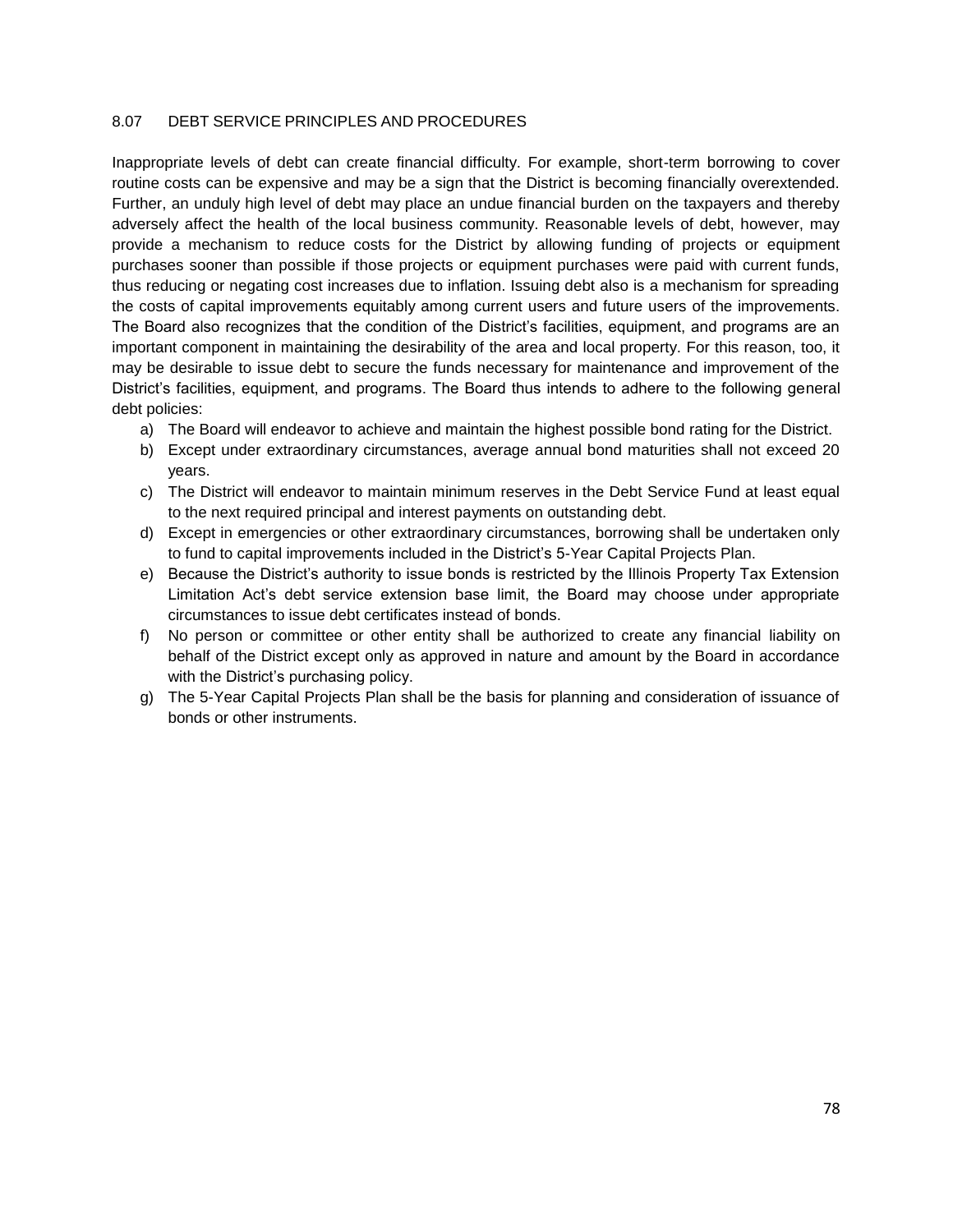### 8.08 BOND SALES

Bonds may be issued by private placement or through an open bidding process. The District may invite proposals from particular financial institutions and, if so, shall invite financial institutions within the boundaries of the District to be a part of that proposal process. Depending on the market circumstances as determined by the Board, the Executive Director, and any financial consultants advising the Board, bonds may be marketed publicly. The District shall be represented by the District's general counsel acting as issuers counsel, and the District shall also retain bond counsel.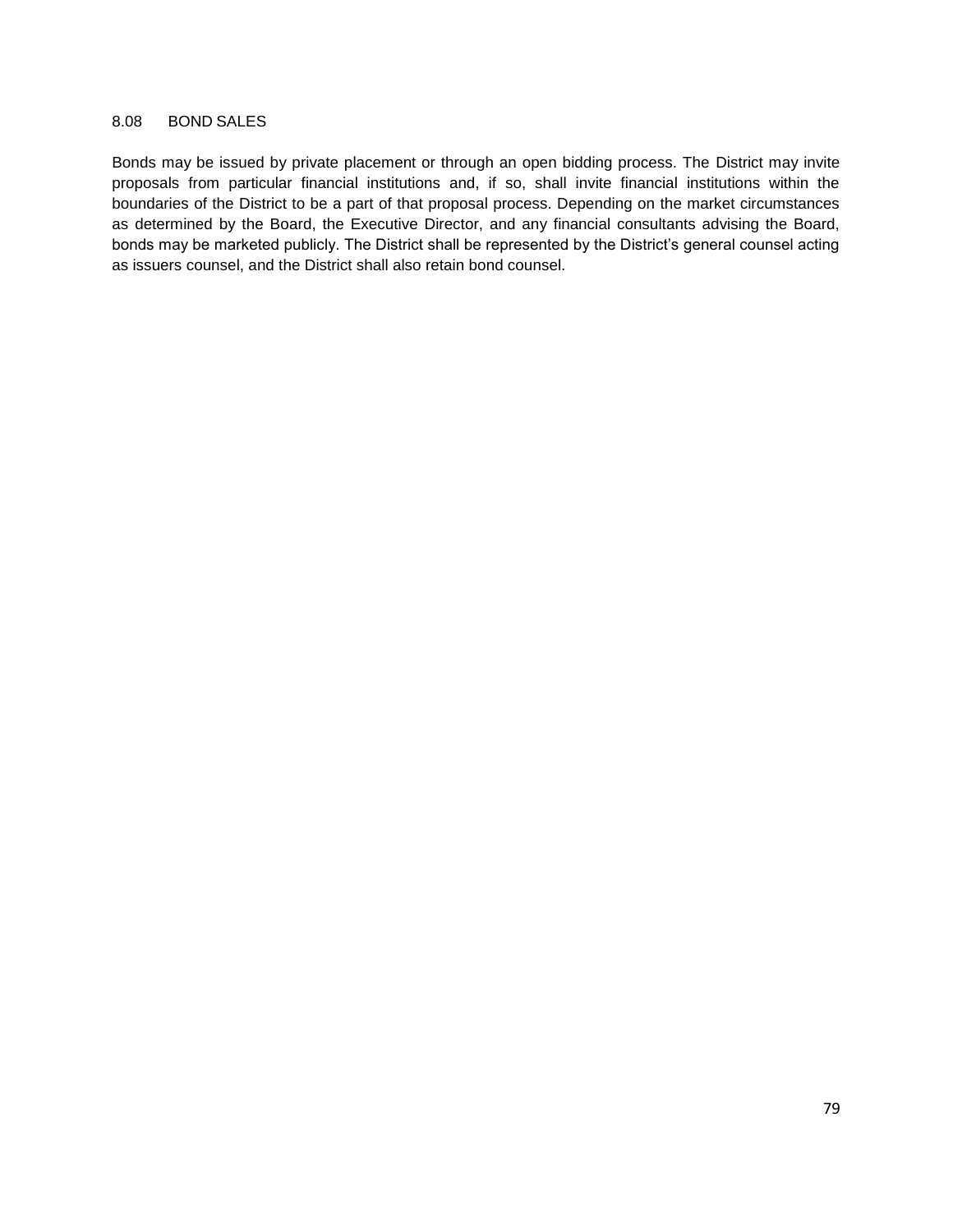### 8.09 GRANTS

The Board shall seek to finance proposed improvements through public or private grants, whenever feasible. The Executive Director and other staff shall be vigilant about exploring all possibilities for obtaining grants and other financial assistance.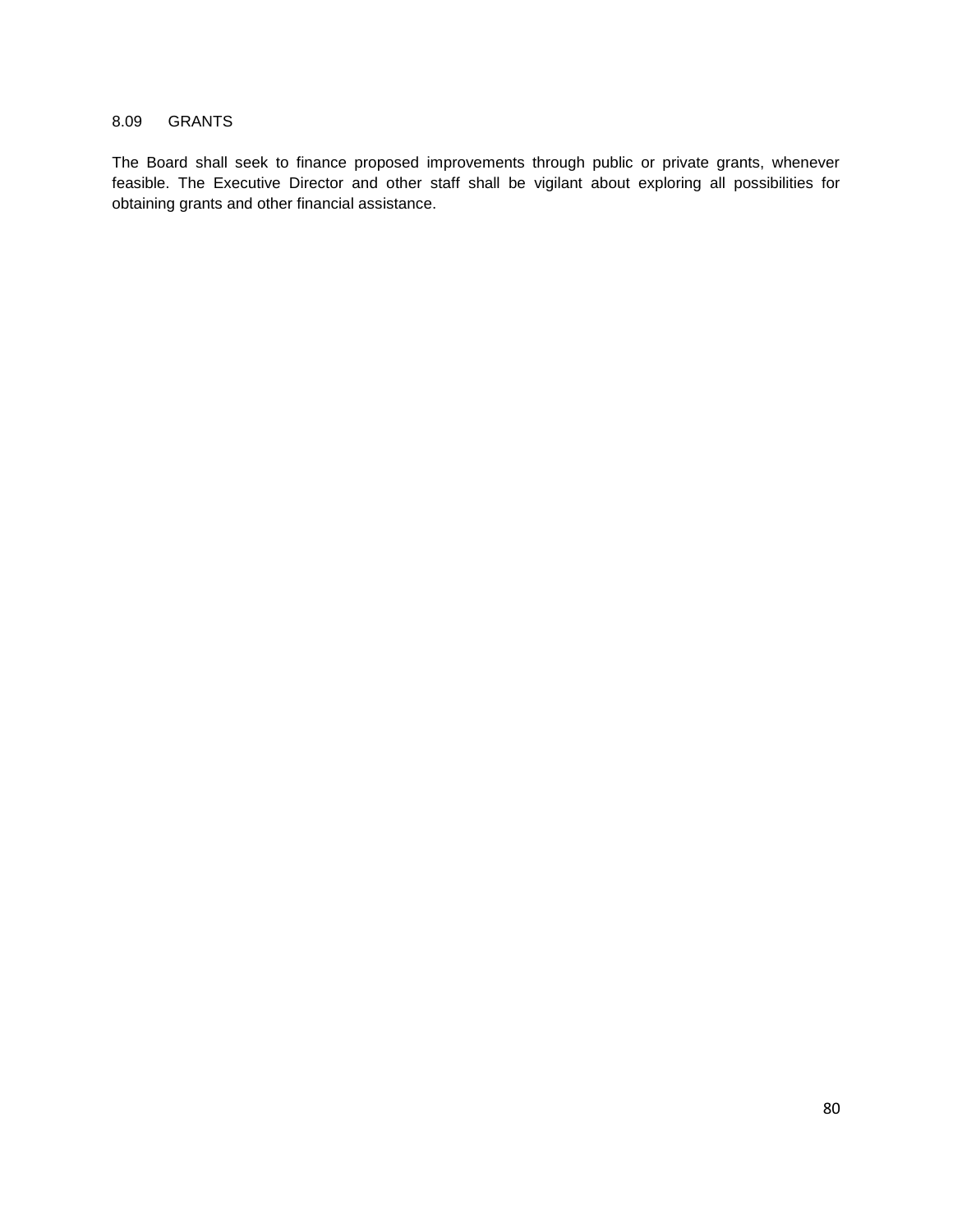### 8.10 COMPETITIVE BIDDING

Purchase of labor and/or materials estimated to exceed \$25,000 shall follow legal bidding requirements as provided by law. Contracts will be awarded in conformity with Section 5 of the Public Contracts provisions of the Illinois Criminal Code of 2012 (720 ILCS 5/33E-5).

The following exceptions to the bidding requirements are listed in the Illinois Compiled Statutes 70 ILCS 1205/8-1(c) as follows:

- 1) The services of individuals possessing a high degree of professional skill where the ability or fitness of the individual plays an important part;
- 2) The printing of financed committee reports and department reports;
- 3) The printing or engraving of bonds, tax warrants and other evidences or indebtedness;
- 4) utility services such as water, light, heat, telephone or telegraph;
- 5) The use, purchase, delivery, movement or installation of data processing equipment, software or services;
- 6) The use, purchase, delivery, movement or installation of telecommunications and interconnect equipment, software, or services;
- 7) The use, purchase, delivery, movement or installation of duplicating machines and supplies;
- 8) Contracts for goods or services procured from another governmental agency;
- 9) The purchase of equipment previously owned by some entity other than the District itself.
- 10) The purchase of magazines, books periodicals, pamphlets and reports;
- 11) Contracts for emergency expenditures, provided such expenditures are approved by three-fourths of the members of the board;

The District reserves the right to waive all technicalities, to accept or reject any or all bids, or to accept only portions of a bid and reject the remainder. The District will award the Contract to the lowest most responsible and responsive bidder, as determined by the District. In considering the Bidder's responsibility, the District may evaluate, among other factors, the ability of the Bidder to provide experienced labor sufficient in numbers to timely and properly complete the services, the financial capability of the Bidder, and the performance of the Bidder on other projects.

#### **Bid Results**

Following acceptance of a specific bid or bids by the Board, timely notification of the action shall be made in writing to all bidders.

#### **Rebidding**

In the event all bids are rejected by the Board, the project may be re-bid following "Legal Bidding"; however, bid documents shall be sufficiently altered to prevent the use of information obtained from the former bid process to unfair advantage in the re-bid process.

#### **Contracts**

The District shall award and enter into contractual arrangements with vendors primarily for completion of construction projects. Procurement of goods and/or services for non-construction projects may require contracts if it is determined to be in the best interest of the District.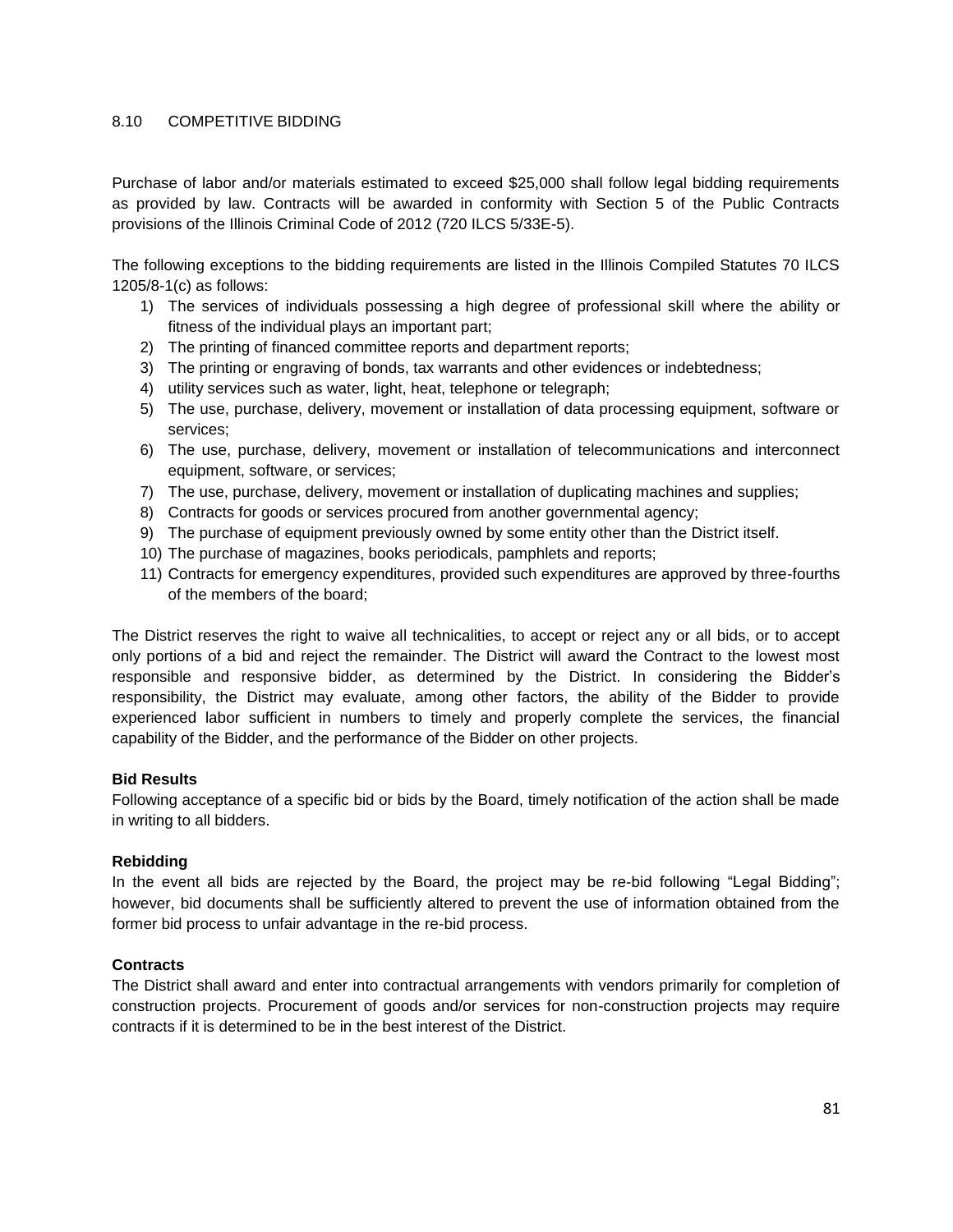### **Bid Bonds**

The District shall require as a bid surety a certified check or bid bond equal to ten (10) percent of the contract as a proposal guarantee. Such requirement shall be made on all construction projects and other bidding procedures, where it is determined to be in the best interest of the District.

Bid sureties shall be returned to the bidders the acceptance of a bid by the Board and the contract has been signed.

### **Performance and Labor Payment Bonds**

The successful bidder shall furnish a Performance Bond in an amount equal to 110% of the contract awarded and payment of all obligations thereunder. Bond form shall be one that is acceptable to the District. Failure to supply required bonds within ten (10) days after bid acceptance, or within such extended period as the District may grant, shall constitute a default, and the District may award the contract to the next responsible bidder or elect to re-advertise for bids.

The Competitive Bidding Policy can also be located in Section 2.19 of the Administrative Policy Manual.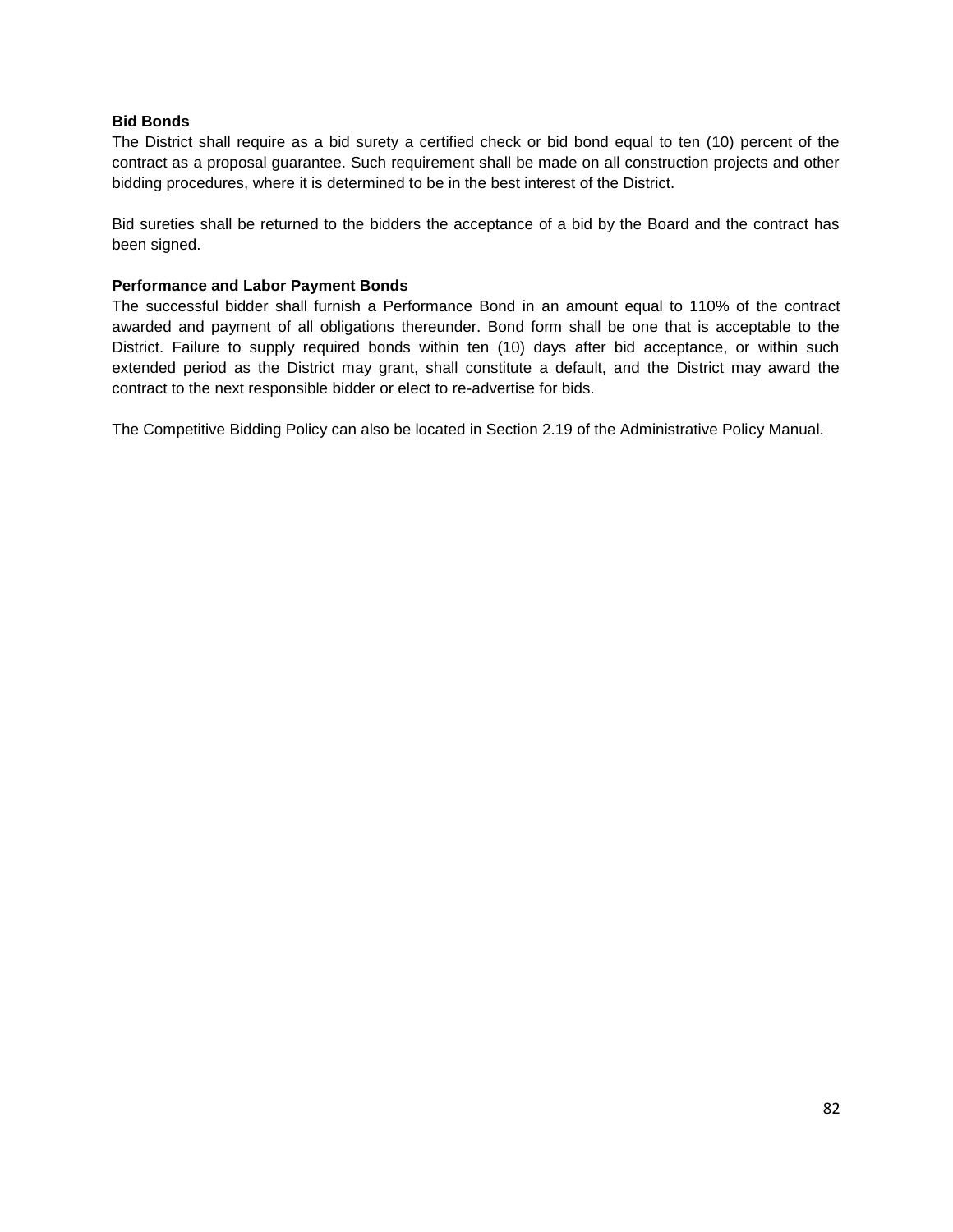## 8.11 PROCUREMENT CARDS

The District may provide at the Executive Director's authority procurement cards to designated employees to facilitate the purchase on behalf of the District of approved items from approved vendors, in accordance with the procurement policy.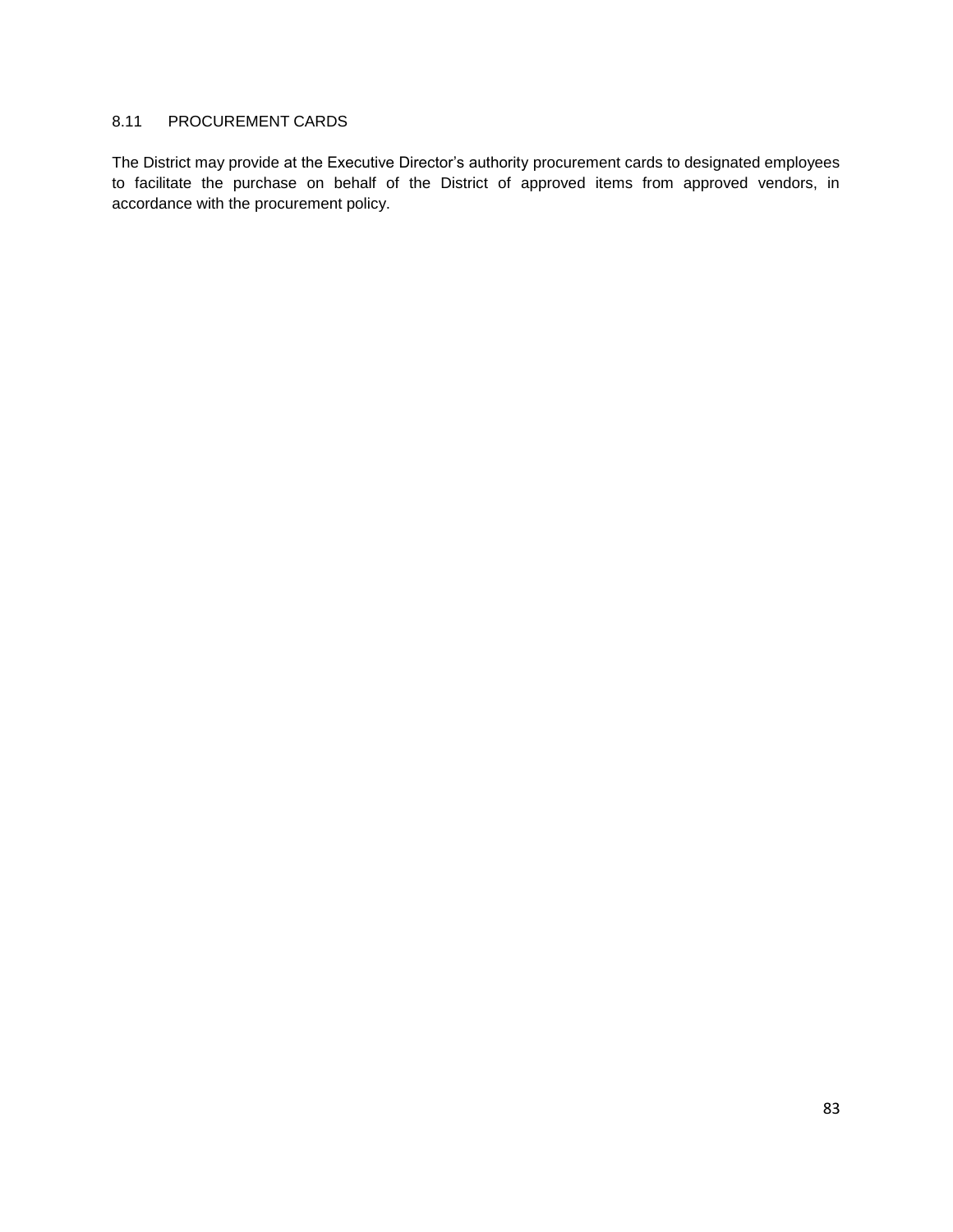# **SECTION 9.00 - DISTRICT PROPERTY**

### 9.01 TOURS OF FACILITIES

The Board shall endeavor to tour the District's parks and other key facilities at least once each year as a group, to facilitate Board members' understanding of the needs and issues related to the District's facilities. The tour shall be conducted by knowledgeable members of the District's staff. Board members also are strongly encouraged to visit and review the facilities and programs of the District individually and as often as possible. Such visits should be made with due consideration for the integrity of any on-going program.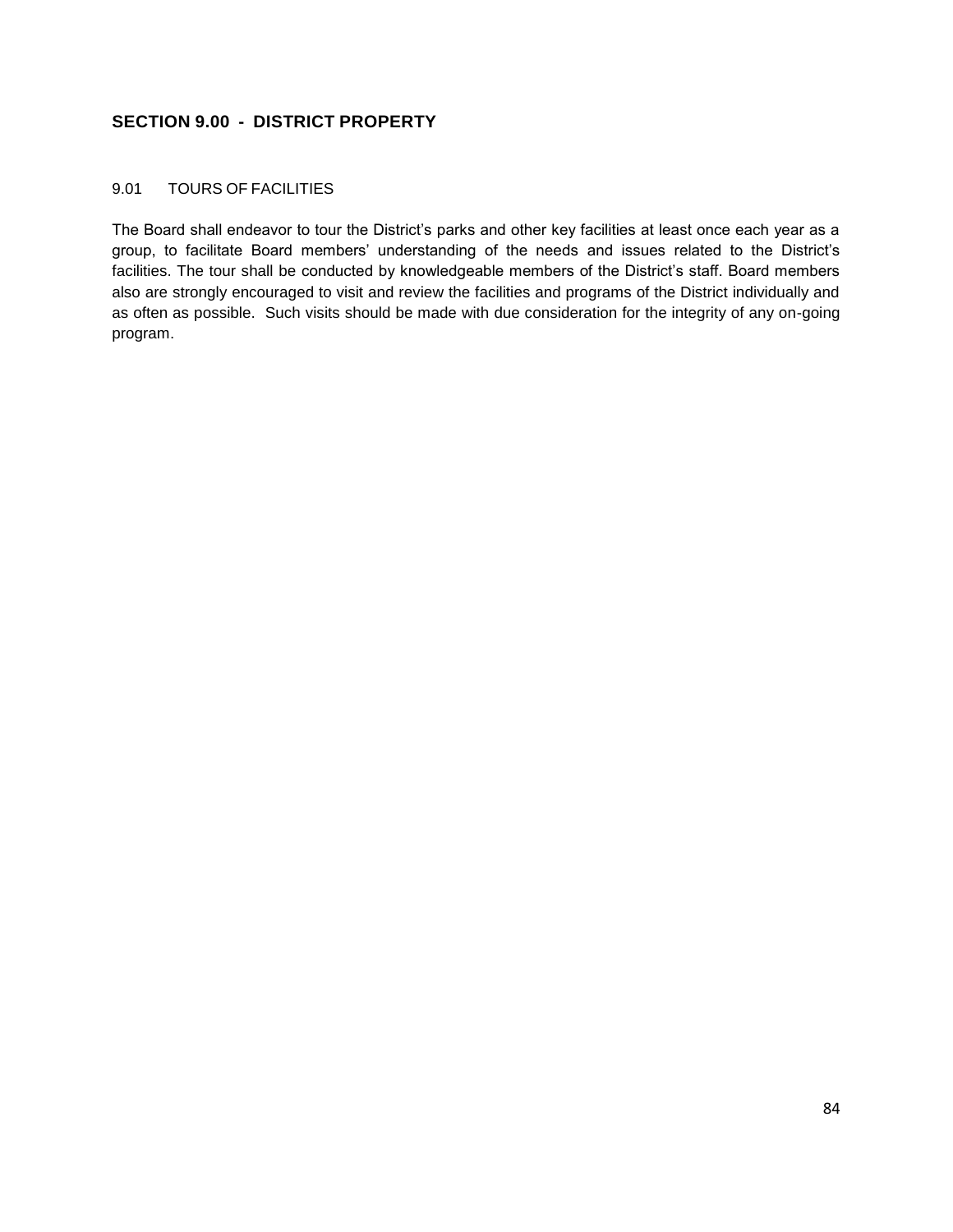### 9.02 LAND ACQUISITION

The Board may seek to acquire additional land for park purposes. The following matters should be considered as part of the Board's determination whether to acquire land:

- a) The acquisition and proposed use of the land will significantly enhance the recreation and leisure activities the District can provide to its residents.
- b) Acquisition, development and maintenance of the land is not inconsistent with the District's 5- Year Capital Projects Plan and can be undertaken without violating the Board's fiscal and funding policies.
- c) Public approval via voter referendum has been obtained if funding requirements cannot be met with currently available financing mechanisms.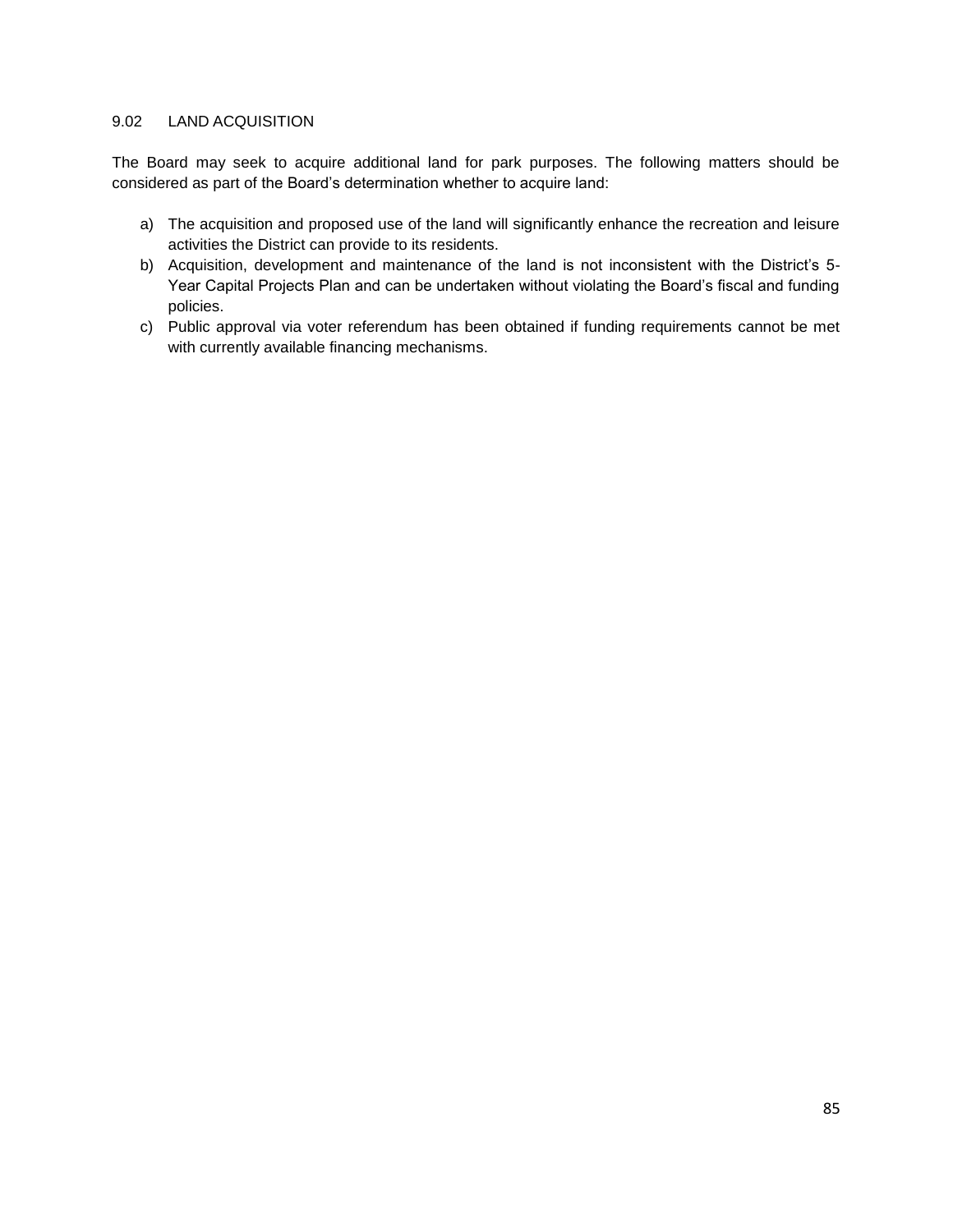### 9.03 LEASES

The Board recognizes that from time to time it would be in the best interests of the District to become a partner in a lease agreement. The District may:

- 1) Lease real property from any public building commission for the purpose of providing office space for the District administrative functions for a period of not to exceed 20 years, and may rent in accordance with the terms of the lease and enter a lease without making a previous appropriation for the expense.
- 2) Lease equipment and machinery for corporate purposes for a period not exceed five years upon an affirmative vote of 2/3 of the Board.
- 3) Lease real estate for corporate purposes for a period not to exceed ninety-nine (99) years upon an affirmative vote of 2/3 of the Board.
- 4) Lease as otherwise authorized by the Park District Code.

This policy is also located in the Administrative Policy Manual Section 1.14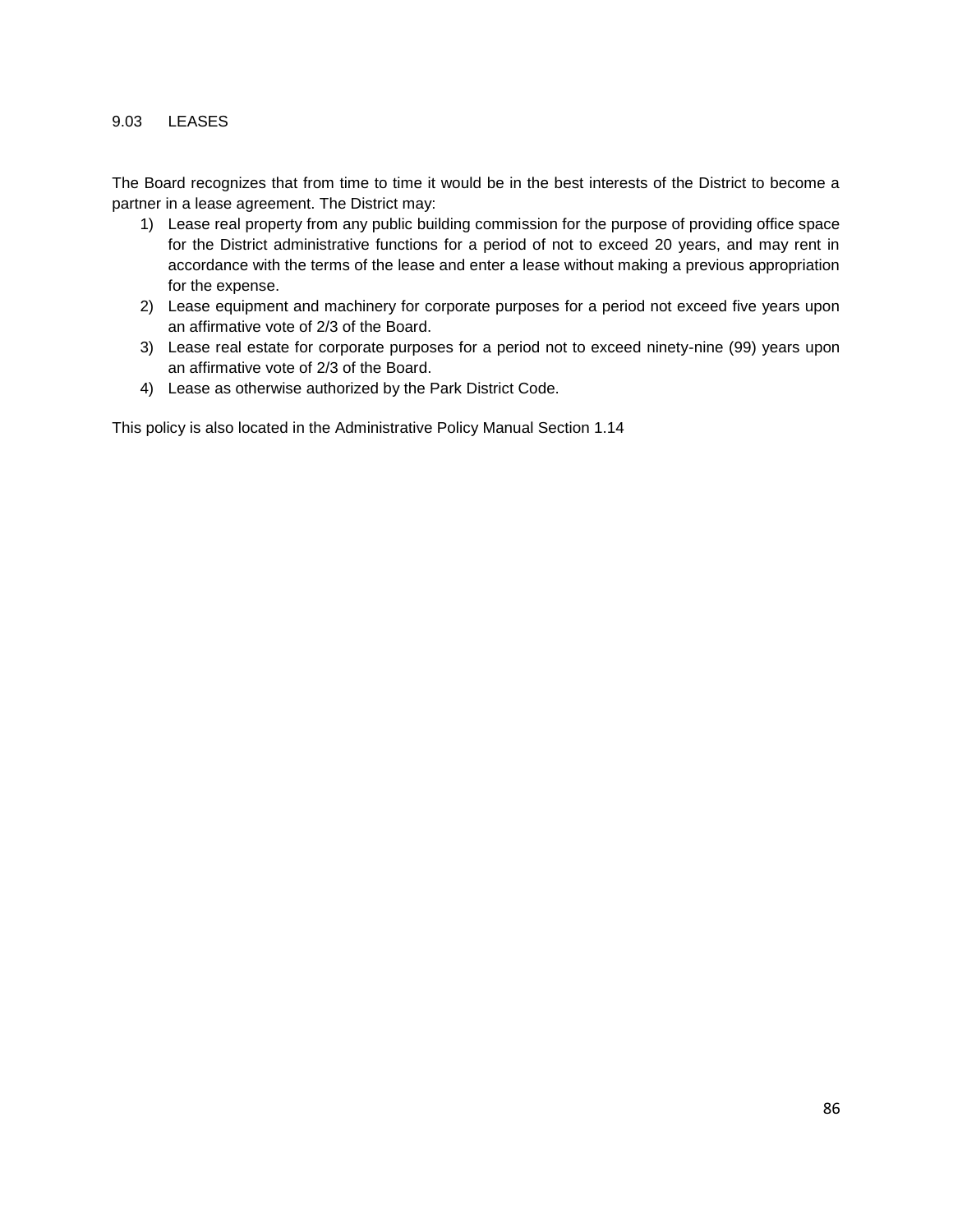## **SECTION 10.00 - ADDITIONAL MATTERS**

### 10.01 BOARD EDUCATION TRAINING

The Board believes that it is in the best interests of the District to maintain an informed and educated District staff and Board. The Board thus believes that the District should pay appropriate costs and expenses for the Executive Director and other staff members to attend appropriate conferences, training sessions, and professional development.

Annually, the District shall establish a budget allowance that permits two (2) Board Members to attend the annual National Park and Recreation Association's national conference and all seven (7) Board Members to attend the Illinois Association of Park Districts and Illinois Parks and Recreation Association's state conference.

In determining attendance at the national level conference, the opportunity to attend shall be the Board President and one (1) Board Member in seniority rotating order. If the Board President is unable to attend it will allow for two (2) Board Members to attend in seniority rotating order.

*(i.e. Rotating order - Year 1 most senior Board Member may attend, Year 2 second most senior Board Member may attend. This continues and is monitored by the Executive Director.)*

A written or oral report is due from each Board Member who attends a conference/seminar within 45 days of the conclusion of the event. The report should discuss ways in which what is learned can be implemented or to reinforce practices already in effect at the District.

All travel, meals and lodging expenses will be established in accordance with section 4.8 of the Employee Policy Manual. (Travel Reimbursement Policy) In no case shall Board Members benefit financially from attending any of the functions listed either from a third party or the District.

If a Board Member indicates their intention to attend approved training and subsequently notifies the District of their intention not to attend such training, or fails to attend such training, they shall reimburse the District in full for all expenses incurred or monies advanced by the District in connection with the expected attendance at such training. This reimbursement must be made within thirty (30) days after written request is made by the District.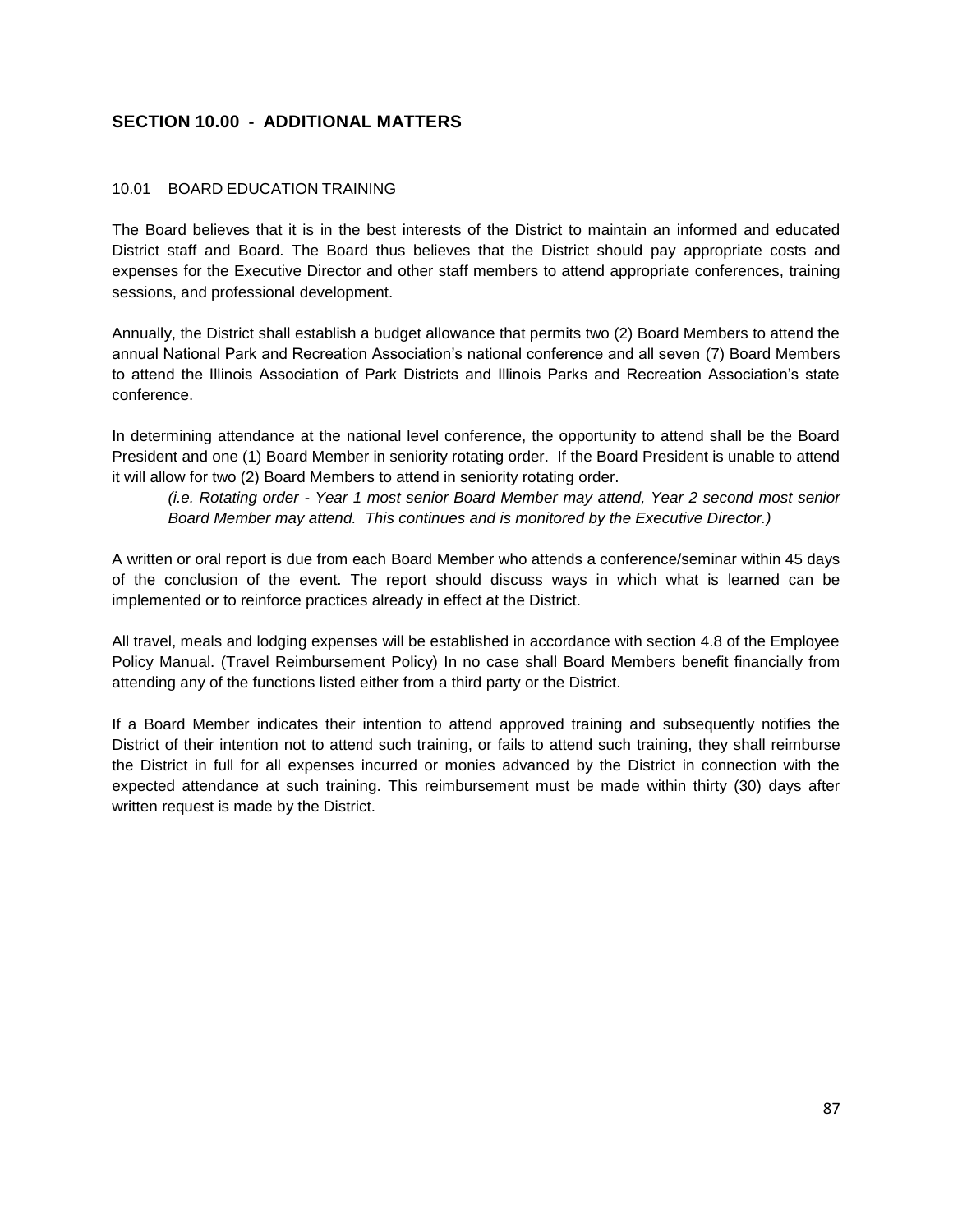#### 10.02 MEMBERSHIP IN IAPD AND NRPA

Based on the determination that the programs, services, and information provided by the Illinois Association of Park Districts (IAPD) and National Recreation and Park Association (NRPA) are beneficial to the District, the District shall maintain membership in the IAPD and NRPA unless otherwise determined by the Board. Each Board member shall have an individual membership in these organizations.

Board members are encouraged to participate actively in these organizations by attending events, webinars, conferences, training to enhance their education as a Board member and by joining committees. Board members are also encouraged to participate in the IAPD Board Member Development program. Information on the program can be found on the IAPD website.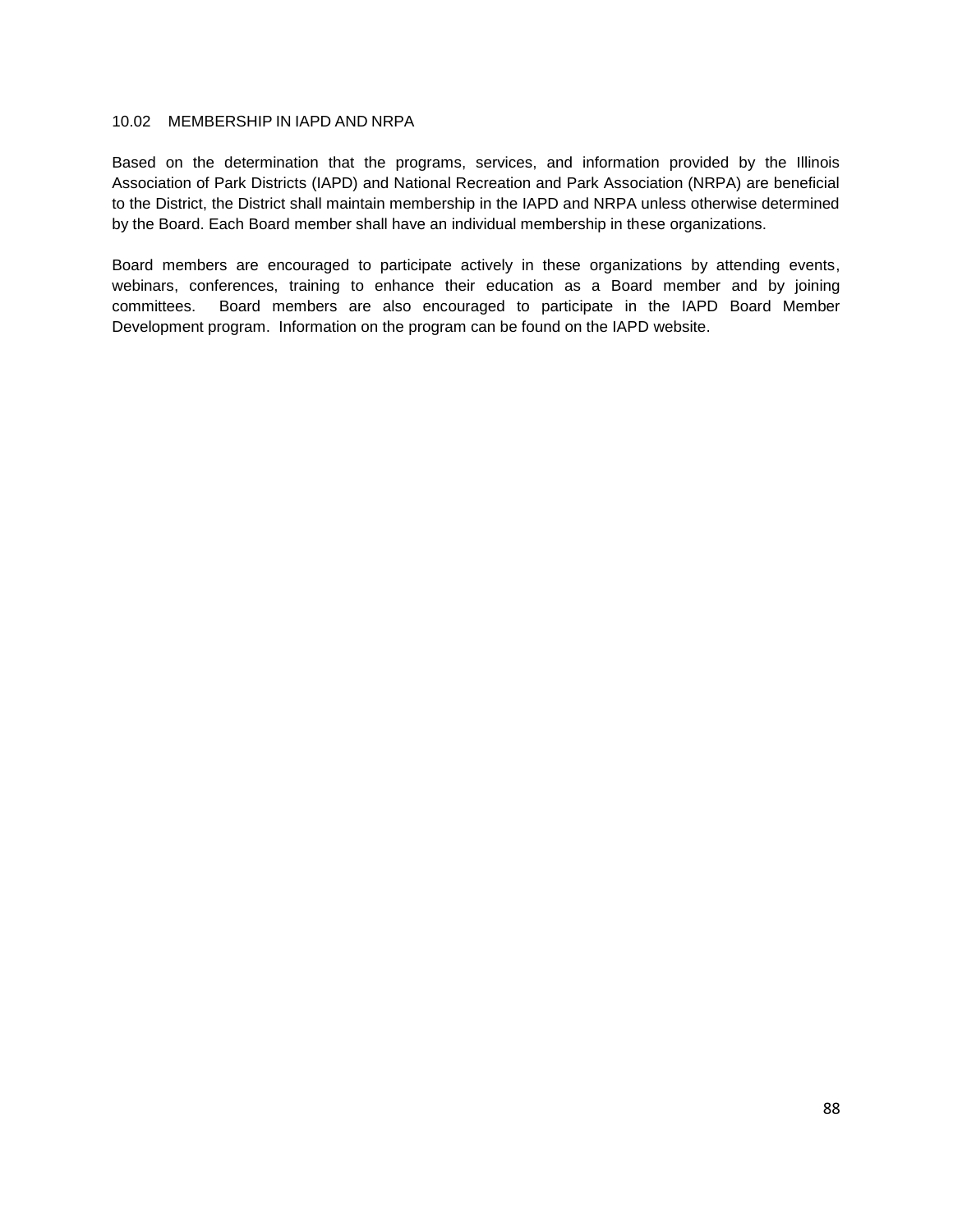## 10.03 BOARD SELF-EVALUATION

The value of an annual evaluation of the Board's effectiveness is recognized. Accordingly, sufficient funds will be allocated to the Board to have an annual Board self-evaluation be conducted.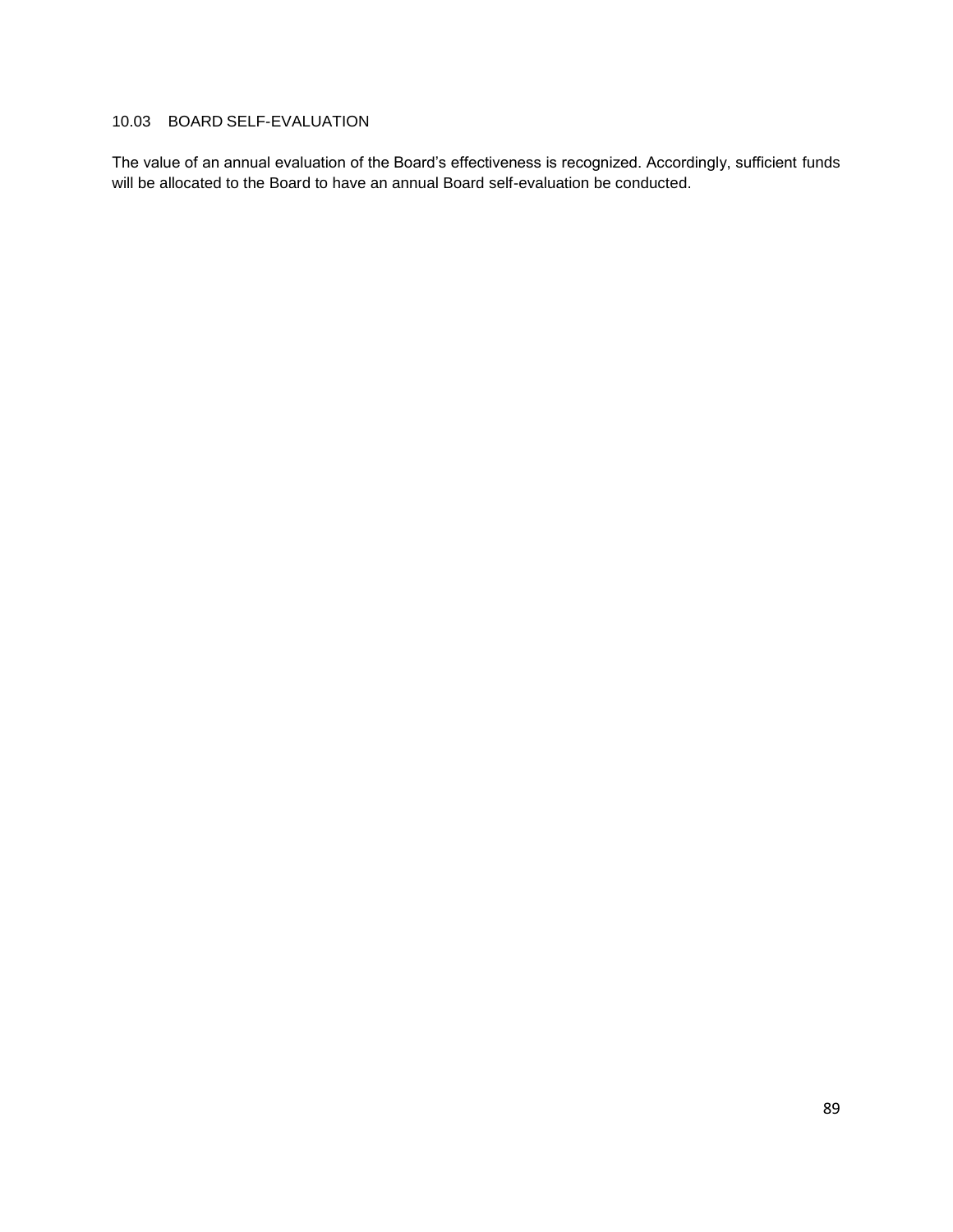## 10.04 ANNUAL CALENDAR OF ACTIONS AND ACTIVITIES

The Executive Director and the Director of Administrative Services, in consultation with the Board President, shall provide the Board, at or before the Board's regular meeting in December, with a calendar of annual, recurring, and anticipated Board actions and activities for the upcoming calendar year.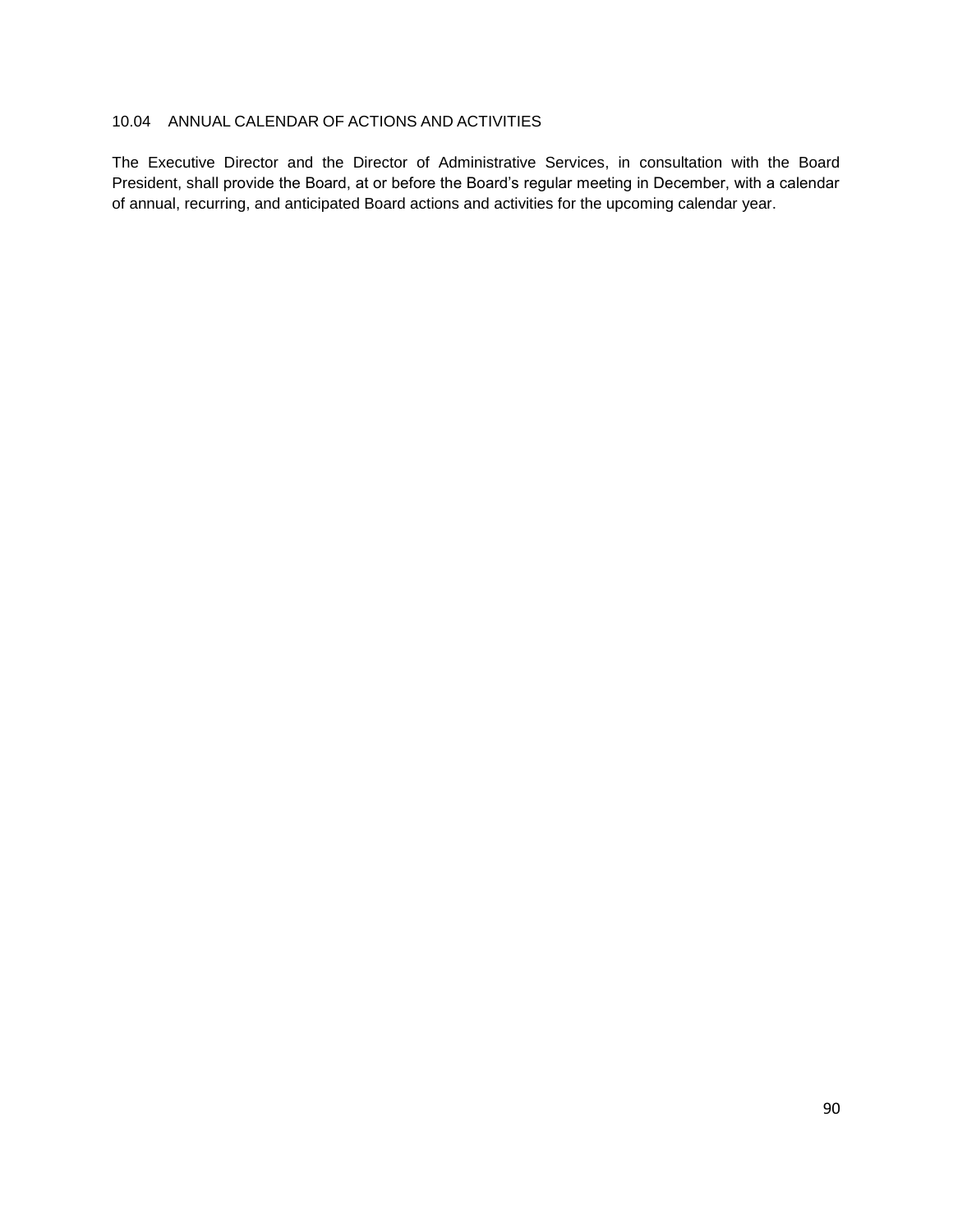## 10.05 USE OF EXPERT CONSULTANTS

The Board shall seek the advice of expert consultants when the Board determines it is appropriate and shall use the advice of those consultants as an aid for Board decision-making.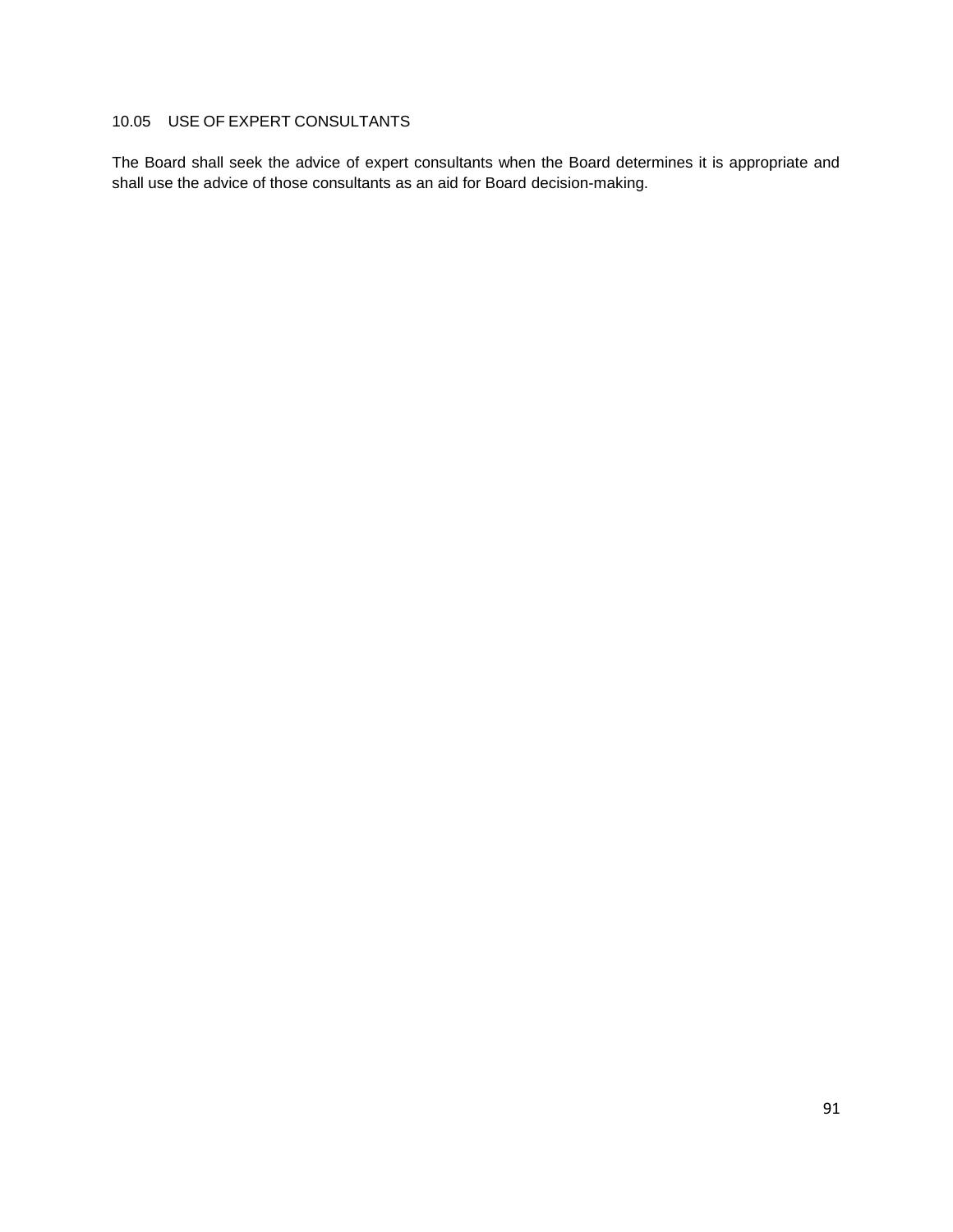## 10.06 ACCEPTANCE OF DONATIONS

The Board may accept donations of land, equipment, and other items when the Board determines that the acceptance would be in the best interests of the District and only when the District will attain full control of the donated item.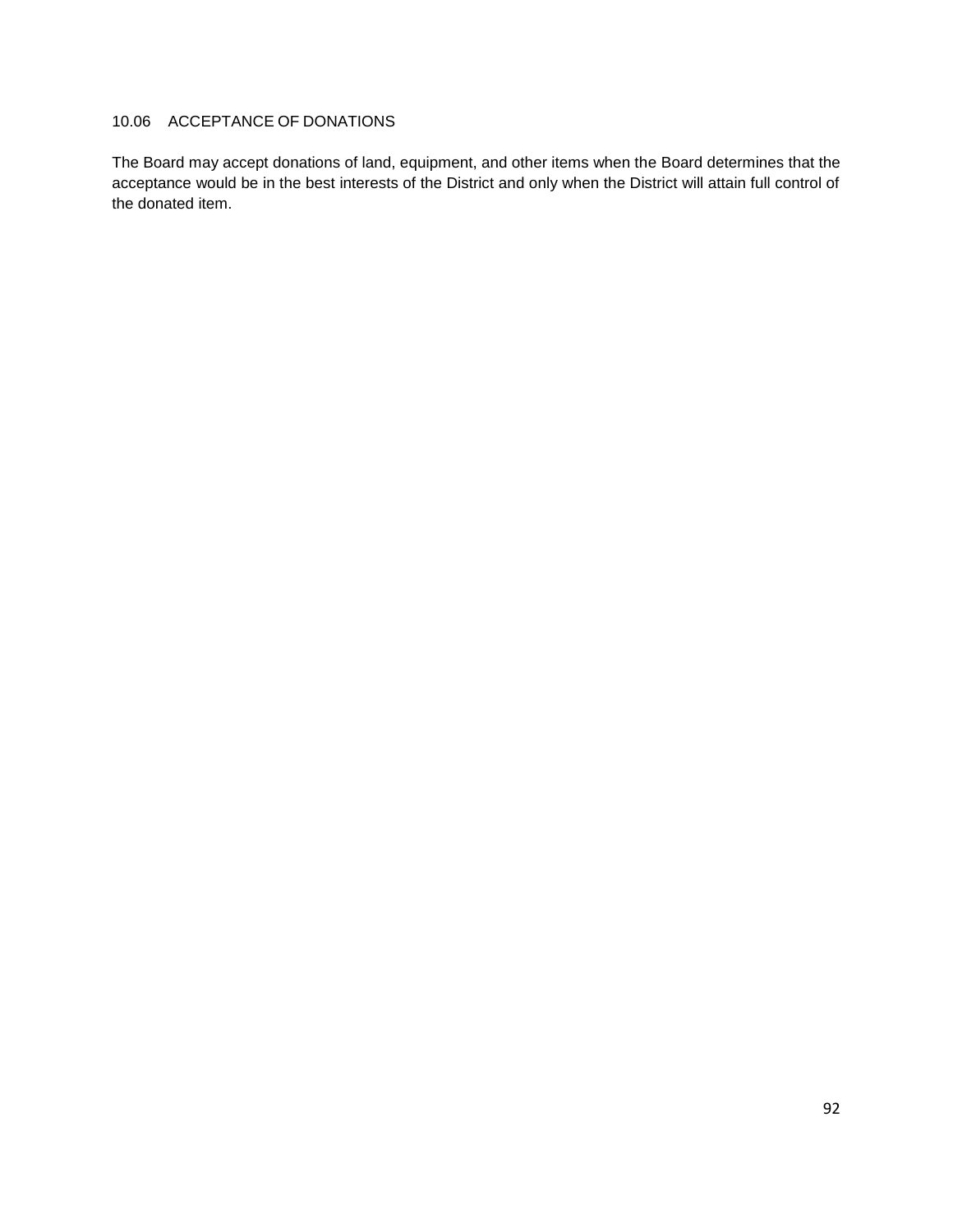### 10.07 USE OF DISTRICT LETTERHEAD

Board members may use the District's official letterhead under the following circumstances:

- 1) The President has determined that it would be in the best interest of the Board Members to send individual letters representing an agreed-upon opinion of the Board; and
- 2) Letterhead may be used for other correspondence with approval of the Board.
- 3) No other uses are allowed.

A Board Member must distribute a copy of the use of the District letterhead as described above to other members of the Board either in a hard copy or PDF within thirty days of the decision.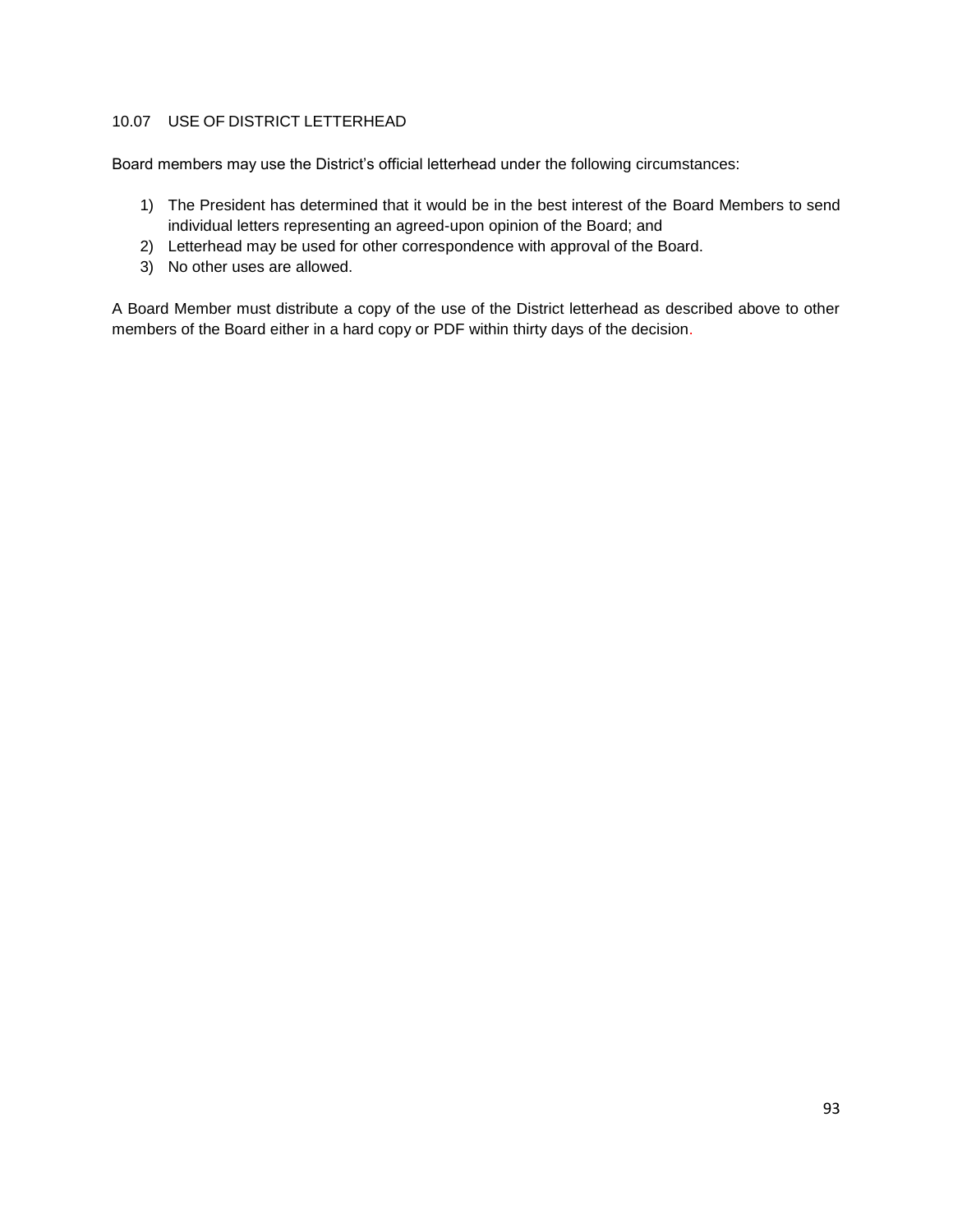## 10.08 RECOGNITION OF OUTGOING BOARD MEMBERS

Service on the Board shall be recognized, upon completion of the term, by presentation to outgoing Board members of a plaque or small gift at a regular Board meeting, typically during the meeting that includes the annual meeting of the Board.